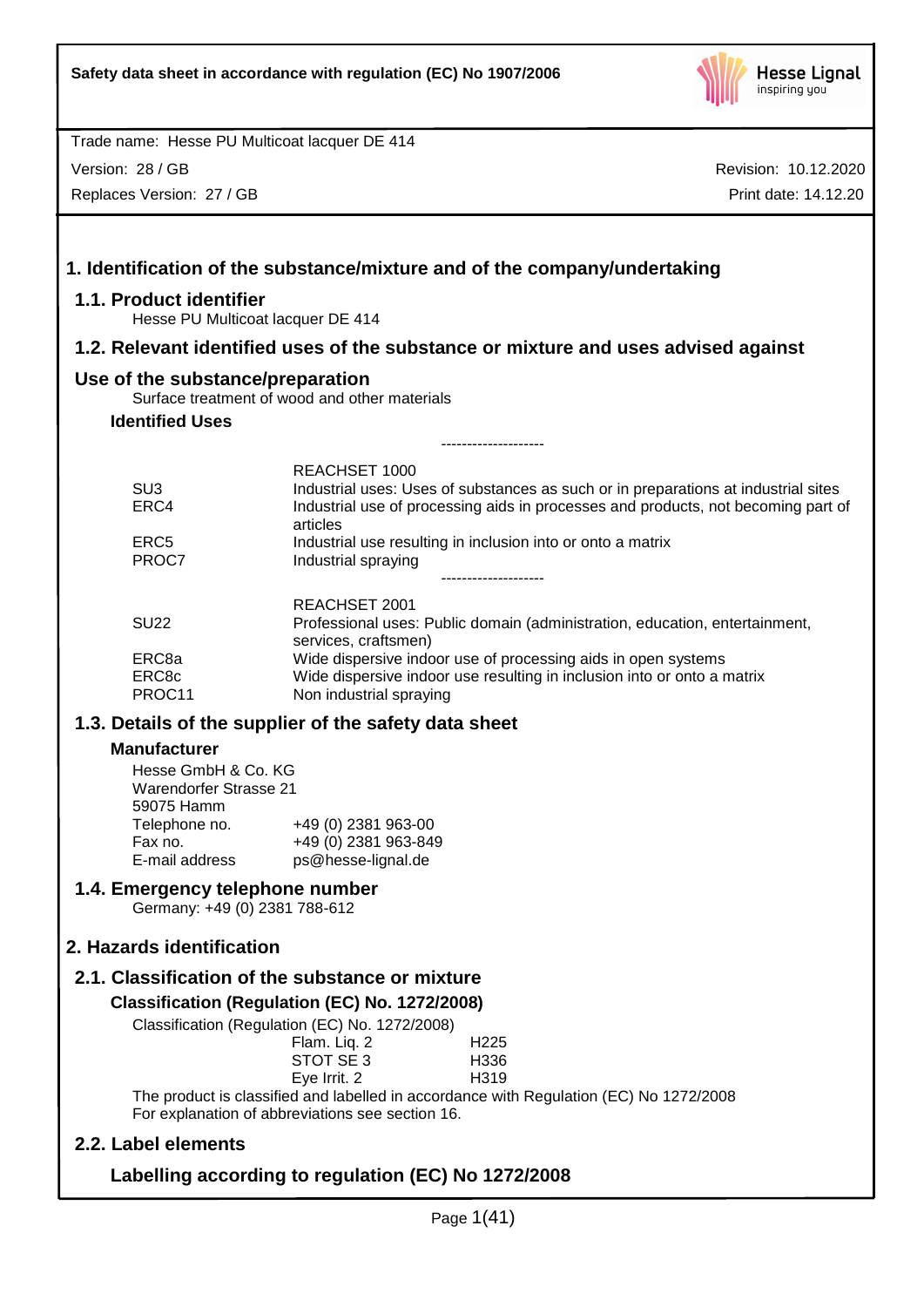

Revision: 10.12.2020 Trade name: Hesse PU Multicoat lacquer DE 414 Print date: 14.12.20 Version: 28 / GB Replaces Version: 27 / GB **Hazard pictograms Signal word** Danger **Hazard statements** H225 Highly flammable liquid and vapour. H336 May cause drowsiness or dizziness. H319 Causes serious eye irritation. **Precautionary statements** P210 Keep away from heat, hot surfaces, sparks, open flames and other ignition sources. No smoking. P261 Avoid breathing dust/fume/gas/mist/vapours/spray. P280 Wear protective gloves/protective clothing/eye protection/face protection. P304+P340 IF INHALED: Remove person to fresh air and keep comfortable for breathing. P305+P351+P338 IF IN EYES: Rinse cautiously with water for several minutes. Remove contact lenses, if present and easy to do. Continue rinsing. P308+P313 IF exposed or concerned: Get medical advice/ attention. **Hazardous component(s) to be indicated on label (Regulation (EC) No. 1272/2008)** contains acetone; isobutyl acetate; n-butyl acetate EUH208 Contains octabenzone, methyl methacrylate, 12-hydroxy-N-[6-(12 hydroxyoctadecanamido)hexyl]octadecanamide, May produce an allergic reaction. **Supplemental information** EUH066 Repeated exposure may cause skin dryness or cracking. **2.3. Other hazards** This mixture contains no substance considered to be persistent, bioaccumulating nor toxic (PBT). This mixture contains no substance considered to be very persistent nor very bioaccumulating (vPvB) (if not listed in Section 3). **3. Composition/information on ingredients Hazardous ingredients n-butyl acetate** CAS No. 123-86-4 EINECS no. 204-658-1 Registration no. 01-2119485493-29 Concentration >= 25 < 50 % Classification (Regulation (EC) No. 1272/2008) Flam. Liq. 3 H226 STOT SE 3 H336 Nervous system EUH066 **isobutyl acetate** CAS No. 110-19-0 EINECS no. 203-745-1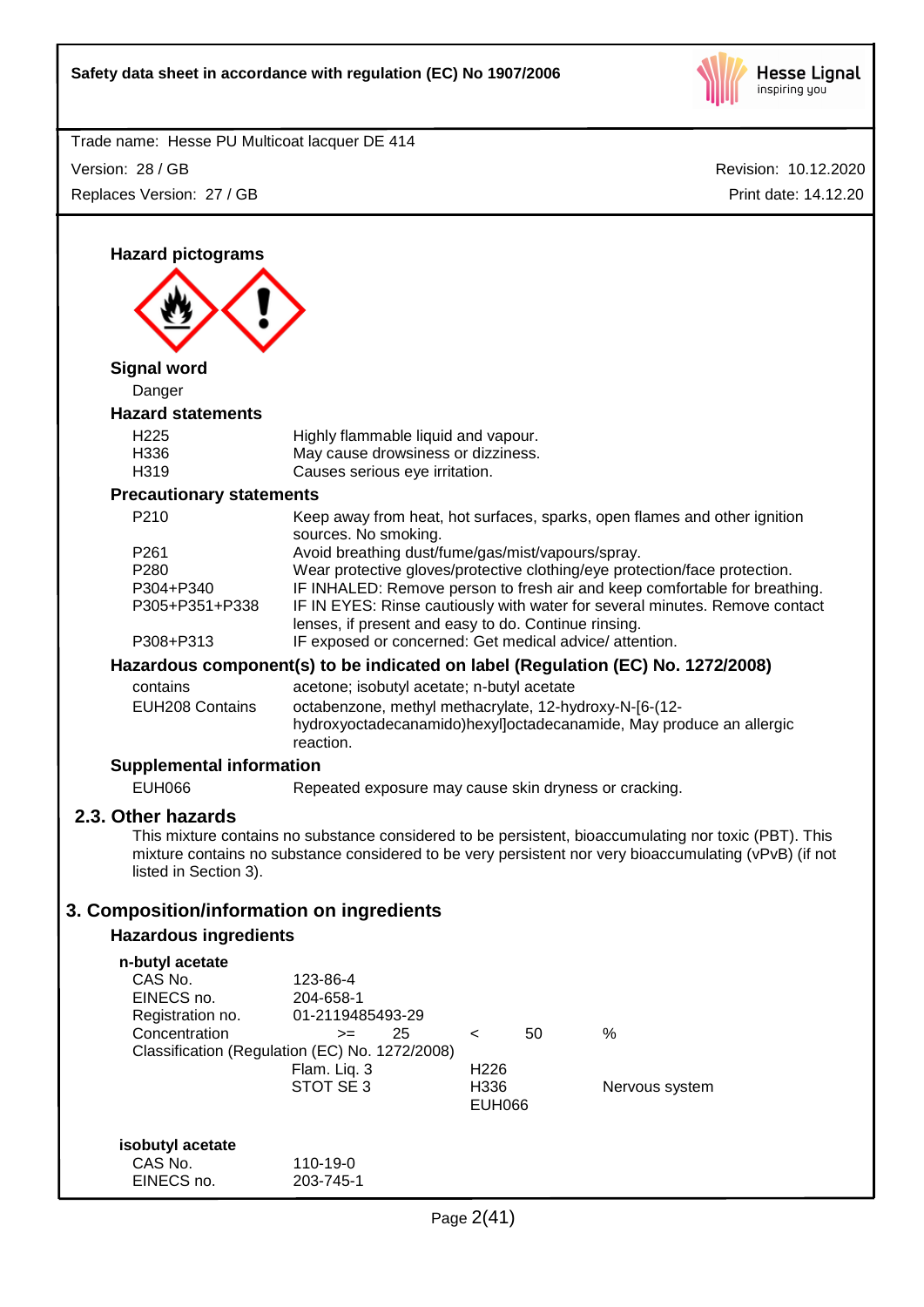| Safety data sheet in accordance with regulation (EC) No 1907/2006               |                                                                                                                                                                                                                        |                                                                             |    | <b>Hesse Lignal</b><br>inspiring you                                                                                     |
|---------------------------------------------------------------------------------|------------------------------------------------------------------------------------------------------------------------------------------------------------------------------------------------------------------------|-----------------------------------------------------------------------------|----|--------------------------------------------------------------------------------------------------------------------------|
| Trade name: Hesse PU Multicoat lacquer DE 414                                   |                                                                                                                                                                                                                        |                                                                             |    |                                                                                                                          |
| Version: 28 / GB                                                                |                                                                                                                                                                                                                        |                                                                             |    | Revision: 10.12.2020                                                                                                     |
| Replaces Version: 27 / GB                                                       |                                                                                                                                                                                                                        |                                                                             |    | Print date: 14.12.20                                                                                                     |
| Registration no.<br>Concentration                                               | 01-2119488971-22<br>25<br>$>=$<br>Classification (Regulation (EC) No. 1272/2008)<br>Flam. Liq. 2<br>STOT SE 3                                                                                                          | $\,<\,$<br>H <sub>225</sub><br>H336<br><b>EUH066</b>                        | 50 | %<br>Nervous system                                                                                                      |
| xylene<br>CAS No.<br>EINECS no.<br>Registration no.<br>Concentration            | 1330-20-7<br>215-535-7<br>01-2119488216-32<br>1<br>$>=$<br>Classification (Regulation (EC) No. 1272/2008)<br>Flam. Liq. 3<br>Acute Tox. 4<br>Acute Tox. 4<br>Skin Irrit. 2<br>Asp. Tox. 1<br>STOT SE 3<br>Eye Irrit. 2 | $\,<\,$<br>H <sub>226</sub><br>H332<br>H312<br>H315<br>H304<br>H335<br>H319 | 10 | $\frac{0}{0}$<br>Route of exposure: Inhalation<br>exposure<br>Route of exposure: Dermal<br>exposure<br>Respiratory tract |
| acetone<br>CAS No.<br>EINECS no.<br>Registration no.<br>Concentration           | 67-64-1<br>200-662-2<br>01-2119471330-49<br>$>=$<br>Classification (Regulation (EC) No. 1272/2008)<br>Flam. Liq. 2<br>Eye Irrit. 2<br>STOT SE 3                                                                        | <<br>H225<br>H319<br>H336<br><b>EUH066</b>                                  | 10 | $\%$<br>Nervous system                                                                                                   |
| ethylbenzene<br>CAS No.<br>EINECS no.<br>Registration no.<br>Concentration      | 100-41-4<br>202-849-4<br>01-2119489370-35<br>1<br>$>=$<br>Classification (Regulation (EC) No. 1272/2008)<br>Flam. Liq. 2<br>Acute Tox. 4<br>STOT RE <sub>2</sub><br>Asp. Tox. 1                                        | $\,<\,$<br>H <sub>225</sub><br>H332<br>H373<br>H304                         | 9  | $\%$<br>Route of exposure: Inhalation<br>exposure<br>Ear                                                                 |
| diacetone alcohol<br>CAS No.<br>EINECS no.<br>Registration no.<br>Concentration | 123-42-2<br>204-626-7<br>01-2119473975-21<br>1<br>$>=$<br>Classification (Regulation (EC) No. 1272/2008)                                                                                                               | $\,<\,$                                                                     | 3  | $\%$                                                                                                                     |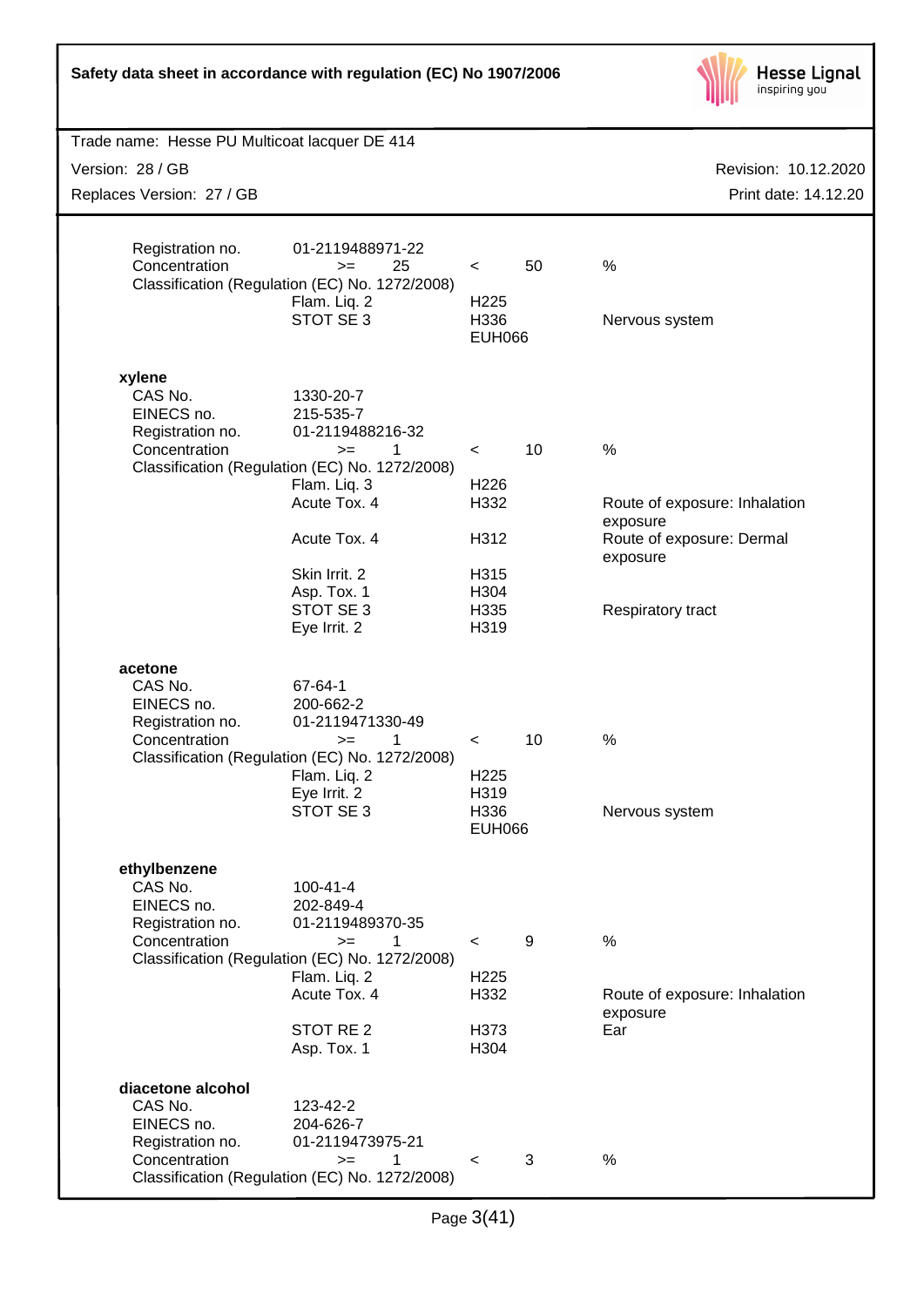

| Trade name: Hesse PU Multicoat lacquer DE 414                                                                                                                                                                             |                                                      |                                                   |              |                           |
|---------------------------------------------------------------------------------------------------------------------------------------------------------------------------------------------------------------------------|------------------------------------------------------|---------------------------------------------------|--------------|---------------------------|
| Version: 28 / GB                                                                                                                                                                                                          |                                                      |                                                   |              | Revision: 10.12.2020      |
| Replaces Version: 27 / GB                                                                                                                                                                                                 |                                                      |                                                   |              | Print date: 14.12.20      |
| STOT SE 3<br>Eye Irrit. 2<br>Repr. 2                                                                                                                                                                                      |                                                      | H335<br>H319<br>H361d                             |              | Respiratory tract         |
| Concentration limits (Regulation (EC) No. 1272/2008)<br>Eye Irrit. 2                                                                                                                                                      | H319                                                 | 10%                                               |              |                           |
| 12-hydroxy-N-[6-(12-hydroxyoctadecanamido)hexyl]octadecanamide<br>EINECS no.<br>434-430-9<br>Registration no.<br>Concentration<br>Classification (Regulation (EC) No. 1272/2008)<br>Skin Sens. 1                          | 01-0000018057-71<br>0,1<br>$>=$<br>Aquatic Chronic 4 | $\prec$<br>H317<br>H413                           | $\mathbf{1}$ | %                         |
| methyl methacrylate<br>CAS No.<br>80-62-6<br>EINECS no.<br>201-297-1<br>Registration no.<br>Concentration<br>Classification (Regulation (EC) No. 1272/2008)<br>Flam. Liq. 2<br>STOT SE 3<br>Skin Irrit. 2<br>Skin Sens. 1 | 01-2119452498-28<br>0,1<br>$>=$                      | $\lt$<br>H <sub>225</sub><br>H335<br>H315<br>H317 | $\mathbf{1}$ | $\%$<br>Respiratory tract |
| octabenzone<br>CAS No.<br>1843-05-6<br>EINECS no.<br>217-421-2<br>Registration no.<br>Concentration<br>Classification (Regulation (EC) No. 1272/2008)<br>Skin Sens. 1                                                     | 01-2119557833-30<br>0,1<br>$>=$                      | $\,<\,$<br>H317                                   | $\mathbf 1$  | %                         |
| cellulose nitrate $<$ =12.6 % N<br>CAS No.<br>9004-70-0<br>Classification (Regulation (EC) No. 1272/2008)<br>Expl. 1.1                                                                                                    |                                                      | H <sub>201</sub>                                  |              |                           |
| <b>Note</b><br>For explanation of abbreviations see section 16.<br>This product does not contain substances of very high concern (Regulation (EC) No 1907/2006<br>(REACH), Article 57) (if not listed in Section 3).      |                                                      |                                                   |              |                           |
| 4. First aid measures                                                                                                                                                                                                     |                                                      |                                                   |              |                           |
| 4.1. Description of first aid measures                                                                                                                                                                                    |                                                      |                                                   |              |                           |
| <b>General information</b>                                                                                                                                                                                                |                                                      |                                                   |              |                           |

If unconscious place in recovery position and seek medical advice. In all cases of doubt, or when symptoms persist, seek medical attention. First aider: Pay attention to self-protection! Remove affected person from danger area, lay him down.

### **After inhalation**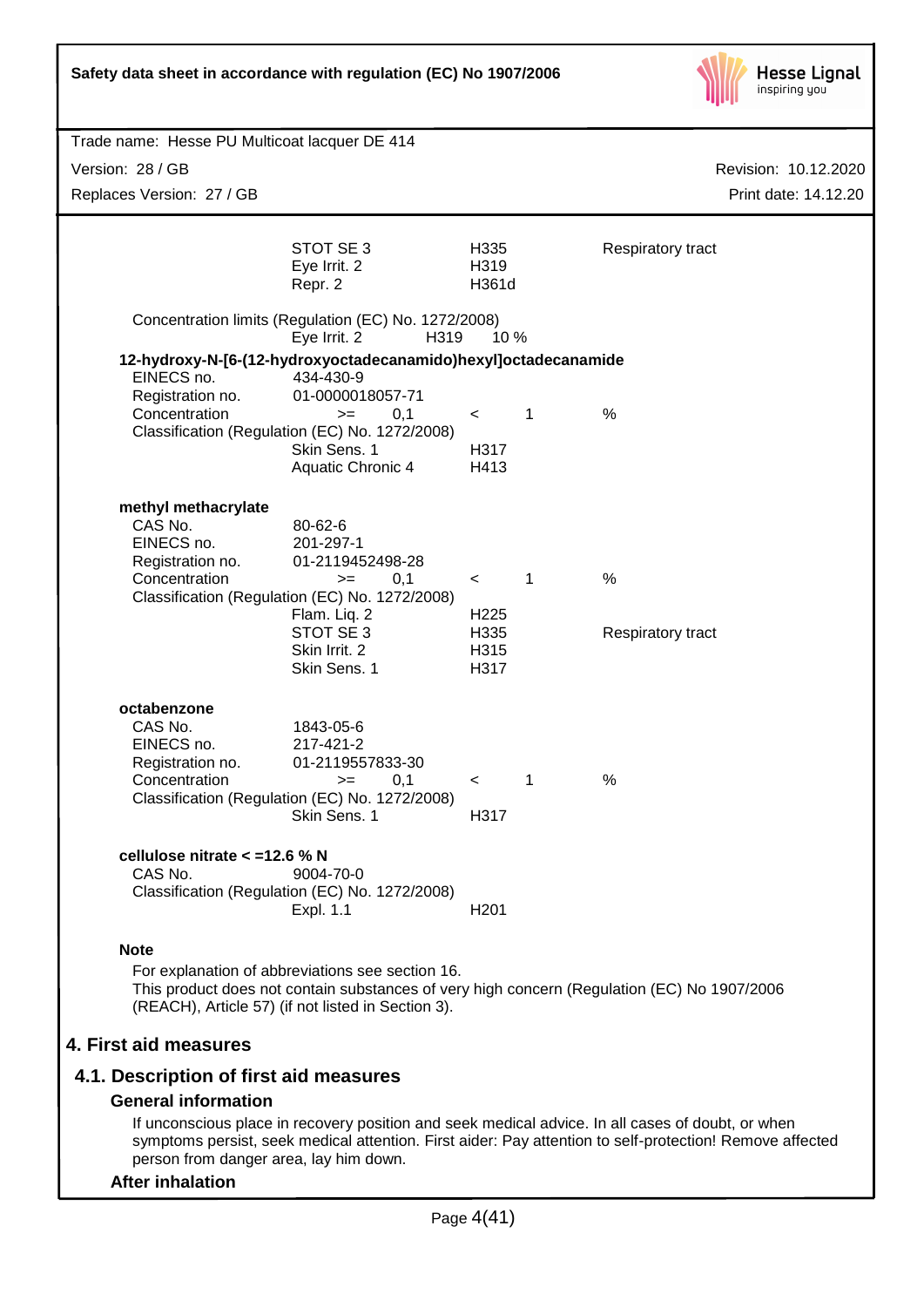

Version: 28 / GB

Replaces Version: 27 / GB

Revision: 10.12.2020

Print date: 14.12.20

In case of accident by inhalation: remove casualty to fresh air and keep at rest. Keep warm, calm and covered up. In all cases of doubt, or when symptoms persist, seek medical attention.

### **After skin contact**

Wash off immediately with soap and water. Do NOT use solvents or thinners. Consult a doctor if skin irritation persists.

### **After eye contact**

Remove contact lenses, irrigate copiously with clean, fresh water, holding the eyelids apart for at least 10 minutes and seek immediate medical advice. Take medical treatment.

# **After ingestion**

Do not induce vomiting. Take medical treatment.

# **4.2. Most important symptoms and effects, both acute and delayed**

Symptoms and signs include headache, dizziness, fatigue, muscular weakness, drowsiness and in extreme cases, loss of consciousness. High concentration of vapours may cause irritation to eyes and respiratory system and produce narcotic effects.

# **4.3. Indication of any immediate medical attention and special treatment needed**

# **Hints for the physician / treatment**

Treat symptomatically.

# **5. Firefighting measures**

# **5.1. Extinguishing media**

### **Suitable extinguishing media**

Recommended: alcohol resistant foam, CO2, powders, water spray/mist

### **Non suitable extinguishing media**

Do not use a solid water stream as it may scatter and spread fire.

### **5.2. Special hazards arising from the substance or mixture**

Fire will produce dense black smoke. In a fire, hazardous decomposition products may be produced. Exposure to decomposition products may cause a health hazard. Vapours can form an explosive mixture with air.

# **5.3. Advice for firefighters**

### **Special protective equipment for fire-fighting**

In case of combustion evolution of dangerous gases possible. Use self-contained breathing apparatus.

### **Other information**

Cool closed containers exposed to fire with water. Do not allow run-off from fire fighting to enter drains or water courses. Standard procedure for chemical fires.

# **6. Accidental release measures**

# **6.1. Personal precautions, protective equipment and emergency procedures**

Eliminate all ignition sources if safe to do so. Ensure adequate ventilation. Do not inhale vapours. Do not inhale gases. Do not inhale mist.

### **6.2. Environmental precautions**

Do not allow to enter drains or waterways. Do not allow to enter soil, waterways or waste water canal. In case of gas escape or of entry into waterways, soil or drains, inform the responsible authorities.

# **6.3. Methods and material for containment and cleaning up**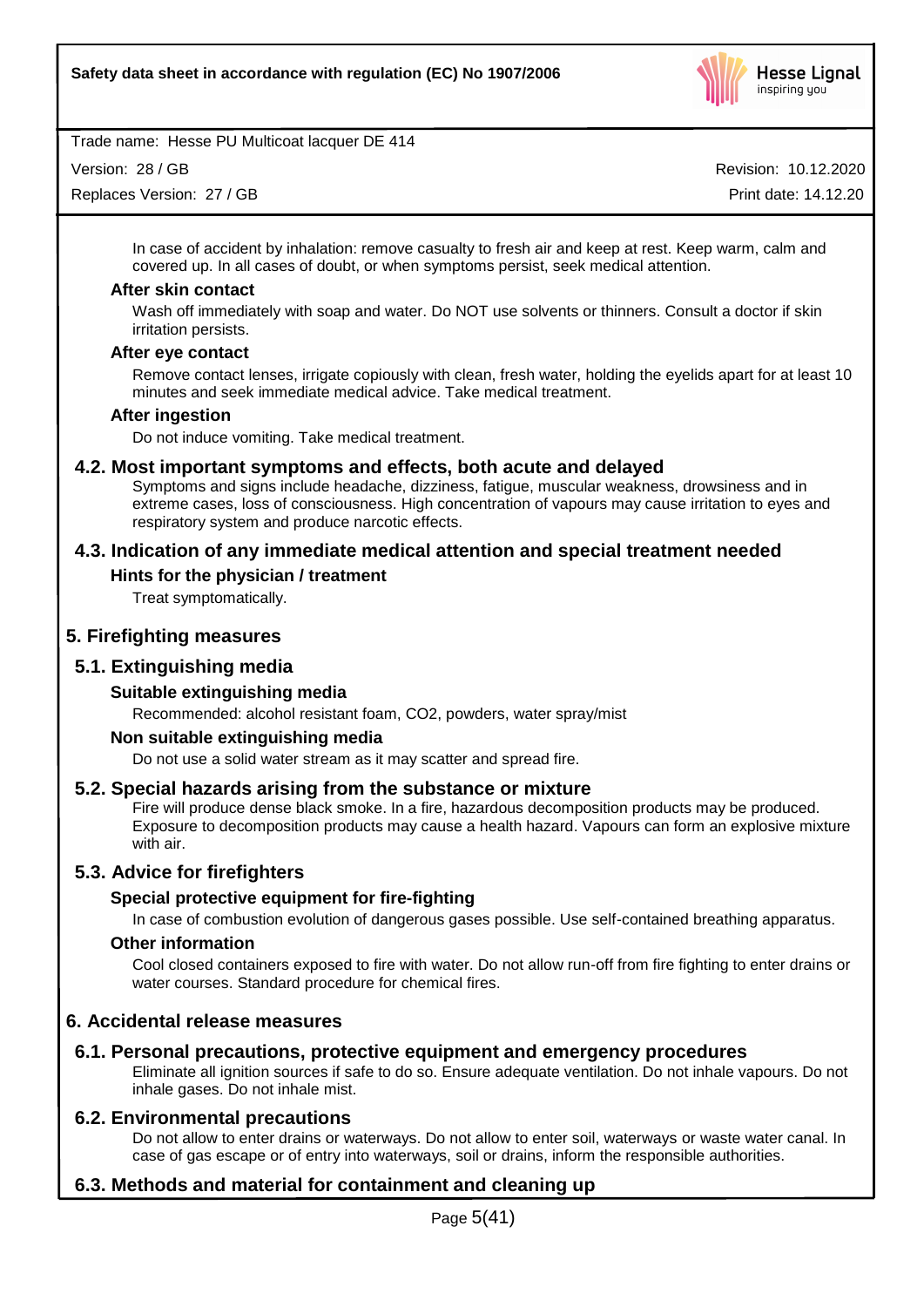

Version: 28 / GB

Replaces Version: 27 / GB

Revision: 10.12.2020 Print date: 14.12.20

Contain and collect spillage with non-combustible absorbent materials, e.g. sand, earth, vermiculite, diatomaceous earth and place in container for disposal according to local regulations (see section 13). Clean contaminated floors and objects thoroughly with water and detergents, observing environmental regulations. Do NOT use solvents or thinners. Send in suitable containers for recovery or disposal.

# **6.4. Reference to other sections**

Refer to protective measures listed in Sections 7 and 8.

# **7. Handling and storage**

# **7.1. Precautions for safe handling**

### **Advice on safe handling**

Prevent the creation of flammable or explosive concentrations of vapour in air and avoid vapour concentration higher than the occupational exposure limits. Keep container tightly closed and dry in a cool, well-ventilated place. Use only with adequate ventilation/personal protection. Ensure adequate ventilation. Provide for sufficient ventilation. This can be achieved by local exhaust or general exhaust air collection. Wear a suitable respirator if the ventilation is not sufficient to keep the solvent vapour concentration below the occupational limit values. Avoid contact with skin and eyes. Avoid inhalation of vapour and spray mist. Do no eat, drink or smoke when using this product. Use personal protective clothing. For personal protection see Section 8.

### **Advice on protection against fire and explosion**

Vapours can form an explosive mixture with air. Vapours are heavier than air and may spread along floors. In addition, the product should only be used in areas from which all naked lights and other sources of ignition have been excluded. Mixture may charge electrostatically: always use earthing leads when transferring from one container to another. Take measures to prevent the build up of electrostatic charge. Wear shoes with conductive soles. No sparking tools should be used. Fight fire with normal precautions from a reasonable distance.

# **7.2. Conditions for safe storage, including any incompatibilities**

### **Requirements for storage rooms and vessels**

Provide solvent-resistant and impermeable floor. Keep only in the original container in a cool, well ventilated place. Containers which are opened must be carefully resealed and kept upright to prevent leakage.

### **Hints on storage assembly**

Store away from oxidising agents, from strongly alkaline and strongly acid materials.

### **Storage classes**

Storage class according to TRGS 510 3 Flammable liquid

### **Further information on storage conditions**

Protect from frost. Protect from heat and direct sunlight. Keep away from sources of ignition - No smoking. Store in accordance with the particular national regulations.

# **7.3. Specific end use(s)**

See exposure scenario, if available.

# **8. Exposure controls/personal protection**

# **8.1. Control parameters**

### **Exposure limit values**

**acetone**

List Directive 2017/164 EG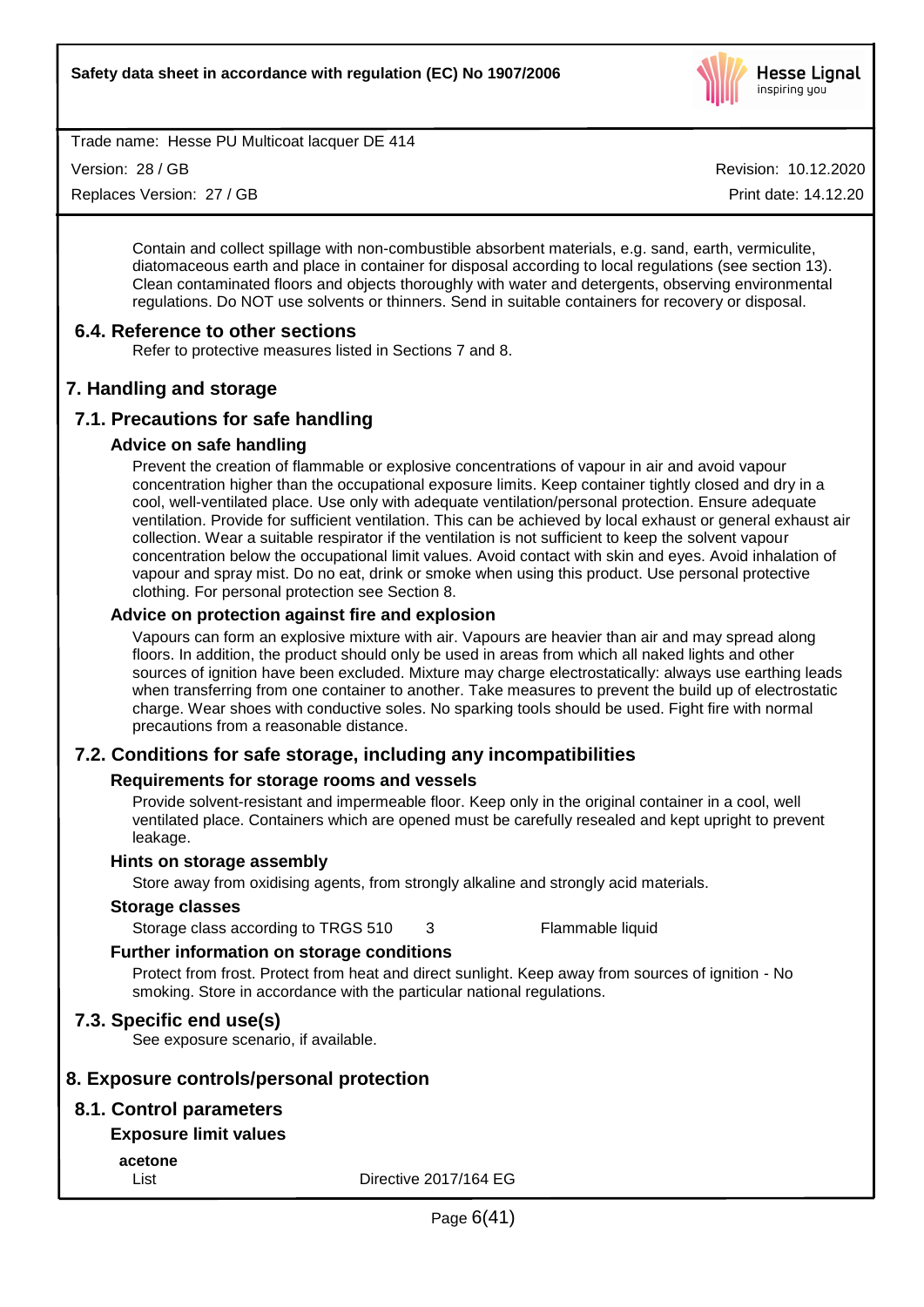

| Trade name: Hesse PU Multicoat lacquer DE 414                                       |             |                       |      |                      |
|-------------------------------------------------------------------------------------|-------------|-----------------------|------|----------------------|
| Version: 28 / GB                                                                    |             |                       |      | Revision: 10.12.2020 |
| Replaces Version: 27 / GB                                                           |             |                       |      | Print date: 14.12.20 |
|                                                                                     |             |                       |      |                      |
| Value<br>Status: 12/2009                                                            | 1210        | mg/m <sup>3</sup>     | 500  | ppm(V)               |
| acetone                                                                             |             |                       |      |                      |
| List                                                                                | EH40        |                       |      |                      |
| Value                                                                               | 1210        | mg/m <sup>3</sup>     | 500  | ppm(V)               |
| Short term exposure limit<br>Status: 01/2020                                        | 3620        | mg/m <sup>3</sup>     | 1500 | ppm(V)               |
| isobutyl acetate                                                                    |             |                       |      |                      |
| List                                                                                | EH40        |                       |      |                      |
| Value                                                                               | 724         | mg/m <sup>3</sup>     | 150  | ppm(V)               |
| Short term exposure limit<br>Status: 01/2020                                        | 903         | mg/m <sup>3</sup>     | 187  | ppm(V)               |
| isobutyl acetate                                                                    |             |                       |      |                      |
| List                                                                                |             | Directive 2017/164 EG |      |                      |
| Value                                                                               | 241         | mg/m <sup>3</sup>     | 50   | ppm(V)               |
| Short term exposure limit<br>Status: 10/2019                                        | 723         | mg/m <sup>3</sup>     | 150  | ppm(V)               |
| n-butyl acetate                                                                     |             |                       |      |                      |
| List                                                                                | EH40        |                       |      |                      |
| Value                                                                               | 724         | mg/m <sup>3</sup>     | 150  | ppm(V)               |
| Short term exposure limit<br>Status: 01/2020                                        | 966         | mg/m <sup>3</sup>     | 200  | ppm(V)               |
| n-butyl acetate                                                                     |             |                       |      |                      |
| List                                                                                |             | Directive 2017/164 EG |      |                      |
| Value                                                                               | 241         | mg/m <sup>3</sup>     | 50   | ppm(V)               |
| Short term exposure limit<br>Status: 10/2019                                        | 723         | mg/m <sup>3</sup>     | 150  | ppm(V)               |
| xylene                                                                              |             |                       |      |                      |
| List                                                                                |             | Directive 2017/164 EG |      |                      |
| Value                                                                               | 221         | mg/m <sup>3</sup>     | 50   | ppm(V)               |
| Short term exposure limit<br>Skin resorption / sensibilisation: H; Status: 12/2009  | 442         | mg/m <sup>3</sup>     | 100  | ppm(V)               |
| xylene                                                                              |             |                       |      |                      |
| List                                                                                | <b>EH40</b> |                       |      |                      |
| Value                                                                               | 220         | mg/m <sup>3</sup>     | 50   | ppm(V)               |
| Short term exposure limit<br>Skin resorption / sensibilisation: Sk; Status: 01/2020 | 441         | mg/m <sup>3</sup>     | 100  | ppm(V)               |
| diacetone alcohol                                                                   |             |                       |      |                      |
| List                                                                                | <b>EH40</b> |                       |      |                      |
| Value                                                                               | 241         | mg/m <sup>3</sup>     | 50   | ppm(V)               |
| Short term exposure limit<br>Status: 01/2020                                        | 362         | mg/m <sup>3</sup>     | 75   | ppm(V)               |
| ethylbenzene                                                                        |             |                       |      |                      |
| List                                                                                |             | Directive 2017/164 EG |      |                      |
| Value                                                                               | 442         | mg/m <sup>3</sup>     | 100  | ppm(V)               |
| Short term exposure limit<br>Status: 12/2009                                        | 884         | mg/m <sup>3</sup>     | 200  | ppm(V)               |
| ethylbenzene                                                                        |             |                       |      |                      |
| List                                                                                | <b>EH40</b> |                       |      |                      |
| Value                                                                               | 441         | mg/m <sup>3</sup>     | 100  | ppm(V)               |
| Short term exposure limit                                                           | 552         | mg/m <sup>3</sup>     | 125  | ppm(V)               |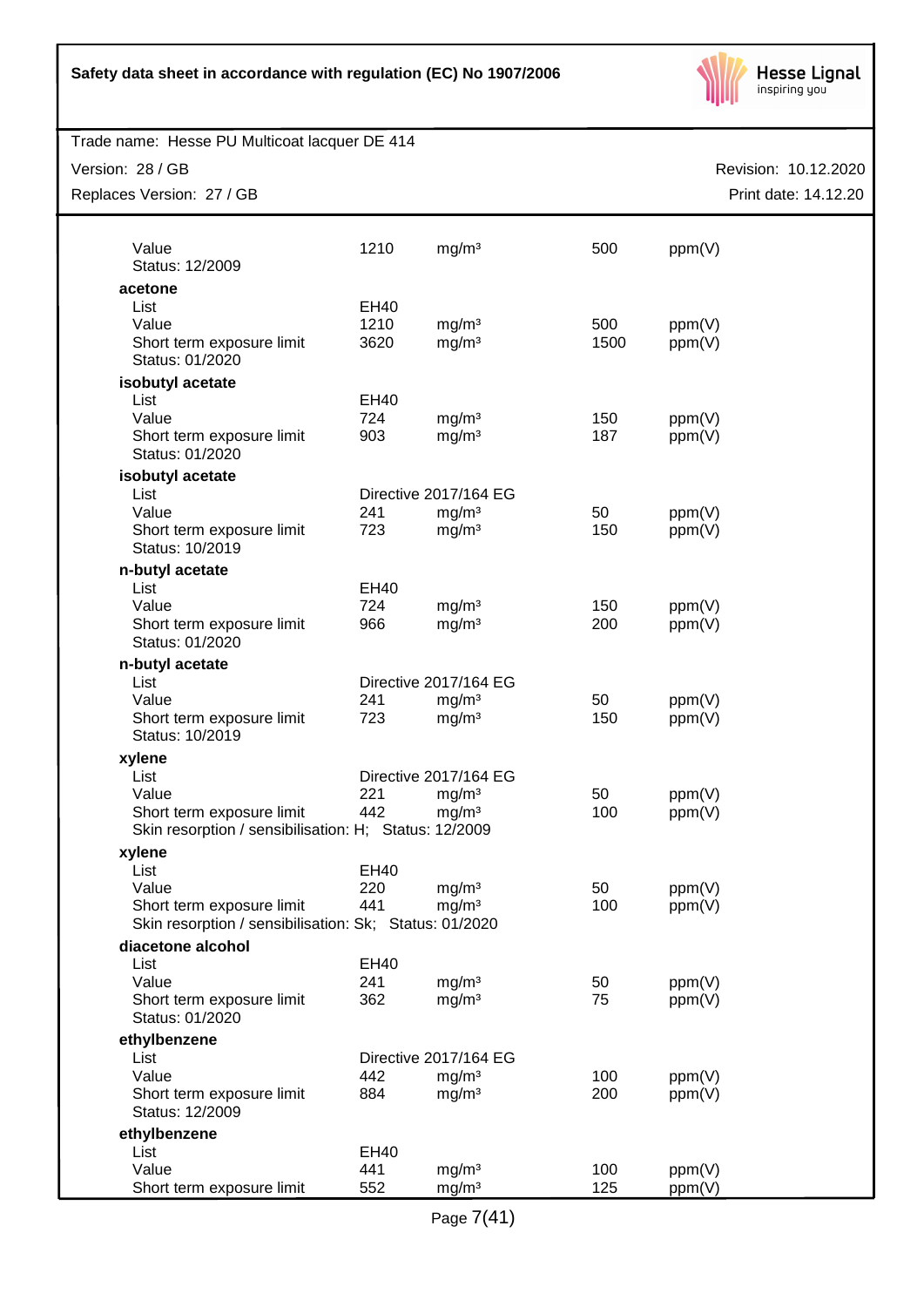

Version: 28 / GB

-

Replaces Version: 27 / GB

Revision: 10.12.2020 Print date: 14.12.20

Skin resorption / sensibilisation: Sk; Status: 01/2020 **Other information**

# **Derived No/Minimal Effect Levels (DNEL/DMEL)**

| isobutyl acetate     |                                |                   |
|----------------------|--------------------------------|-------------------|
| Type of value        | Derived No Effect Level (DNEL) |                   |
| Reference group      | Workers (professional)         |                   |
| Duration of exposure | Long-term                      |                   |
| Route of exposure    | Dermal exposure                |                   |
| Mode of action       | Systemic effects               |                   |
| Concentration        | 10                             | mg/kg/d           |
|                      |                                |                   |
| Type of value        | Derived No Effect Level (DNEL) |                   |
| Reference group      | Workers (professional)         |                   |
| Duration of exposure | Long-term                      |                   |
| Route of exposure    | inhalative                     |                   |
| Mode of action       | Systemic effects               |                   |
| Concentration        | 300                            | mg/m <sup>3</sup> |
|                      |                                |                   |
| Type of value        | Derived No Effect Level (DNEL) |                   |
| Reference group      | Workers (professional)         |                   |
| Duration of exposure | Long-term                      |                   |
| Route of exposure    | inhalative                     |                   |
| Mode of action       | Local effects                  |                   |
| Concentration        | 300                            | mg/m <sup>3</sup> |
|                      |                                |                   |
| Type of value        | Derived No Effect Level (DNEL) |                   |
| Reference group      | Consumer                       |                   |
| Duration of exposure | Long-term                      |                   |
| Route of exposure    | Dermal exposure                |                   |
| Mode of action       | Systemic effects               |                   |
| Concentration        | 5                              | mg/kg/d           |
|                      |                                |                   |
| Type of value        | Derived No Effect Level (DNEL) |                   |
| Reference group      | Consumer                       |                   |
| Duration of exposure | Long-term                      |                   |
| Route of exposure    | inhalative                     |                   |
| Mode of action       | Systemic effects               |                   |
| Concentration        | 35,7                           | mg/m <sup>3</sup> |
|                      |                                |                   |
| Type of value        | Derived No Effect Level (DNEL) |                   |
| Reference group      | Consumer                       |                   |
| Duration of exposure | Long-term                      |                   |
| Route of exposure    | inhalative                     |                   |
| Mode of action       | Local effects                  |                   |
| Concentration        | 35,7                           | mg/m <sup>3</sup> |
|                      |                                |                   |
| Type of value        | Derived No Effect Level (DNEL) |                   |
| Reference group      | Consumer                       |                   |
| Duration of exposure | Short-term                     |                   |
| Route of exposure    | inhalative                     |                   |
| Mode of action       | Systemic effects               |                   |
|                      |                                |                   |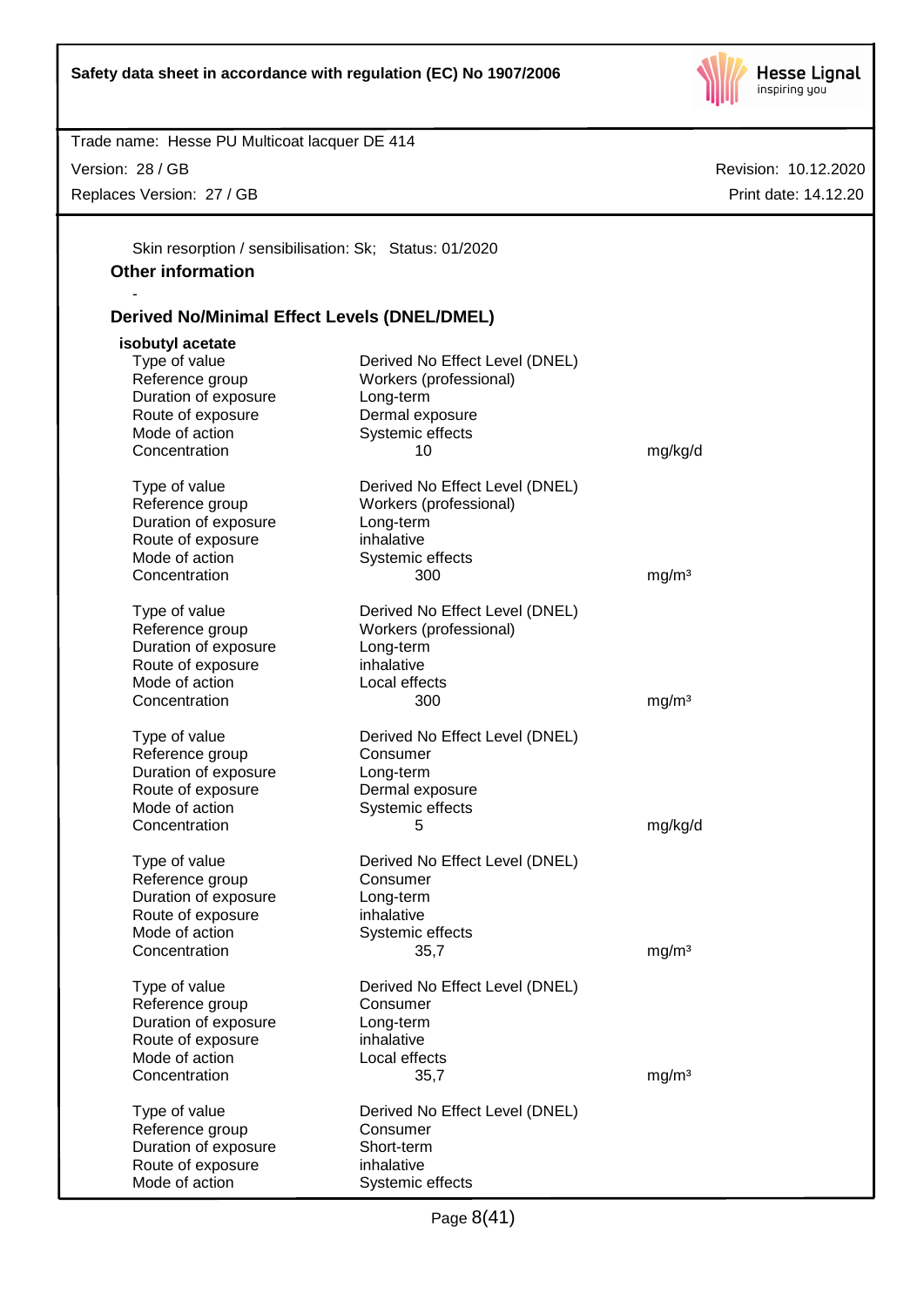

### Trade name: Hesse PU Multicoat lacquer DE 414

Version: 28 / GB Replaces Version: 27 / GB

| Concentration        | 300                            | mg/m <sup>3</sup> |
|----------------------|--------------------------------|-------------------|
| Type of value        | Derived No Effect Level (DNEL) |                   |
| Reference group      | Consumer                       |                   |
| Duration of exposure | Short-term                     |                   |
| Route of exposure    | inhalative                     |                   |
| Mode of action       | Local effects                  |                   |
| Concentration        | 300                            | mg/m <sup>3</sup> |
| Type of value        | Derived No Effect Level (DNEL) |                   |
| Reference group      | Workers (professional)         |                   |
| Duration of exposure | Short-term                     |                   |
| Route of exposure    | inhalative                     |                   |
| Mode of action       | Systemic effects               |                   |
| Concentration        | 600                            | mg/m <sup>3</sup> |
| Type of value        | Derived No Effect Level (DNEL) |                   |
| Reference group      | Workers (professional)         |                   |
| Duration of exposure | Short-term                     |                   |
| Route of exposure    | inhalative                     |                   |
| Mode of action       | Local effects                  |                   |
| Concentration        | 600                            | mg/m <sup>3</sup> |
| n-butyl acetate      |                                |                   |
| Type of value        | Derived No Effect Level (DNEL) |                   |
| Reference group      | Workers (professional)         |                   |
| Duration of exposure | Long-term                      |                   |
| Route of exposure    | Dermal exposure                |                   |
| Mode of action       | Systemic effects               |                   |
| Concentration        | 11                             | mg/kg/d           |
| Type of value        | Derived No Effect Level (DNEL) |                   |
| Reference group      | Workers (professional)         |                   |
| Duration of exposure | Short-term                     |                   |
| Route of exposure    | inhalative                     |                   |
| Mode of action       | Systemic effects               |                   |
| Concentration        | 600                            | mg/m <sup>3</sup> |
| Type of value        | Derived No Effect Level (DNEL) |                   |
| Reference group      | Workers (professional)         |                   |
| Duration of exposure | Short-term                     |                   |
| Route of exposure    | inhalative                     |                   |
| Mode of action       | Local effects                  |                   |
| Concentration        | 600                            | mg/m <sup>3</sup> |
| Type of value        | Derived No Effect Level (DNEL) |                   |
| Reference group      | Workers (professional)         |                   |
| Duration of exposure | Long-term                      |                   |
| Route of exposure    | inhalative                     |                   |
| Mode of action       | Local effects                  |                   |
| Concentration        | 300                            | mg/m <sup>3</sup> |
| Type of value        | Derived No Effect Level (DNEL) |                   |
|                      |                                |                   |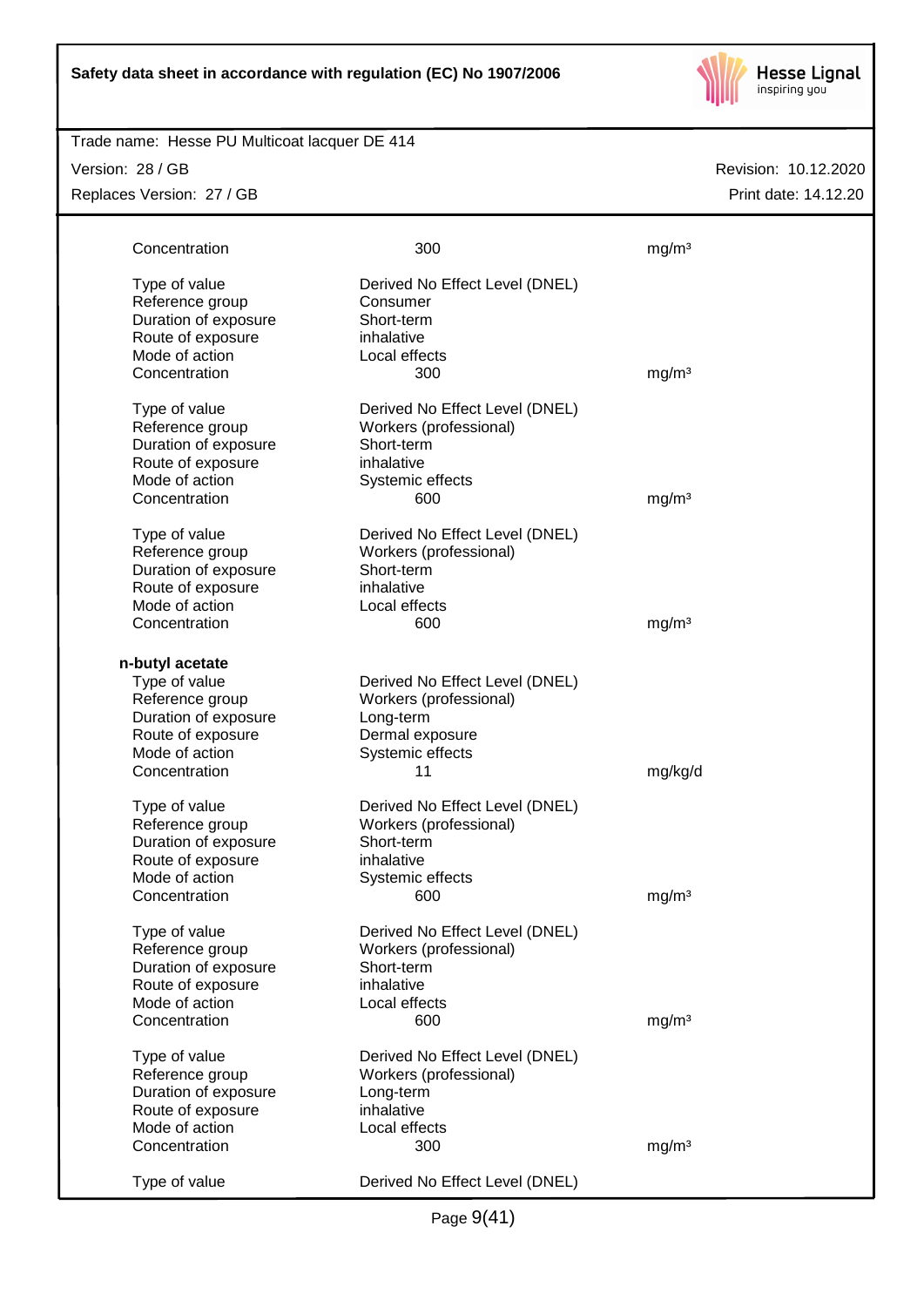

| Trade name: Hesse PU Multicoat lacquer DE 414 |                                            |                   |                      |
|-----------------------------------------------|--------------------------------------------|-------------------|----------------------|
| Version: 28 / GB                              |                                            |                   | Revision: 10.12.2020 |
| Replaces Version: 27 / GB                     |                                            |                   | Print date: 14.12.20 |
|                                               |                                            |                   |                      |
| Reference group                               | Workers (professional)                     |                   |                      |
| Duration of exposure                          | Long-term                                  |                   |                      |
| Route of exposure                             | inhalative                                 |                   |                      |
| Mode of action<br>Concentration               | Systemic effects<br>300                    |                   |                      |
|                                               |                                            | mg/m <sup>3</sup> |                      |
| Type of value                                 | Derived No Effect Level (DNEL)             |                   |                      |
| Reference group                               | Consumer                                   |                   |                      |
| Duration of exposure                          | Long-term                                  |                   |                      |
| Route of exposure                             | Dermal exposure                            |                   |                      |
| Mode of action                                | Systemic effects                           |                   |                      |
| Concentration                                 | 6                                          | mg/kg/d           |                      |
|                                               |                                            |                   |                      |
| Type of value                                 | Derived No Effect Level (DNEL)             |                   |                      |
| Reference group                               | Consumer                                   |                   |                      |
| Duration of exposure                          | Long-term                                  |                   |                      |
| Route of exposure<br>Mode of action           | Oral exposure                              |                   |                      |
| Concentration                                 | Systemic effects<br>2                      | mg/kg/d           |                      |
|                                               |                                            |                   |                      |
| Type of value                                 | Derived No Effect Level (DNEL)             |                   |                      |
| Reference group                               | Consumer                                   |                   |                      |
| Duration of exposure                          | Short-term                                 |                   |                      |
| Route of exposure                             | inhalative                                 |                   |                      |
| Mode of action                                | Systemic effects                           |                   |                      |
| Concentration                                 | 300                                        | mg/m <sup>3</sup> |                      |
| Type of value                                 |                                            |                   |                      |
| Reference group                               | Derived No Effect Level (DNEL)<br>Consumer |                   |                      |
| Duration of exposure                          | Short-term                                 |                   |                      |
| Route of exposure                             | inhalative                                 |                   |                      |
| Mode of action                                | Local effects                              |                   |                      |
| Concentration                                 | 300                                        | mg/m <sup>3</sup> |                      |
|                                               |                                            |                   |                      |
| Type of value                                 | Derived No Effect Level (DNEL)             |                   |                      |
| Reference group                               | Consumer                                   |                   |                      |
| Duration of exposure                          | Long-term                                  |                   |                      |
| Route of exposure                             | inhalative                                 |                   |                      |
| Mode of action                                | Systemic effects                           |                   |                      |
| Concentration                                 | 35,7                                       | mg/m <sup>3</sup> |                      |
| Type of value                                 | Derived No Effect Level (DNEL)             |                   |                      |
| Reference group                               | Consumer                                   |                   |                      |
| Duration of exposure                          | Long-term                                  |                   |                      |
| Route of exposure                             | inhalative                                 |                   |                      |
| Mode of action                                | Local effects                              |                   |                      |
| Concentration                                 | 35,7                                       | mg/m <sup>3</sup> |                      |
|                                               |                                            |                   |                      |
| diacetone alcohol                             |                                            |                   |                      |
| Type of value                                 | Derived No Effect Level (DNEL)             |                   |                      |
| Reference group                               | Workers (professional)                     |                   |                      |
| Duration of exposure                          | Long-term                                  |                   |                      |
| Route of exposure                             | inhalative                                 |                   |                      |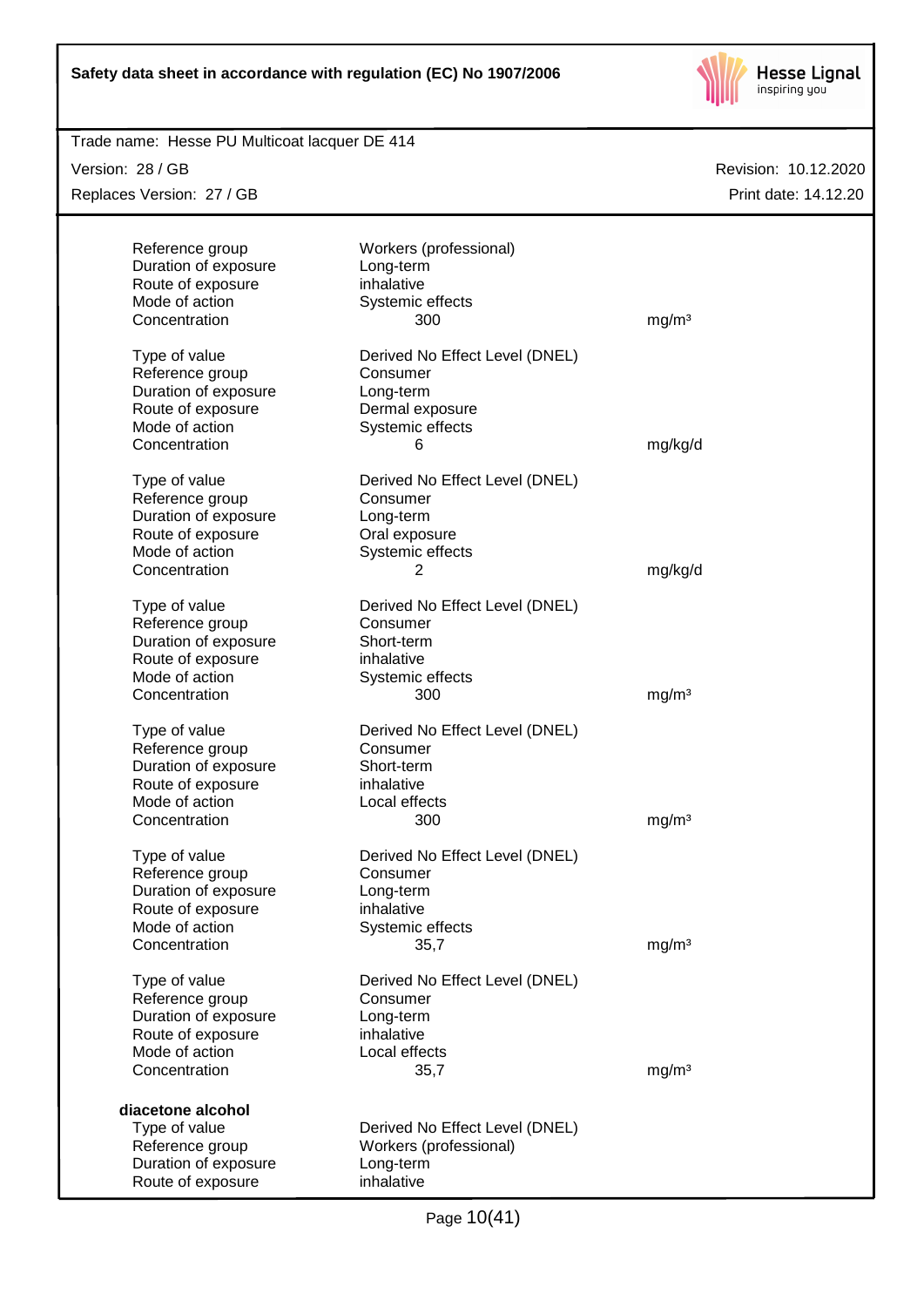

# Trade name: Hesse PU Multicoat lacquer DE 414

Version: 28 / GB

Replaces Version: 27 / GB

| Mode of action       | Systemic effects               |                   |
|----------------------|--------------------------------|-------------------|
| Concentration        | 32,6                           | mg/m <sup>3</sup> |
| Type of value        | Derived No Effect Level (DNEL) |                   |
| Reference group      | Workers (professional)         |                   |
| Duration of exposure | Long-term                      |                   |
| Route of exposure    | Dermal exposure                |                   |
| Mode of action       | Systemic effects               |                   |
| Concentration        | 467                            | mg/kg/d           |
| Type of value        | Derived No Effect Level (DNEL) |                   |
| Reference group      | Consumer                       |                   |
| Duration of exposure | Long-term                      |                   |
| Route of exposure    | inhalative                     |                   |
| Mode of action       | Systemic effects               |                   |
| Concentration        | 5,8                            | mg/m <sup>3</sup> |
| Type of value        | Derived No Effect Level (DNEL) |                   |
| Reference group      | Consumer                       |                   |
| Duration of exposure | Long-term                      |                   |
| Route of exposure    | Oral exposure                  |                   |
| Mode of action       | Systemic effects               |                   |
| Concentration        | 1,67                           | mg/kg/d           |
| Type of value        | Derived No Effect Level (DNEL) |                   |
| Reference group      | Consumer                       |                   |
| Duration of exposure | Long-term                      |                   |
| Route of exposure    | Dermal exposure                |                   |
| Mode of action       | Systemic effects               |                   |
| Concentration        | 167                            | mg/kg/d           |
| acetone              |                                |                   |
| Type of value        | Derived No Effect Level (DNEL) |                   |
| Reference group      | Workers (professional)         |                   |
| Duration of exposure | Long-term                      |                   |
| Route of exposure    | inhalative                     |                   |
| Mode of action       | Systemic effects               |                   |
| Concentration        | 1210                           | mg/m <sup>3</sup> |
| Type of value        | Derived No Effect Level (DNEL) |                   |
| Reference group      | Workers (professional)         |                   |
| Duration of exposure | Long-term                      |                   |
| Route of exposure    | Dermal exposure                |                   |
| Mode of action       | Systemic effects               |                   |
| Concentration        | 186                            | mg/kg/d           |
| Type of value        | Derived No Effect Level (DNEL) |                   |
| Reference group      | Workers (professional)         |                   |
| Duration of exposure | Short-term                     |                   |
| Route of exposure    | inhalative                     |                   |
| Mode of action       | Local effects                  |                   |
| Concentration        | 2420                           | mg/m <sup>3</sup> |
|                      |                                |                   |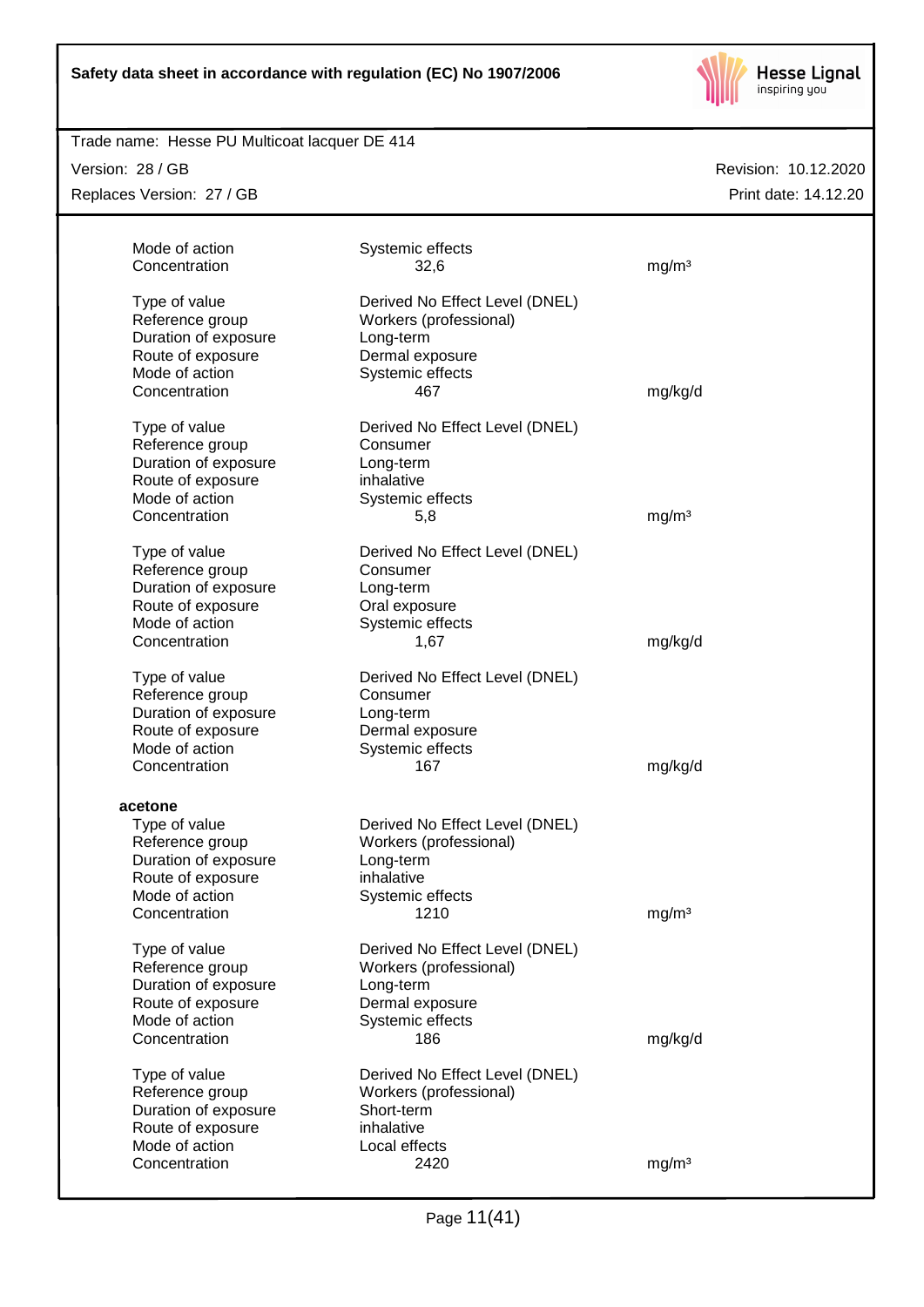

| Trade name: Hesse PU Multicoat lacquer DE 414 |                                |                      |
|-----------------------------------------------|--------------------------------|----------------------|
| Version: 28 / GB                              |                                | Revision: 10.12.2020 |
| Replaces Version: 27 / GB                     |                                | Print date: 14.12.20 |
|                                               |                                |                      |
|                                               |                                |                      |
| Type of value                                 | Derived No Effect Level (DNEL) |                      |
| Reference group                               | Workers (professional)         |                      |
| Duration of exposure                          | Short-term                     |                      |
| Route of exposure                             | inhalative                     |                      |
| Mode of action                                | Systemic effects               |                      |
| Concentration                                 | 1210                           | mg/m <sup>3</sup>    |
| Type of value                                 | Derived No Effect Level (DNEL) |                      |
| Reference group                               | Consumer                       |                      |
| Duration of exposure                          | Long-term                      |                      |
| Route of exposure                             | Oral exposure                  |                      |
| Mode of action                                | Systemic effects               |                      |
| Concentration                                 | 62                             | mg/kg/d              |
|                                               |                                |                      |
| Type of value                                 | Derived No Effect Level (DNEL) |                      |
| Reference group                               | Consumer                       |                      |
| Duration of exposure                          | Long-term                      |                      |
| Route of exposure                             | Dermal exposure                |                      |
| Mode of action                                | Systemic effects               |                      |
| Concentration                                 | 62                             | mg/kg/d              |
|                                               |                                |                      |
| Type of value                                 | Derived No Effect Level (DNEL) |                      |
| Reference group                               | Consumer                       |                      |
| Duration of exposure                          | Long-term                      |                      |
| Route of exposure                             | inhalative                     |                      |
| Mode of action                                | Systemic effects               |                      |
| Concentration                                 | 200                            | mg/m <sup>3</sup>    |
|                                               |                                |                      |
| xylene                                        |                                |                      |
| Type of value                                 | Derived No Effect Level (DNEL) |                      |
| Reference group                               | Consumer                       |                      |
| Duration of exposure                          | Long-term                      |                      |
| Route of exposure                             | Dermal exposure                |                      |
| Mode of action                                | Systemic effects               |                      |
| Concentration                                 | 108                            | mg/kg/d              |
| Type of value                                 | Derived No Effect Level (DNEL) |                      |
| Reference group                               | Workers (professional)         |                      |
| Duration of exposure                          | Long-term                      |                      |
| Route of exposure                             | Dermal exposure                |                      |
| Mode of action                                | Systemic effects               |                      |
| Concentration                                 | 180                            | mg/kg/d              |
|                                               |                                |                      |
| Type of value                                 | Derived No Effect Level (DNEL) |                      |
| Reference group                               | Consumer                       |                      |
| Duration of exposure                          | Long-term                      |                      |
| Route of exposure                             | inhalative                     |                      |
| Mode of action                                | Systemic effects               |                      |
| Concentration                                 | 14,8                           | mg/m <sup>3</sup>    |
|                                               |                                |                      |
| Type of value                                 | Derived No Effect Level (DNEL) |                      |
| Reference group                               | Consumer                       |                      |
| Duration of exposure                          | Short-term                     |                      |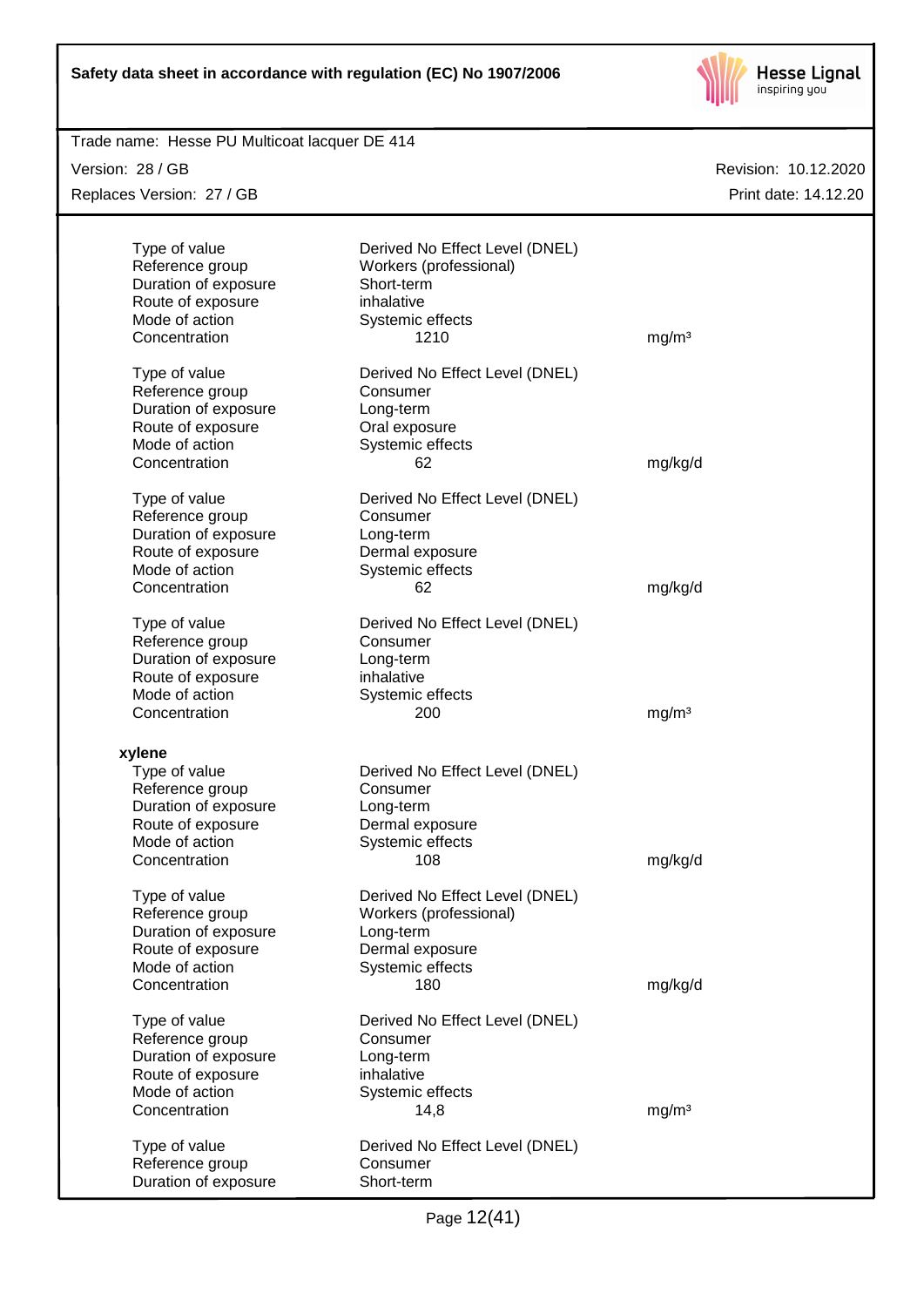

### Trade name: Hesse PU Multicoat lacquer DE 414

Version: 28 / GB Replaces Version: 27 / GB

| Route of exposure<br>Mode of action<br>Concentration                                                             | inhalative<br>Systemic effects<br>174                                                                             | mg/m <sup>3</sup> |
|------------------------------------------------------------------------------------------------------------------|-------------------------------------------------------------------------------------------------------------------|-------------------|
| Type of value<br>Reference group<br>Duration of exposure<br>Route of exposure<br>Mode of action<br>Concentration | Derived No Effect Level (DNEL)<br>Consumer<br>Short-term<br>inhalative<br>Local effects<br>174                    | mg/m <sup>3</sup> |
| Type of value<br>Reference group<br>Duration of exposure<br>Route of exposure<br>Mode of action<br>Concentration | Derived No Effect Level (DNEL)<br>Workers (professional)<br>Long-term<br>inhalative<br>Local effects<br>77        | mg/m <sup>3</sup> |
| Type of value<br>Reference group<br>Duration of exposure<br>Route of exposure<br>Mode of action<br>Concentration | Derived No Effect Level (DNEL)<br>Workers (professional)<br>Long-term<br>inhalative<br>Systemic effects<br>77     | mg/m <sup>3</sup> |
| Type of value<br>Reference group<br>Duration of exposure<br>Route of exposure<br>Mode of action<br>Concentration | Derived No Effect Level (DNEL)<br>Workers (professional)<br>Short-term<br>inhalative<br>Systemic effects<br>289   | mg/m <sup>3</sup> |
| Type of value<br>Reference group<br>Duration of exposure<br>Route of exposure<br>Mode of action<br>Concentration | Derived No Effect Level (DNEL)<br>Workers (professional)<br>Short-term<br>inhalative<br>Local effects<br>289      | mg/m <sup>3</sup> |
| Type of value<br>Reference group<br>Duration of exposure<br>Route of exposure<br>Mode of action<br>Concentration | Derived No Effect Level (DNEL)<br>Consumer<br>Long-term<br>Oral exposure<br>Systemic effects<br>1,6               | mg/kg/d           |
| Type of value<br>Reference group<br>Duration of exposure<br>Route of exposure<br>Mode of action<br>Concentration | Derived No Effect Level (DNEL)<br>Workers (professional)<br>Short-term<br>Dermal exposure<br>Local effects<br>174 | mg/kg/d           |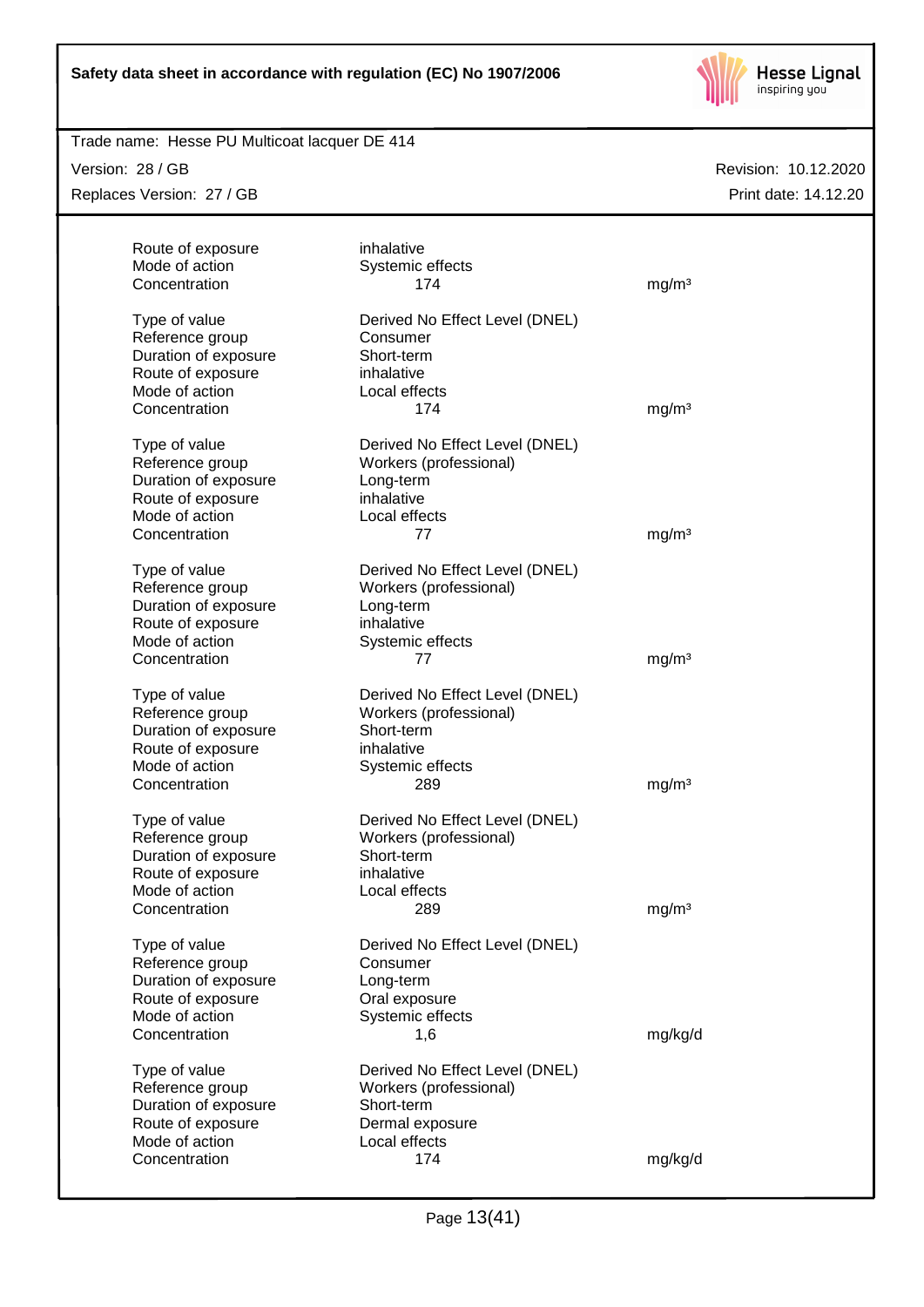

Trade name: Hesse PU Multicoat lacquer DE 414

Version: 28 / GB

Replaces Version: 27 / GB

| ethylbenzene         |                                                          |                   |
|----------------------|----------------------------------------------------------|-------------------|
| Type of value        | Derived No Effect Level (DNEL)                           |                   |
| Reference group      | Workers (professional)                                   |                   |
| Duration of exposure | Short-term                                               |                   |
| Route of exposure    | inhalative                                               |                   |
| Mode of action       | Systemic effects                                         |                   |
| Concentration        | 289                                                      | mg/m <sup>3</sup> |
|                      |                                                          |                   |
| Type of value        | Derived No Effect Level (DNEL)                           |                   |
| Reference group      | Workers (professional)                                   |                   |
| Duration of exposure | Long-term                                                |                   |
| Route of exposure    | inhalative                                               |                   |
| Mode of action       | Systemic effects                                         |                   |
| Concentration        | 77                                                       | mg/m <sup>3</sup> |
|                      |                                                          |                   |
| Type of value        | Derived No Effect Level (DNEL)                           |                   |
| Reference group      | Workers (professional)                                   |                   |
| Duration of exposure | Short-term                                               |                   |
| Route of exposure    | inhalative                                               |                   |
| Mode of action       | Local effects                                            |                   |
| Concentration        | 289                                                      | mg/m <sup>3</sup> |
| Type of value        | Derived No Effect Level (DNEL)                           |                   |
| Reference group      | Workers (professional)                                   |                   |
| Duration of exposure | Long-term                                                |                   |
| Route of exposure    | inhalative                                               |                   |
| Mode of action       | Local effects                                            |                   |
| Concentration        | 77                                                       | mg/m <sup>3</sup> |
| Type of value        |                                                          |                   |
| Reference group      | Derived No Effect Level (DNEL)<br>Workers (professional) |                   |
| Duration of exposure | Long-term                                                |                   |
| Route of exposure    | Dermal exposure                                          |                   |
| Mode of action       | Systemic effects                                         |                   |
| Concentration        | 18                                                       | mg/kg/d           |
|                      |                                                          |                   |
| Type of value        | Derived No Effect Level (DNEL)                           |                   |
| Reference group      | Consumer                                                 |                   |
| Duration of exposure | Short-term                                               |                   |
| Route of exposure    | inhalative                                               |                   |
| Mode of action       | Systemic effects                                         |                   |
| Concentration        | 174                                                      | mg/m <sup>3</sup> |
| Type of value        | Derived No Effect Level (DNEL)                           |                   |
| Reference group      | Consumer                                                 |                   |
| Duration of exposure | Short-term                                               |                   |
| Route of exposure    | inhalative                                               |                   |
| Mode of action       | Local effects                                            |                   |
| Concentration        | 174                                                      | mg/m <sup>3</sup> |
|                      |                                                          |                   |
| Type of value        | Derived No Effect Level (DNEL)                           |                   |
| Reference group      | Consumer                                                 |                   |
| Duration of exposure | Long-term                                                |                   |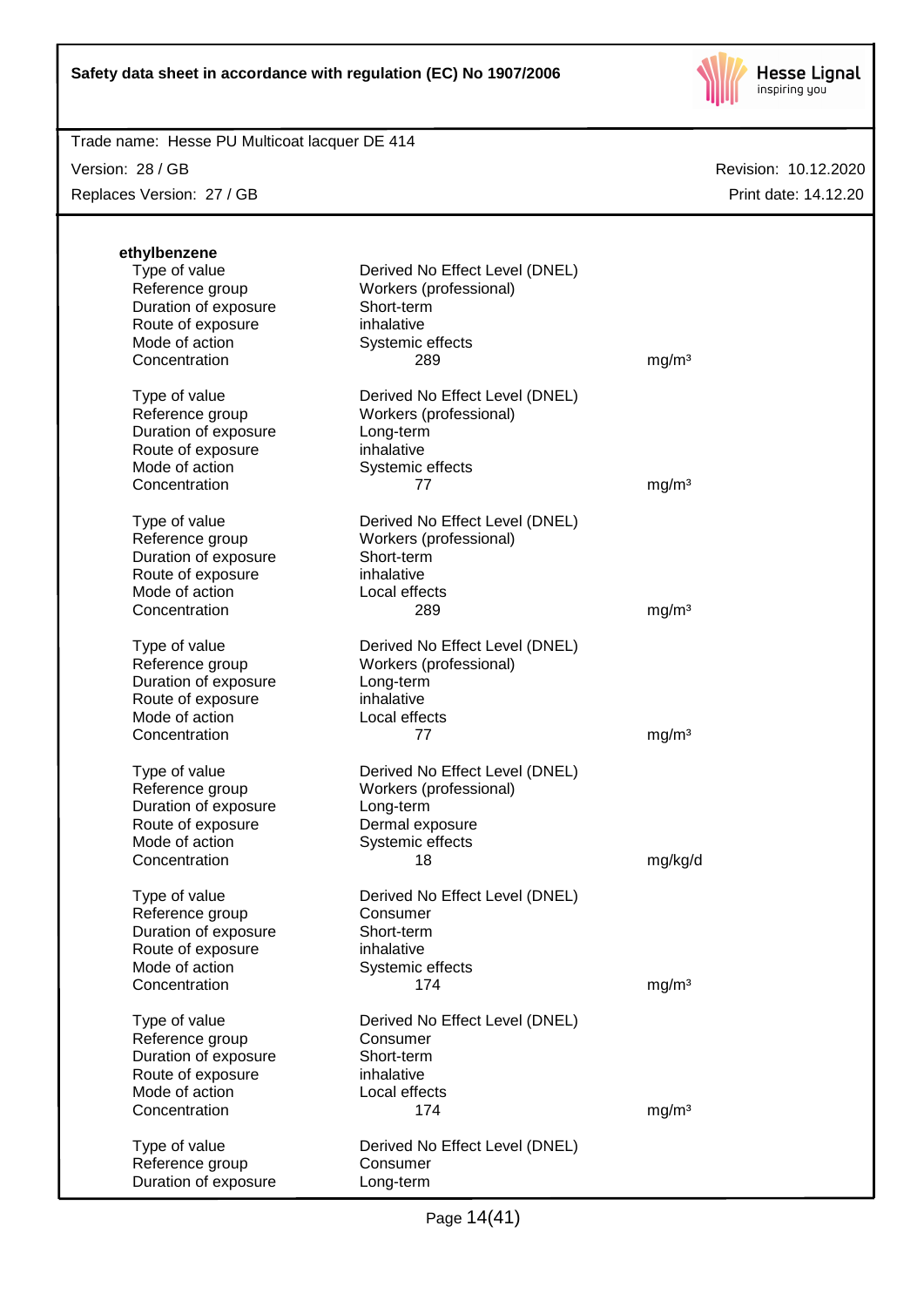

### Trade name: Hesse PU Multicoat lacquer DE 414

Version: 28 / GB Replaces Version: 27 / GB

| Route of exposure<br>Mode of action | inhalative                     |                   |
|-------------------------------------|--------------------------------|-------------------|
| Concentration                       | Systemic effects               |                   |
|                                     | 14,8                           | mg/m <sup>3</sup> |
| Type of value                       | Derived No Effect Level (DNEL) |                   |
| Reference group                     | Consumer                       |                   |
| Duration of exposure                | Long-term                      |                   |
| Route of exposure                   | Dermal exposure                |                   |
| Mode of action                      | Systemic effects               |                   |
| Concentration                       | 108                            | mg/kg/d           |
| Type of value                       | Derived No Effect Level (DNEL) |                   |
| Reference group                     | Consumer                       |                   |
| Duration of exposure                | Long-term                      |                   |
| Route of exposure                   | Oral exposure                  |                   |
| Mode of action                      | Systemic effects               |                   |
| Concentration                       | 1,6                            | mg/kg/d           |
|                                     |                                |                   |
| octabenzone                         |                                |                   |
| Type of value                       | Derived No Effect Level (DNEL) |                   |
| Reference group                     | Workers (professional)         |                   |
| Duration of exposure                | Long-term                      |                   |
| Route of exposure                   | inhalative                     |                   |
| Mode of action                      | Systemic effects               |                   |
| Concentration                       | 6,6                            | mg/m <sup>3</sup> |
| Type of value                       | Derived No Effect Level (DNEL) |                   |
| Reference group                     | Workers (professional)         |                   |
| Duration of exposure                | Long-term                      |                   |
| Route of exposure                   | Dermal exposure                |                   |
| Mode of action                      | Systemic effects               |                   |
| Concentration                       | 1,87                           | mg/kg/d           |
| Type of value                       | Derived No Effect Level (DNEL) |                   |
| Reference group                     | Consumer                       |                   |
| Duration of exposure                | Long-term                      |                   |
| Route of exposure                   | Dermal exposure                |                   |
| Mode of action                      | Systemic effects               |                   |
| Concentration                       | 0,9                            | mg/kg/d           |
|                                     |                                |                   |
| Type of value                       | Derived No Effect Level (DNEL) |                   |
| Reference group                     | Consumer                       |                   |
| Duration of exposure                | Long-term                      |                   |
| Route of exposure                   | Oral exposure                  |                   |
| Mode of action                      | Systemic effects               |                   |
| Concentration                       | 0,9                            | mg/kg/d           |
| Type of value                       | Derived No Effect Level (DNEL) |                   |
| Reference group                     | Consumer                       |                   |
| Duration of exposure                | Long-term                      |                   |
| Route of exposure                   | inhalative                     |                   |
| Mode of action                      | Systemic effects               |                   |
| Concentration                       | 1,6                            | mg/m <sup>3</sup> |
|                                     |                                |                   |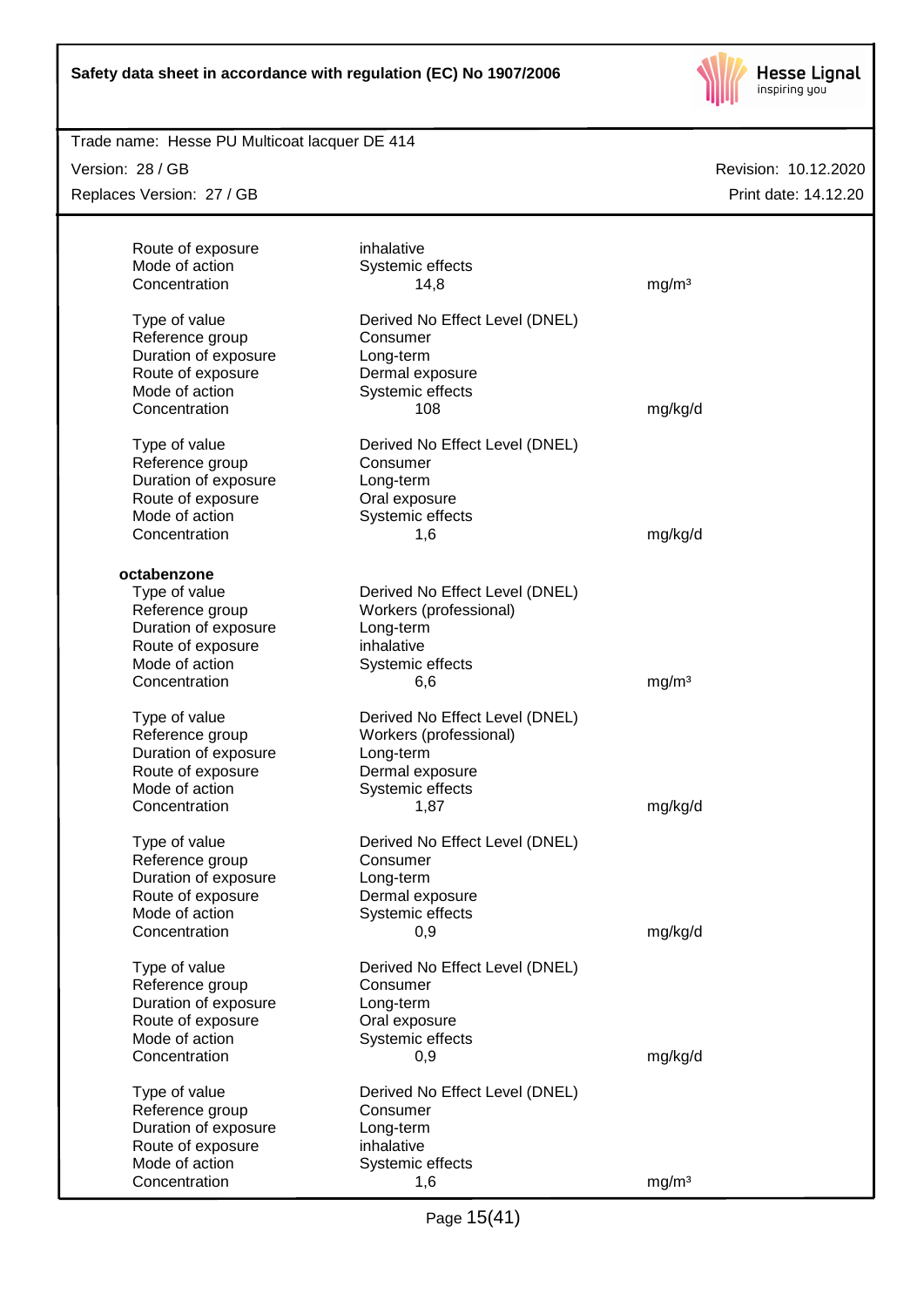

Version: 28 / GB Replaces Version: 27 / GB

| methyl methacrylate<br>Type of value<br>Reference group<br>Duration of exposure<br>Route of exposure | Derived No Effect Level (DNEL)<br>Workers (industrial)<br>Long-term<br>inhalative |                    |
|------------------------------------------------------------------------------------------------------|-----------------------------------------------------------------------------------|--------------------|
| Mode of action                                                                                       | Local effects                                                                     |                    |
| Concentration                                                                                        | 210                                                                               | mg/m <sup>3</sup>  |
| Type of value<br>Reference group                                                                     | Derived No Effect Level (DNEL)<br>Workers (industrial)                            |                    |
| Duration of exposure<br>Route of exposure                                                            | Long-term<br>inhalative                                                           |                    |
| Mode of action                                                                                       | Systemic effects                                                                  |                    |
| Concentration                                                                                        | 210                                                                               | mg/m <sup>3</sup>  |
| Type of value<br>Reference group                                                                     | Derived No Effect Level (DNEL)<br>Workers (industrial)                            |                    |
| Duration of exposure                                                                                 | Long-term                                                                         |                    |
| Route of exposure<br>Mode of action                                                                  | Dermal exposure                                                                   |                    |
| Concentration                                                                                        | Local effects<br>1,5                                                              | mg/cm <sup>2</sup> |
|                                                                                                      |                                                                                   |                    |
| Type of value<br>Reference group                                                                     | Derived No Effect Level (DNEL)<br>Workers (industrial)                            |                    |
| Duration of exposure                                                                                 | Long-term                                                                         |                    |
| Route of exposure                                                                                    | Dermal exposure                                                                   |                    |
| Mode of action                                                                                       | Systemic effects                                                                  |                    |
| Concentration                                                                                        | 13,67                                                                             | mg/kg/d            |
| Type of value                                                                                        | Derived No Effect Level (DNEL)                                                    |                    |
| Reference group                                                                                      | Workers (industrial)                                                              |                    |
| Duration of exposure                                                                                 | Short-term                                                                        |                    |
| Route of exposure                                                                                    | Dermal exposure                                                                   |                    |
| Mode of action                                                                                       | Local effects                                                                     |                    |
| Concentration                                                                                        | 1,5                                                                               | mg/cm <sup>2</sup> |
| Type of value                                                                                        | Derived No Effect Level (DNEL)                                                    |                    |
| Reference group                                                                                      | Consumer                                                                          |                    |
| Duration of exposure                                                                                 | Long-term                                                                         |                    |
| Route of exposure                                                                                    | inhalative                                                                        |                    |
| Mode of action                                                                                       | Local effects                                                                     |                    |
| Concentration                                                                                        | 105                                                                               | mg/m <sup>3</sup>  |
| Type of value                                                                                        | Derived No Effect Level (DNEL)                                                    |                    |
| Reference group                                                                                      | Consumer                                                                          |                    |
| Duration of exposure                                                                                 | Long-term<br>inhalative                                                           |                    |
| Route of exposure<br>Mode of action                                                                  | Systemic effects                                                                  |                    |
| Concentration                                                                                        | 74,3                                                                              | mg/m <sup>3</sup>  |
|                                                                                                      |                                                                                   |                    |
| Type of value<br>Reference group                                                                     | Derived No Effect Level (DNEL)<br>Consumer                                        |                    |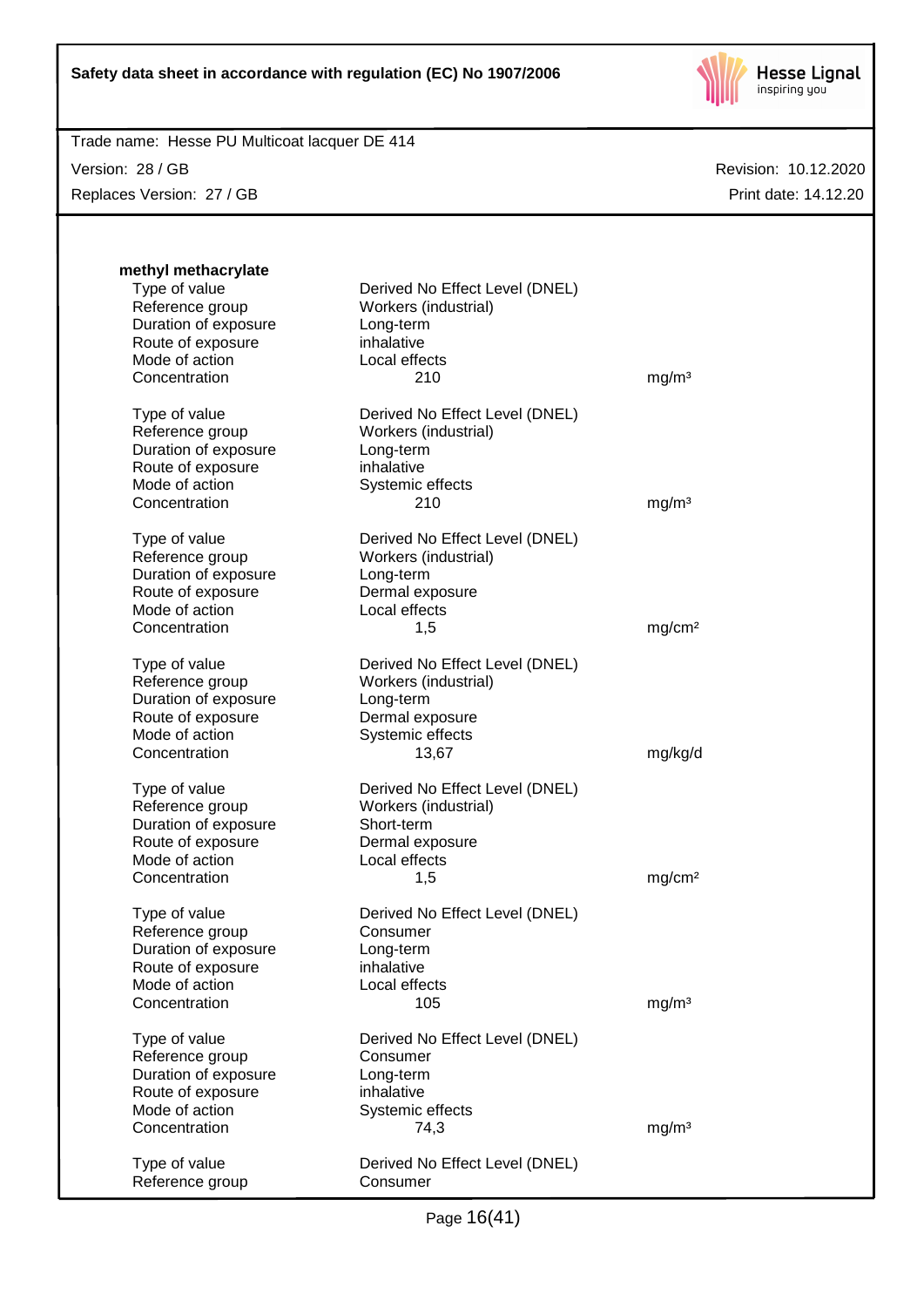

| Trade name: Hesse PU Multicoat lacquer DE 414   |                                |                      |
|-------------------------------------------------|--------------------------------|----------------------|
| Version: 28 / GB                                |                                | Revision: 10.12.2020 |
| Replaces Version: 27 / GB                       |                                | Print date: 14.12.20 |
|                                                 |                                |                      |
| Duration of exposure                            | Long-term                      |                      |
| Route of exposure                               | Dermal exposure                |                      |
| Mode of action                                  | Local effects                  |                      |
| Concentration                                   | 1,5                            | mg/cm <sup>2</sup>   |
|                                                 |                                |                      |
| Type of value                                   | Derived No Effect Level (DNEL) |                      |
| Reference group                                 | Consumer                       |                      |
| Duration of exposure                            | Long-term                      |                      |
| Route of exposure                               | Dermal exposure                |                      |
| Mode of action                                  | Systemic effects               |                      |
| Concentration                                   | 8,2                            | mg/kg/d              |
|                                                 |                                |                      |
| Type of value                                   | Derived No Effect Level (DNEL) |                      |
| Reference group                                 | Consumer                       |                      |
| Duration of exposure                            | Short-term                     |                      |
| Route of exposure                               | Dermal exposure                |                      |
| Mode of action                                  | Local effects                  |                      |
| Concentration                                   | 1,5                            | mg/cm <sup>2</sup>   |
|                                                 |                                |                      |
| <b>Predicted No Effect Concentration (PNEC)</b> |                                |                      |
|                                                 |                                |                      |
| isobutyl acetate                                |                                |                      |
| Type of value                                   | <b>PNEC</b>                    |                      |
| <b>Type</b>                                     | Freshwater                     |                      |
| Concentration                                   | 0,17                           | mg/l                 |
|                                                 |                                |                      |
| Type of value                                   | <b>PNEC</b>                    |                      |
| <b>Type</b>                                     | Saltwater                      |                      |
| Concentration                                   | 0,017                          | mg/l                 |
|                                                 |                                |                      |
| Type of value                                   | <b>PNEC</b>                    |                      |
| <b>Type</b>                                     | Water                          |                      |
| Conditions                                      | sporadic release               |                      |
| Concentration                                   | 0,34                           | mg/l                 |
|                                                 |                                |                      |
| Type of value                                   | <b>PNEC</b>                    |                      |
| <b>Type</b>                                     | Sewage treatment plant (STP)   |                      |
| Concentration                                   | 200                            | mg/l                 |
|                                                 |                                |                      |
| Type of value                                   | <b>PNEC</b>                    |                      |
| <b>Type</b>                                     | Fresh water sediment           |                      |
| Concentration                                   | 0,877                          | mg/kg                |
|                                                 |                                |                      |
| Type of value                                   | <b>PNEC</b>                    |                      |
| <b>Type</b>                                     | saltwater sediment             |                      |
| Concentration                                   | 0,0877                         | mg/kg                |
|                                                 |                                |                      |
| Type of value                                   | <b>PNEC</b>                    |                      |
| <b>Type</b>                                     | Soil                           |                      |
| Concentration                                   | 0,0755                         | mg/kg                |
|                                                 |                                |                      |
| n-butyl acetate                                 |                                |                      |
| Type of value                                   | <b>PNEC</b>                    |                      |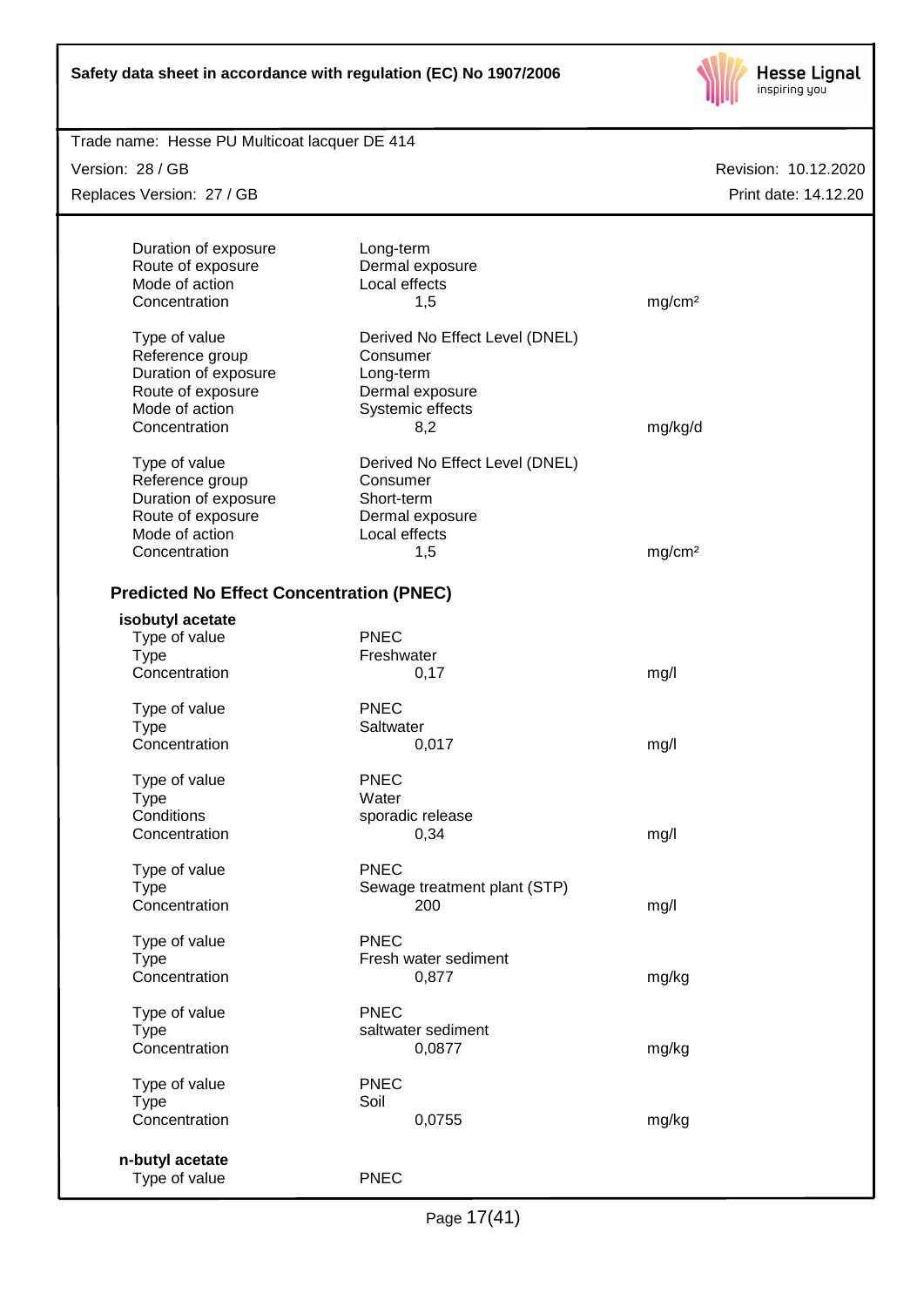

# Trade name: Hesse PU Multicoat lacquer DE 414

Version: 28 / GB Replaces Version: 27 / GB

| <b>Type</b><br>Freshwater<br>Concentration<br>0,18                                                              | mg/l                                 |
|-----------------------------------------------------------------------------------------------------------------|--------------------------------------|
| <b>PNEC</b><br>Type of value<br><b>Type</b><br>Saltwater<br>Concentration<br>0,018                              | mg/l                                 |
| <b>PNEC</b><br>Type of value<br><b>Type</b><br>Concentration<br>35,6                                            | Sewage treatment plant (STP)<br>mg/l |
| <b>PNEC</b><br>Type of value<br><b>Type</b><br>Water<br>Conditions<br>sporadic release<br>Concentration<br>0,36 | mg/l                                 |
| <b>PNEC</b><br>Type of value<br><b>Type</b><br>Fresh water sediment                                             |                                      |
| Concentration<br>0,981                                                                                          | mg/kg                                |
| <b>PNEC</b><br>Type of value<br><b>Type</b><br>saltwater sediment<br>Concentration<br>0,0981                    | mg/l                                 |
| <b>PNEC</b><br>Type of value<br>Soil<br><b>Type</b><br>Concentration<br>0,0903                                  | mg/kg                                |
|                                                                                                                 |                                      |
| diacetone alcohol<br>Type of value<br><b>PNEC</b><br><b>Type</b><br>Freshwater<br>Concentration<br>2            | mg/l                                 |
| <b>PNEC</b><br>Type of value<br><b>Type</b><br>Saltwater<br>Concentration                                       |                                      |
| 0,2<br><b>PNEC</b><br>Type of value                                                                             | mg/l                                 |
| Conditions<br>sporadic release<br>Concentration<br>1                                                            | mg/l                                 |
| <b>PNEC</b><br>Type of value<br><b>Type</b><br>Concentration<br>10                                              | Sewage treatment plant (STP)<br>mg/l |
| <b>PNEC</b><br>Type of value<br>Fresh water sediment<br><b>Type</b><br>Concentration<br>7,4                     | mg/kg/d                              |
| <b>PNEC</b><br>Type of value<br>saltwater sediment<br><b>Type</b><br>Concentration<br>0,74                      | mg/kg/d                              |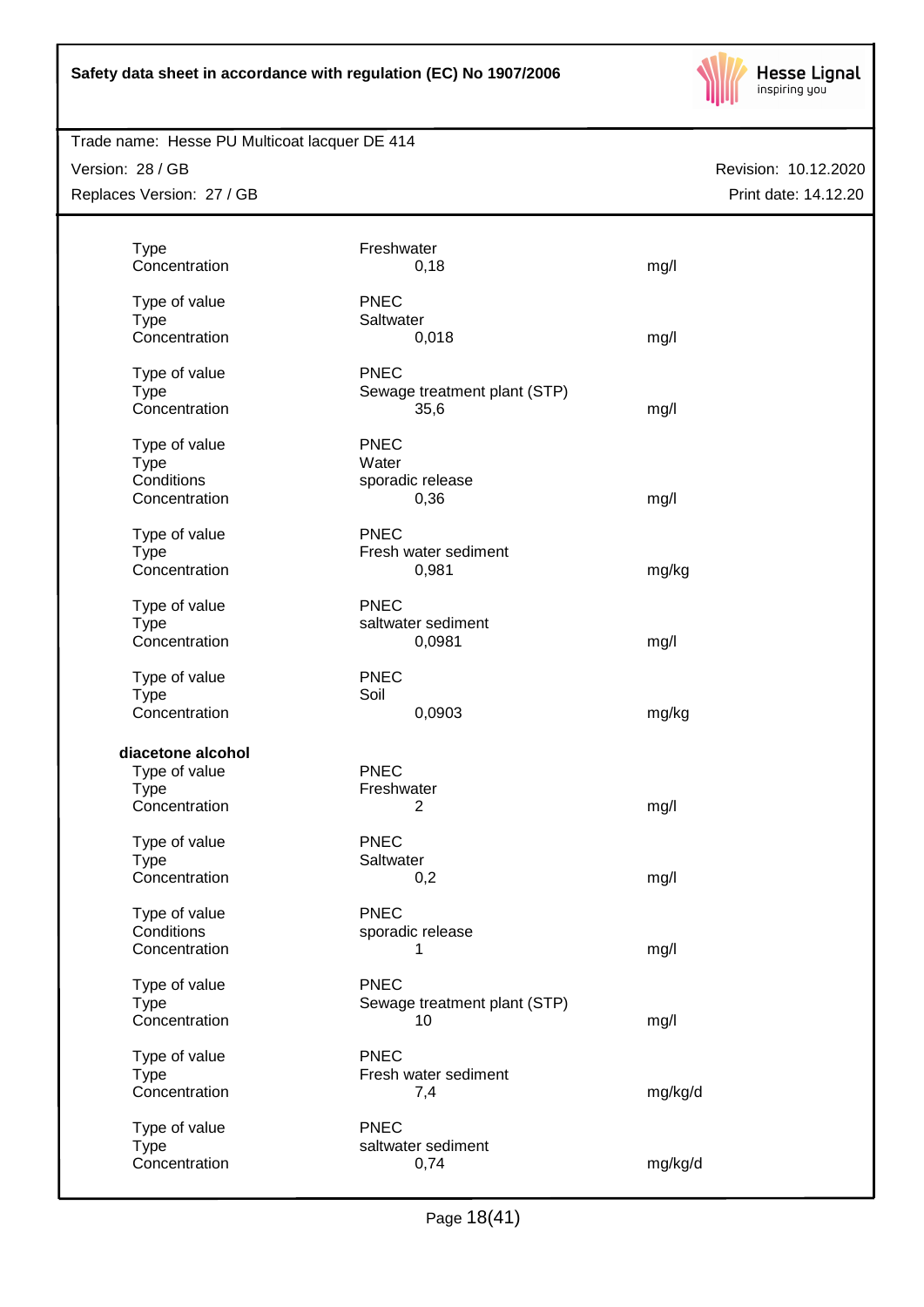

Trade name: Hesse PU Multicoat lacquer DE 414

Version: 28 / GB Replaces Version: 27 / GB

| Type of value                | <b>PNEC</b>                  |         |
|------------------------------|------------------------------|---------|
| <b>Type</b>                  | Soil                         |         |
| Concentration                | 0,31                         | mg/kg/d |
| acetone                      |                              |         |
| Type of value                | <b>PNEC</b>                  |         |
| <b>Type</b>                  | Freshwater                   |         |
| Concentration                | 10,6                         | mg/l    |
| Type of value                | <b>PNEC</b>                  |         |
| <b>Type</b>                  | Saltwater                    |         |
| Concentration                |                              |         |
|                              | 1,06                         | mg/l    |
| Type of value                | <b>PNEC</b>                  |         |
| <b>Type</b>                  | Fresh water sediment         |         |
| Concentration                | 30,4                         | mg/kg   |
| Type of value                | <b>PNEC</b>                  |         |
| <b>Type</b>                  | saltwater sediment           |         |
| Concentration                | 3,04                         | mg/kg   |
|                              |                              |         |
| Type of value                | <b>PNEC</b>                  |         |
| <b>Type</b>                  | Soil                         |         |
| Concentration                | 29,5                         | mg/kg   |
| Type of value                | <b>PNEC</b>                  |         |
| <b>Type</b>                  | Sewage treatment plant (STP) |         |
| Concentration                | 100                          | mg/l    |
| Type of value                | <b>PNEC</b>                  |         |
| Conditions                   | sporadic release             |         |
| Concentration                | 21                           | mg/l    |
|                              |                              |         |
| xylene                       |                              |         |
| Type of value                | <b>PNEC</b>                  |         |
| <b>Type</b>                  | Freshwater                   |         |
| Concentration                | 0,327                        | mg/l    |
| Type of value                | <b>PNEC</b>                  |         |
| <b>Type</b>                  | Saltwater                    |         |
| Concentration                | 0,327                        | mg/l    |
|                              | <b>PNEC</b>                  |         |
| Type of value<br><b>Type</b> | Fresh water sediment         |         |
| Concentration                | 12,46                        | mg/kg   |
|                              |                              |         |
| Type of value                | <b>PNEC</b>                  |         |
| <b>Type</b>                  | saltwater sediment           |         |
| Concentration                | 12,46                        | mg/kg   |
| Type of value                | <b>PNEC</b>                  |         |
| <b>Type</b>                  | Soil                         |         |
| Concentration                | 2,31                         | mg/kg   |
|                              |                              |         |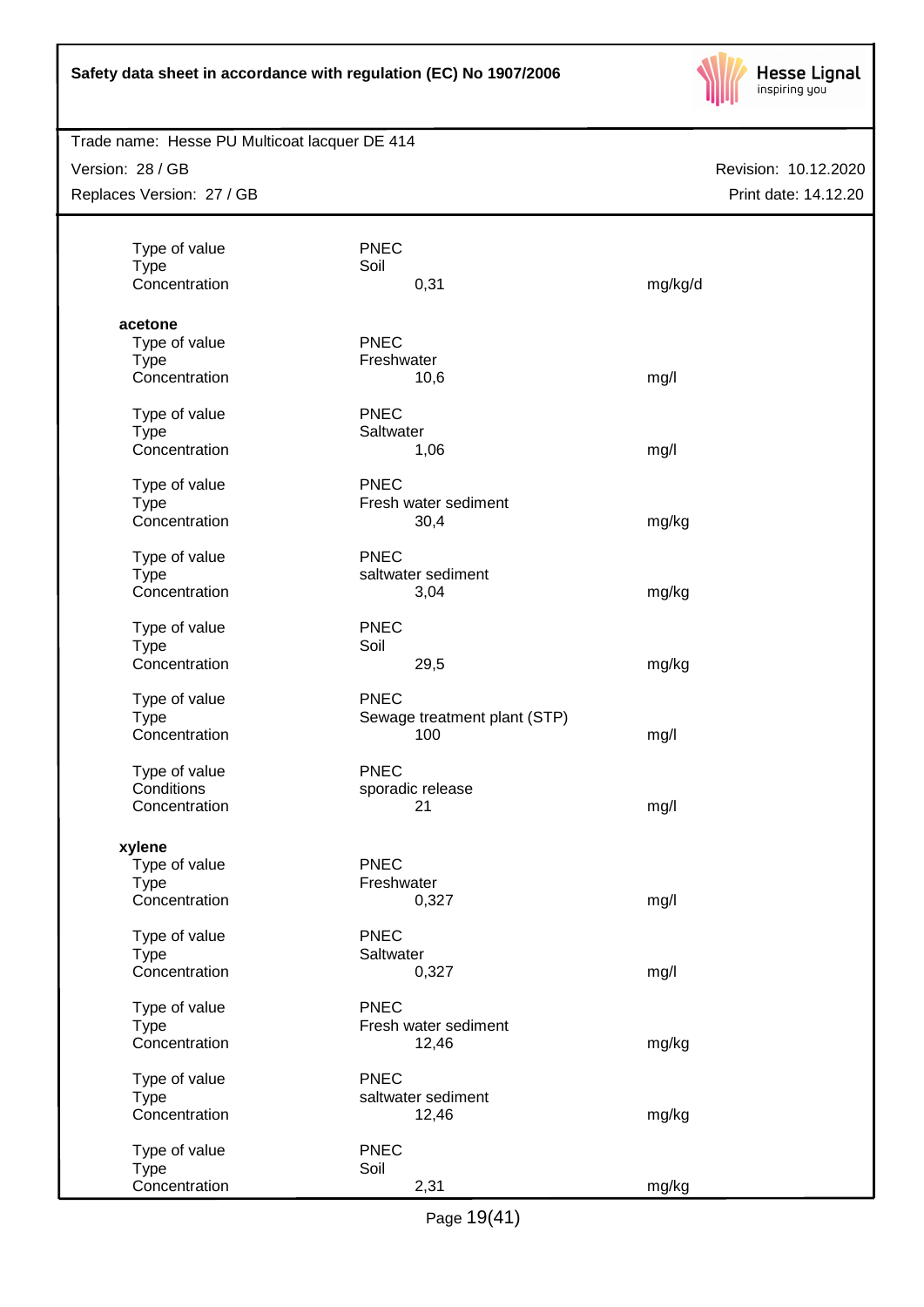

# Trade name: Hesse PU Multicoat lacquer DE 414

Version: 28 / GB Replaces Version: 27 / GB

| Sewage treatment plant (STP)<br>6,58<br><b>PNEC</b><br>Freshwater<br>0,327<br><b>PNEC</b><br>Fresh water sediment<br>12,46<br><b>PNEC</b><br>Soil<br>2,31<br><b>PNEC</b><br>Sewage treatment plant (STP)<br>6,58<br><b>PNEC</b><br>Freshwater | mg/l<br>mg/l<br>mg/kg<br>mg/kg<br>mg/l                                                                              |
|-----------------------------------------------------------------------------------------------------------------------------------------------------------------------------------------------------------------------------------------------|---------------------------------------------------------------------------------------------------------------------|
|                                                                                                                                                                                                                                               |                                                                                                                     |
|                                                                                                                                                                                                                                               |                                                                                                                     |
|                                                                                                                                                                                                                                               |                                                                                                                     |
|                                                                                                                                                                                                                                               |                                                                                                                     |
|                                                                                                                                                                                                                                               |                                                                                                                     |
|                                                                                                                                                                                                                                               |                                                                                                                     |
|                                                                                                                                                                                                                                               |                                                                                                                     |
|                                                                                                                                                                                                                                               |                                                                                                                     |
|                                                                                                                                                                                                                                               |                                                                                                                     |
|                                                                                                                                                                                                                                               |                                                                                                                     |
|                                                                                                                                                                                                                                               |                                                                                                                     |
|                                                                                                                                                                                                                                               |                                                                                                                     |
|                                                                                                                                                                                                                                               |                                                                                                                     |
|                                                                                                                                                                                                                                               |                                                                                                                     |
|                                                                                                                                                                                                                                               |                                                                                                                     |
|                                                                                                                                                                                                                                               |                                                                                                                     |
|                                                                                                                                                                                                                                               |                                                                                                                     |
|                                                                                                                                                                                                                                               |                                                                                                                     |
|                                                                                                                                                                                                                                               |                                                                                                                     |
|                                                                                                                                                                                                                                               |                                                                                                                     |
|                                                                                                                                                                                                                                               |                                                                                                                     |
|                                                                                                                                                                                                                                               | mg/l                                                                                                                |
| <b>PNEC</b>                                                                                                                                                                                                                                   |                                                                                                                     |
|                                                                                                                                                                                                                                               |                                                                                                                     |
| 0,0052                                                                                                                                                                                                                                        | mg/l                                                                                                                |
|                                                                                                                                                                                                                                               |                                                                                                                     |
|                                                                                                                                                                                                                                               |                                                                                                                     |
|                                                                                                                                                                                                                                               | mg/l                                                                                                                |
|                                                                                                                                                                                                                                               |                                                                                                                     |
| <b>PNEC</b>                                                                                                                                                                                                                                   |                                                                                                                     |
| Sewage treatment plant (STP)                                                                                                                                                                                                                  |                                                                                                                     |
| 1                                                                                                                                                                                                                                             | mg/l                                                                                                                |
|                                                                                                                                                                                                                                               |                                                                                                                     |
|                                                                                                                                                                                                                                               |                                                                                                                     |
|                                                                                                                                                                                                                                               | mg/kg                                                                                                               |
|                                                                                                                                                                                                                                               |                                                                                                                     |
| <b>PNEC</b>                                                                                                                                                                                                                                   |                                                                                                                     |
| saltwater sediment                                                                                                                                                                                                                            |                                                                                                                     |
| 33,2                                                                                                                                                                                                                                          | mg/kg                                                                                                               |
| <b>PNEC</b>                                                                                                                                                                                                                                   |                                                                                                                     |
| Soil                                                                                                                                                                                                                                          |                                                                                                                     |
|                                                                                                                                                                                                                                               | mg/kg                                                                                                               |
|                                                                                                                                                                                                                                               | 0,052<br>Saltwater<br><b>PNEC</b><br>sporadic release<br>0,52<br><b>PNEC</b><br>Fresh water sediment<br>331<br>66,1 |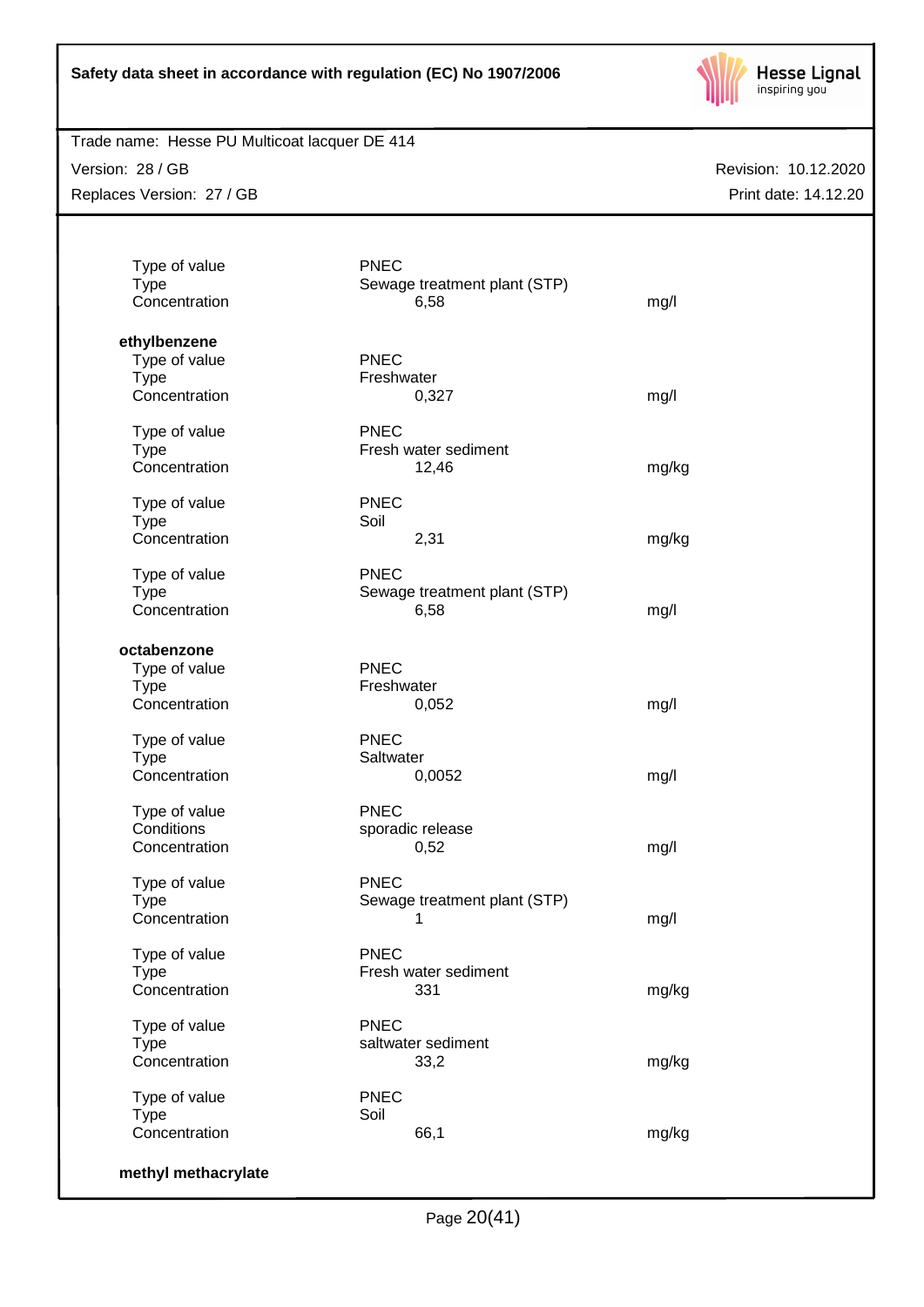

Trade name: Hesse PU Multicoat lacquer DE 414

Version: 28 / GB

Replaces Version: 27 / GB

| Type of value<br><b>Type</b>                  | <b>PNEC</b><br>Freshwater            |       |
|-----------------------------------------------|--------------------------------------|-------|
| Concentration                                 | 0,94                                 | mg/l  |
| Type of value<br><b>Type</b><br>Concentration | <b>PNEC</b><br>marine water<br>0,094 | mg/l  |
| Type of value<br><b>Type</b>                  | <b>PNEC</b><br>Soil                  |       |
| Concentration                                 | 1,47                                 | mg/kg |

# **8.2. Exposure controls**

# **Exposure controls**

Users are advised to consider national Occupational Exposure Limits or other equivalent values. Provide for sufficient ventilation. This can be achieved by local exhaust or general exhaust air collection. Wear a suitable respirator if the ventilation is not sufficient to keep the solvent vapour concentration below the occupational limit values.

# **Respiratory protection**

Avoid inhalation of vapour and spray mist. Use breathing apparatus if exposed to vapours/dust/aerosol. Recommended Filter type: Respiratory protection mask with combination filter A/P2

### **Hand protection**

Protective gloves complying with EN 374.

Glove material

Multilayer gloves made from

Appropriate Material Fluorinated rubber / butyl-rubber

Material thickness  $\rightarrow$  = 0.7 mm Breakthrough time >= 30 min

This recommendation is valid only for the product named in this safety data sheet supplied by us, and only for the indicated intended use purposes.

For special purposes, it is recommended to check the resistance to chemicals of the protective gloves mentioned above together with the supplier of these gloves.

The instructions and information provided by the glove manufacturer on use, storage, maintenance and replacement must be followed.

The breakthrough time must be greater than the end use time of the product.

Gloves should be replaced regularly and if there is any sign of damage to the glove material.

The performance or effectiveness of the glove may be reduced by physical/ chemical damage and poor maintenance.

# **Eye protection**

Wear eye glasses with side protection according to EN 166.

### **Body protection**

Wear suitable protective clothing. Remove contaminated clothing and wash it before reuse. Wash hands before breaks and after work.

# **9. Physical and chemical properties**

# **9.1. Information on basic physical and chemical properties**

| Form          | liquid     |
|---------------|------------|
| <b>Colour</b> | colourless |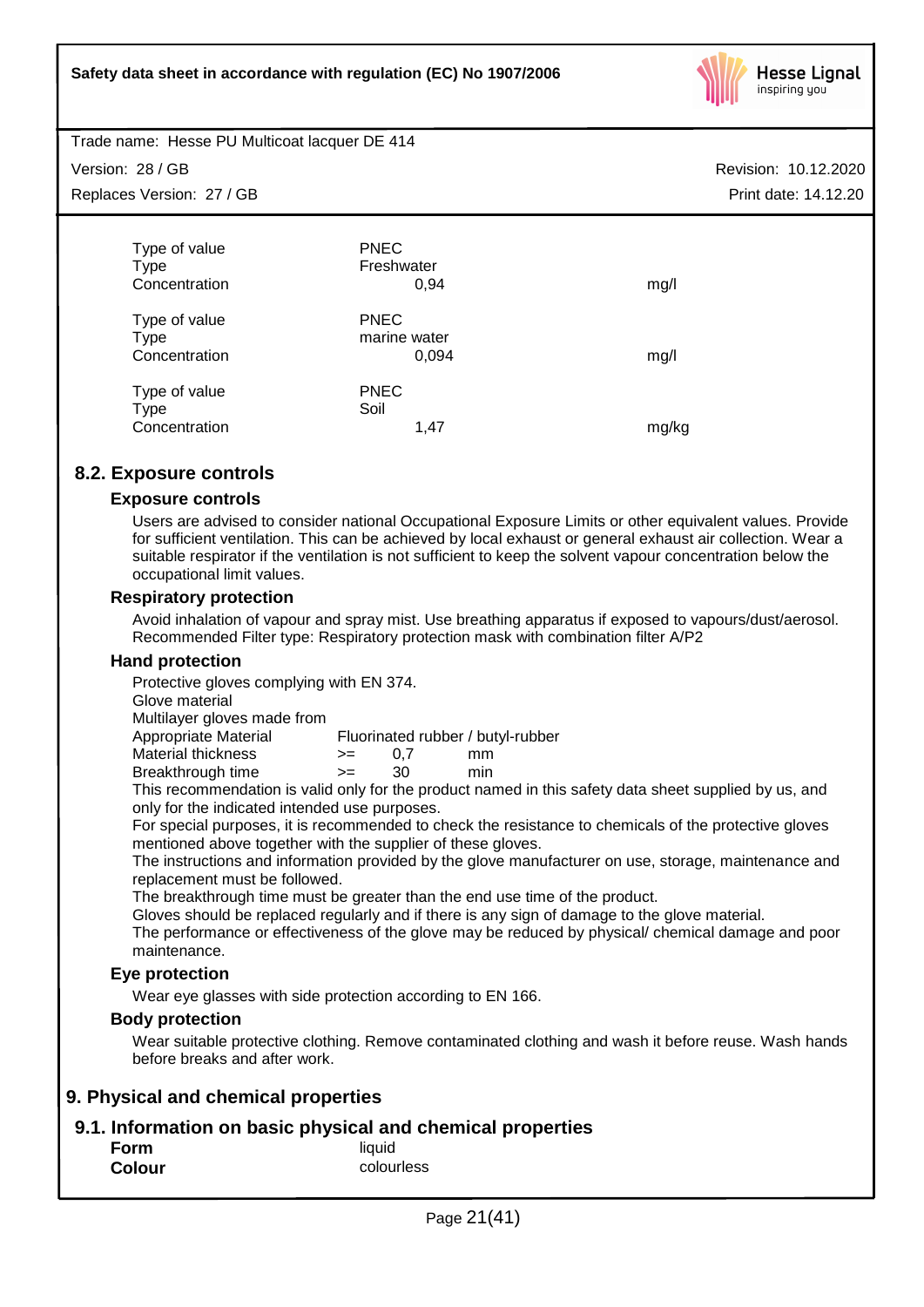

Trade name: Hesse PU Multicoat lacquer DE 414 Version: 28 / GB

Replaces Version: 27 / GB

| Odour                                         | solvent-like         |             |    |                 |
|-----------------------------------------------|----------------------|-------------|----|-----------------|
| <b>Odour threshold</b>                        |                      |             |    |                 |
| Remarks                                       | not determined       |             |    |                 |
| <b>Melting point</b>                          |                      |             |    |                 |
| Remarks                                       | not determined       |             |    |                 |
| <b>Freezing point</b>                         |                      |             |    |                 |
| Remarks                                       | not determined       |             |    |                 |
| Initial boiling point and boiling range       |                      |             |    |                 |
| Remarks                                       | not determined       |             |    |                 |
| <b>Flash point</b>                            |                      |             |    |                 |
| Value                                         | $\overline{4}$       |             |    | $\rm ^{\circ}C$ |
| <b>Evaporation rate</b>                       |                      |             |    |                 |
| Remarks                                       | not determined       |             |    |                 |
| <b>Flammability (solid, gas)</b>              |                      |             |    |                 |
| not determined                                |                      |             |    |                 |
| Upper/lower flammability or explosive limits  |                      |             |    |                 |
| Remarks                                       | not determined       |             |    |                 |
| Vapour pressure                               |                      |             |    |                 |
| Remarks                                       | not determined       |             |    |                 |
| <b>Vapour density</b>                         |                      |             |    |                 |
| Remarks                                       | not determined       |             |    |                 |
| <b>Density</b>                                |                      |             |    |                 |
| Value                                         | 0,953<br>appr.       |             |    | kg/l            |
| Temperature                                   | 20                   | $^{\circ}C$ |    |                 |
| Solubility in water                           |                      |             |    |                 |
| Remarks                                       | not determined       |             |    |                 |
| Solubility(ies)                               |                      |             |    |                 |
| Remarks                                       | not determined       |             |    |                 |
| <b>Partition coefficient: n-octanol/water</b> |                      |             |    |                 |
| Remarks                                       | not determined       |             |    |                 |
| Ignition temperature                          |                      |             |    |                 |
| Remarks                                       | not determined       |             |    |                 |
| <b>Decomposition temperature</b>              |                      |             |    |                 |
| Remarks                                       | not determined       |             |    |                 |
| <b>Viscosity</b>                              |                      |             |    |                 |
| <b>Remarks</b>                                | not determined       |             |    |                 |
| <b>Efflux time</b>                            |                      |             |    |                 |
| Value                                         | 29                   | to          | 35 | s               |
| Temperature<br>Method                         | 20<br>DIN 53211 4 mm | $^{\circ}C$ |    |                 |
| <b>Explosive properties</b>                   |                      |             |    |                 |
| evaluation                                    | not determined       |             |    |                 |
|                                               |                      |             |    |                 |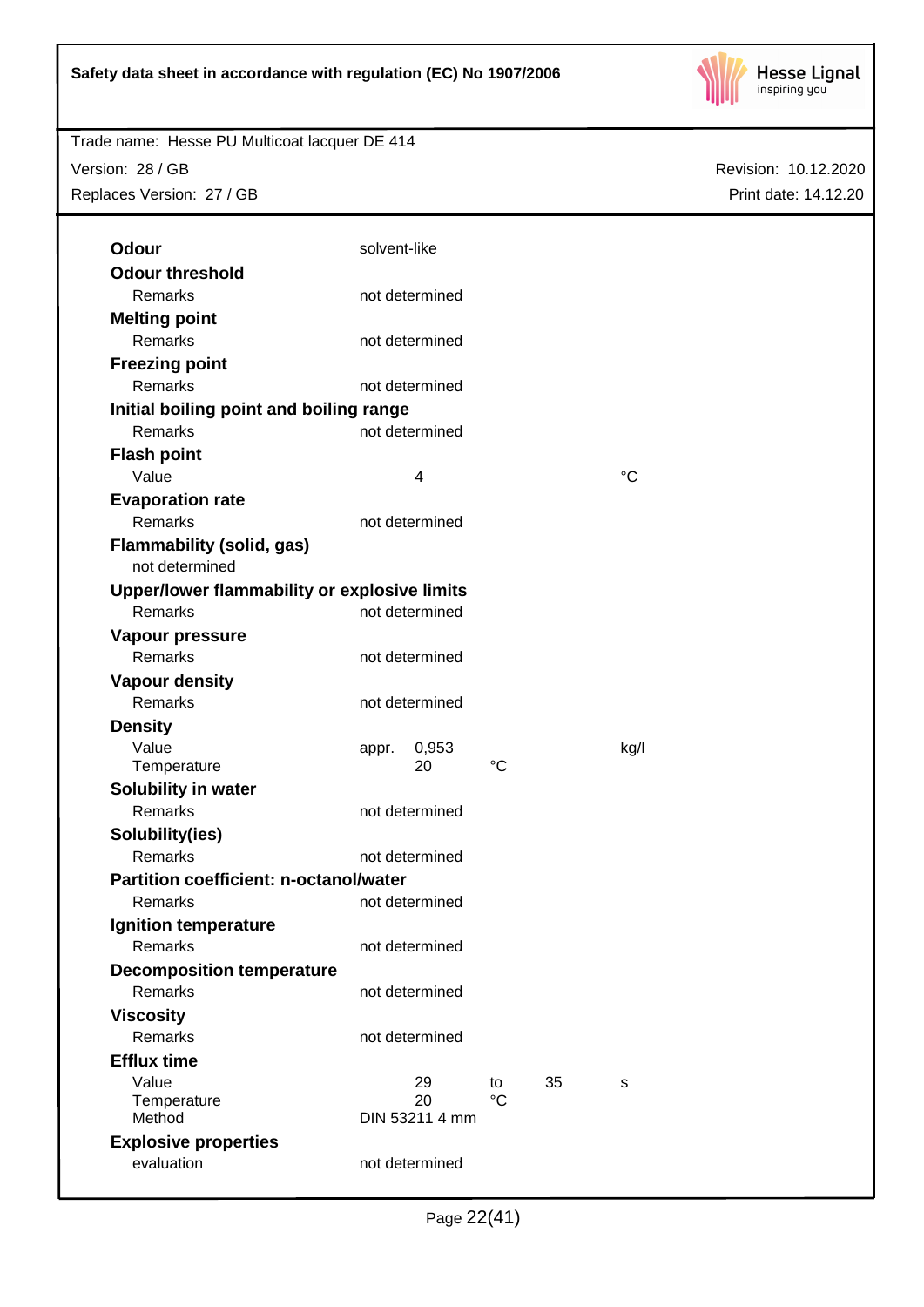

Revision: 10.12.2020

Trade name: Hesse PU Multicoat lacquer DE 414

Version: 28 / GB

| Replaces Version: 27 / GB                                                                    |                                                                           | Print date: 14.12.20                                                                             |
|----------------------------------------------------------------------------------------------|---------------------------------------------------------------------------|--------------------------------------------------------------------------------------------------|
|                                                                                              |                                                                           |                                                                                                  |
| <b>Oxidising properties</b>                                                                  |                                                                           |                                                                                                  |
| Remarks                                                                                      | not determined                                                            |                                                                                                  |
| 9.2. Other information                                                                       |                                                                           |                                                                                                  |
| <b>Non-volatile content</b>                                                                  |                                                                           |                                                                                                  |
| Value<br>Method                                                                              | 27,2<br>calculated value                                                  | %                                                                                                |
| <b>Other information</b>                                                                     |                                                                           |                                                                                                  |
| This information is not available.                                                           |                                                                           |                                                                                                  |
| 10. Stability and reactivity                                                                 |                                                                           |                                                                                                  |
| 10.1. Reactivity                                                                             | Stable under recommended storage and handling conditions (see section 7). |                                                                                                  |
| 10.2. Chemical stability<br>Stable under normal conditions.                                  |                                                                           |                                                                                                  |
| 10.3. Possibility of hazardous reactions<br>To avoid thermal decomposition, do not overheat. |                                                                           |                                                                                                  |
| 10.4. Conditions to avoid                                                                    | Isolate from sources of heat, sparks and open flame.                      |                                                                                                  |
| 10.5. Incompatible materials<br>exothermic reactions.                                        |                                                                           | Keep away from oxidising agents, strongly alkaline and strongly acid materials in order to avoid |
| 10.6. Hazardous decomposition products<br>used as prescribed.                                |                                                                           | Carbon monoxide and carbon dioxide, nitrous oxides (NOx), dense black smoke, No decomposition if |
| 11. Toxicological information                                                                |                                                                           |                                                                                                  |
| 11.1. Information on toxicological effects                                                   |                                                                           |                                                                                                  |
| <b>Acute oral toxicity</b>                                                                   |                                                                           |                                                                                                  |
| Method<br>Remarks                                                                            | Calculation method (Regulation (EC) No. 1272/2008)                        | Based on available data, the classification criteria are not met.                                |
| <b>Acute dermal toxicity</b>                                                                 |                                                                           |                                                                                                  |
| <b>ATE</b>                                                                                   | 10.000<br>$\geq$                                                          | mg/kg                                                                                            |
| Method<br>Remarks                                                                            | calculated value (Regulation (EC) No. 1272/2008)                          | Based on available data, the classification criteria are not met.                                |
| <b>Acute dermal toxicity (Components)</b>                                                    |                                                                           |                                                                                                  |
| xylene                                                                                       |                                                                           |                                                                                                  |
| <b>ATE</b><br>Source                                                                         | 2000<br>alle Daten über 2000 mg/kg                                        | mg/kg                                                                                            |
| <b>Acute inhalational toxicity</b>                                                           |                                                                           |                                                                                                  |
| <b>ATE</b>                                                                                   | 20<br>$\geq$                                                              | mg/l                                                                                             |
| Administration/Form                                                                          | Dust/Mist                                                                 |                                                                                                  |
| Method                                                                                       | calculated value (Regulation (EC) No. 1272/2008)                          |                                                                                                  |
| Remarks                                                                                      |                                                                           | Based on available data, the classification criteria are not met.                                |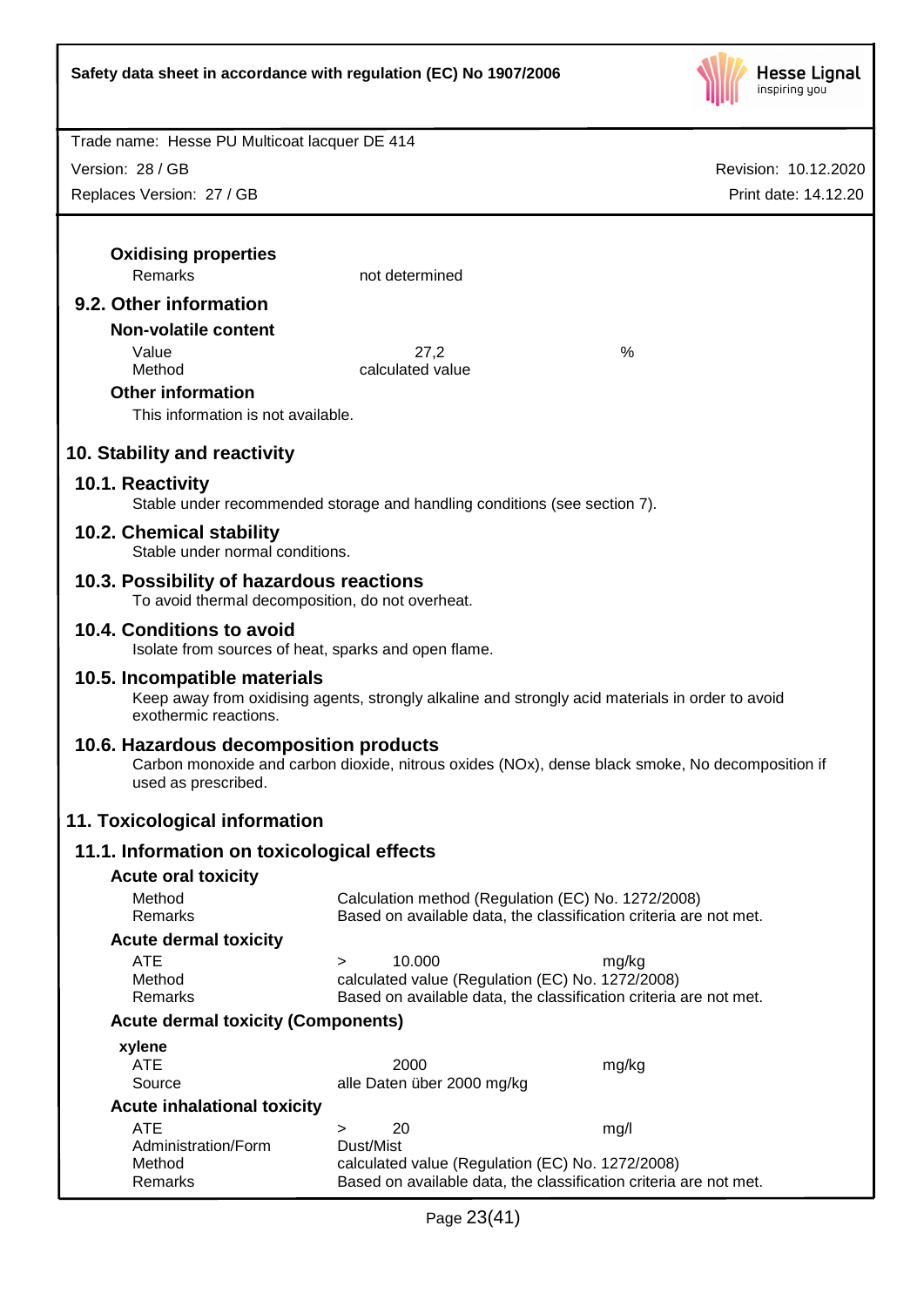

| Trade name: Hesse PU Multicoat lacquer DE 414     |                                                       |   |                                                                   |                      |
|---------------------------------------------------|-------------------------------------------------------|---|-------------------------------------------------------------------|----------------------|
| Version: 28 / GB                                  |                                                       |   |                                                                   | Revision: 10.12.2020 |
| Replaces Version: 27 / GB                         |                                                       |   |                                                                   | Print date: 14.12.20 |
|                                                   |                                                       |   |                                                                   |                      |
|                                                   |                                                       |   |                                                                   |                      |
| <b>Acute inhalative toxicity (Components)</b>     |                                                       |   |                                                                   |                      |
| ethylbenzene                                      |                                                       |   |                                                                   |                      |
| <b>ATE</b><br>Duration of exposure                | 1,5<br>4                                              | h | mg/l                                                              |                      |
| Administration/Form                               | Dust/Mist                                             |   |                                                                   |                      |
| Method                                            | conversion value                                      |   |                                                                   |                      |
| Remarks                                           | Mist                                                  |   |                                                                   |                      |
| xylene                                            |                                                       |   |                                                                   |                      |
| <b>ATE</b>                                        | 5                                                     |   | mg/l                                                              |                      |
| Duration of exposure                              | 4                                                     | h |                                                                   |                      |
| Administration/Form                               | Dust/Mist                                             |   |                                                                   |                      |
| Source                                            | alle Werte über 5 mg/l                                |   |                                                                   |                      |
| <b>Skin corrosion/irritation</b>                  |                                                       |   |                                                                   |                      |
| Method                                            |                                                       |   | Calculation method (Regulation (EC) No. 1272/2008)                |                      |
| Remarks                                           |                                                       |   | Based on available data, the classification criteria are not met. |                      |
| <b>Skin corrosion/irritation (Components)</b>     |                                                       |   |                                                                   |                      |
| xylene                                            |                                                       |   |                                                                   |                      |
| Species                                           | rabbit                                                |   |                                                                   |                      |
| <b>Observation Period</b>                         | 72                                                    | h |                                                                   |                      |
| evaluation                                        | Irritating to skin.                                   |   |                                                                   |                      |
| Source                                            | 2 (reliable with restrictions)                        |   |                                                                   |                      |
| methyl methacrylate                               |                                                       |   |                                                                   |                      |
| evaluation                                        | Irritating to skin.                                   |   |                                                                   |                      |
| Serious eye damage/irritation                     |                                                       |   |                                                                   |                      |
| evaluation                                        | irritant                                              |   |                                                                   |                      |
| Method                                            |                                                       |   | Calculation method (Regulation (EC) No. 1272/2008)                |                      |
| Remarks                                           | The classification criteria are met.                  |   |                                                                   |                      |
| <b>Serious eye damage/irritation (Components)</b> |                                                       |   |                                                                   |                      |
| acetone                                           |                                                       |   |                                                                   |                      |
| <b>Species</b>                                    | rabbit                                                |   |                                                                   |                      |
| <b>Observation Period</b>                         | 24                                                    | h |                                                                   |                      |
| evaluation                                        | Irritating to eyes.                                   |   |                                                                   |                      |
| Source                                            | 1 (reliable without restriction)                      |   |                                                                   |                      |
| xylene                                            |                                                       |   |                                                                   |                      |
| <b>Species</b><br>evaluation                      | rabbit                                                |   |                                                                   |                      |
| Source                                            | Irritating to eyes.<br>2 (reliable with restrictions) |   |                                                                   |                      |
| diacetone alcohol                                 |                                                       |   |                                                                   |                      |
| <b>Species</b>                                    | rabbit                                                |   |                                                                   |                      |
| evaluation                                        | Irritating to eyes.                                   |   |                                                                   |                      |
| Source                                            | 2 (reliable with restrictions)                        |   |                                                                   |                      |
| <b>Sensitization</b>                              |                                                       |   |                                                                   |                      |
| Method                                            |                                                       |   | Calculation method (Regulation (EC) No. 1272/2008)                |                      |
| Remarks                                           |                                                       |   | Based on available data, the classification criteria are not met. |                      |
| <b>Sensitization (Components)</b>                 |                                                       |   |                                                                   |                      |
| octabenzone                                       |                                                       |   |                                                                   |                      |
| Species                                           | guinea pig                                            |   |                                                                   |                      |
|                                                   |                                                       |   |                                                                   |                      |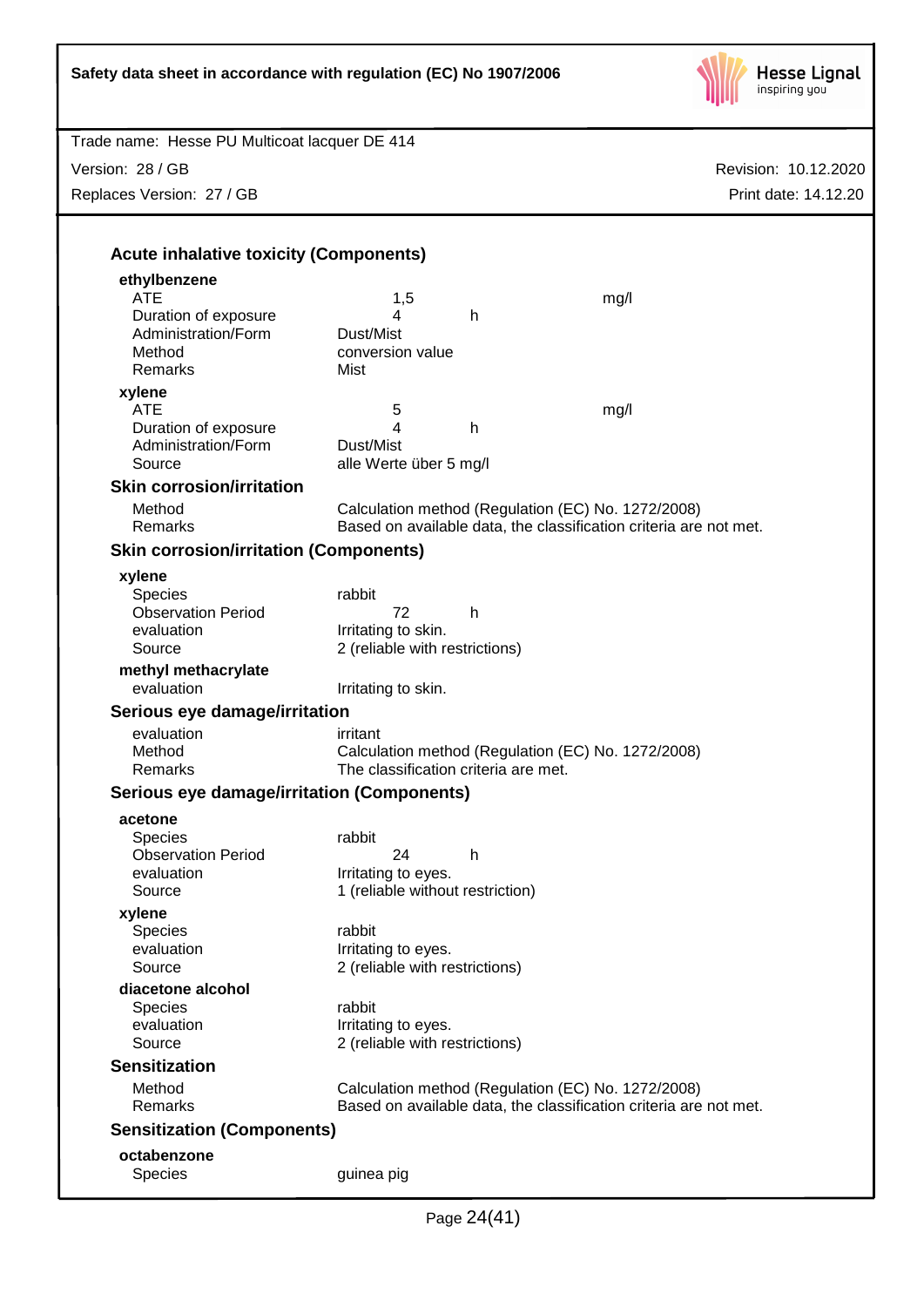

Version: 28 / GB

Repla

| ion: 28 / GB                                       |                                                                                                                         | Revision: 10.12.2020 |
|----------------------------------------------------|-------------------------------------------------------------------------------------------------------------------------|----------------------|
| aces Version: 27 / GB                              |                                                                                                                         | Print date: 14.12.20 |
| evaluation<br>Method                               | May cause sensitization by skin contact.<br><b>OECD Test Guideline 406</b>                                              |                      |
| methyl methacrylate                                |                                                                                                                         |                      |
| <b>Species</b>                                     | mouse                                                                                                                   |                      |
| evaluation                                         | May cause sensitization by skin contact.                                                                                |                      |
| evaluation                                         | 12-hydroxy-N-[6-(12-hydroxyoctadecanamido)hexyl]octadecanamide<br>May cause sensitization by skin contact.              |                      |
| <b>Mutagenicity</b>                                |                                                                                                                         |                      |
| Method                                             | Calculation method (Regulation (EC) No. 1272/2008)                                                                      |                      |
| Remarks                                            | Based on available data, the classification criteria are not met.                                                       |                      |
| <b>Reproductive toxicity</b>                       |                                                                                                                         |                      |
| Method<br>Remarks                                  | Calculation method (Regulation (EC) No. 1272/2008)<br>Based on available data, the classification criteria are not met. |                      |
| <b>Reproduction toxicity (Components)</b>          |                                                                                                                         |                      |
| diacetone alcohol                                  |                                                                                                                         |                      |
| <b>Species</b>                                     | rat                                                                                                                     |                      |
| evaluation                                         | Reproductive toxicity, Category 2                                                                                       |                      |
| Method                                             | OECD <sub>422</sub>                                                                                                     |                      |
| Remarks                                            | Suspected of damaging the unborn child.                                                                                 |                      |
| Source                                             | 2 (reliable with restrictions)                                                                                          |                      |
| Carcinogenicity                                    |                                                                                                                         |                      |
| Method<br>Remarks                                  | Calculation method (Regulation (EC) No. 1272/2008)<br>Based on available data, the classification criteria are not met. |                      |
| <b>Specific Target Organ Toxicity (STOT)</b>       |                                                                                                                         |                      |
| <b>Single exposure</b>                             |                                                                                                                         |                      |
| Method                                             | Calculation method (Regulation (EC) No. 1272/2008)                                                                      |                      |
| Remarks                                            | The classification criteria are met.                                                                                    |                      |
| evaluation                                         | May cause drowsiness or dizziness.                                                                                      |                      |
| <b>Repeated exposure</b><br>Remarks                | Based on available data, the classification criteria are not met.                                                       |                      |
|                                                    | <b>Specific Target Organ Toxicity (STOT) (Components)</b>                                                               |                      |
| acetone                                            |                                                                                                                         |                      |
| Specific target organ toxicity - repeated exposure |                                                                                                                         |                      |
| Remarks                                            | Organs: Nervous system<br>Possible narcotic effects (drowsiness, dizziness).                                            |                      |
| isobutyl acetate                                   |                                                                                                                         |                      |
| Specific target organ toxicity - repeated exposure |                                                                                                                         |                      |
| Remarks                                            | Organs: Nervous system<br>Possible narcotic effects (drowsiness, dizziness).                                            |                      |
| n-butyl acetate                                    |                                                                                                                         |                      |
| Specific target organ toxicity - repeated exposure |                                                                                                                         |                      |
|                                                    | Organs: Nervous system                                                                                                  |                      |
| Remarks                                            | Possible narcotic effects (drowsiness, dizziness).                                                                      |                      |
| xylene                                             |                                                                                                                         |                      |
| Specific target organ toxicity - single exposure   |                                                                                                                         |                      |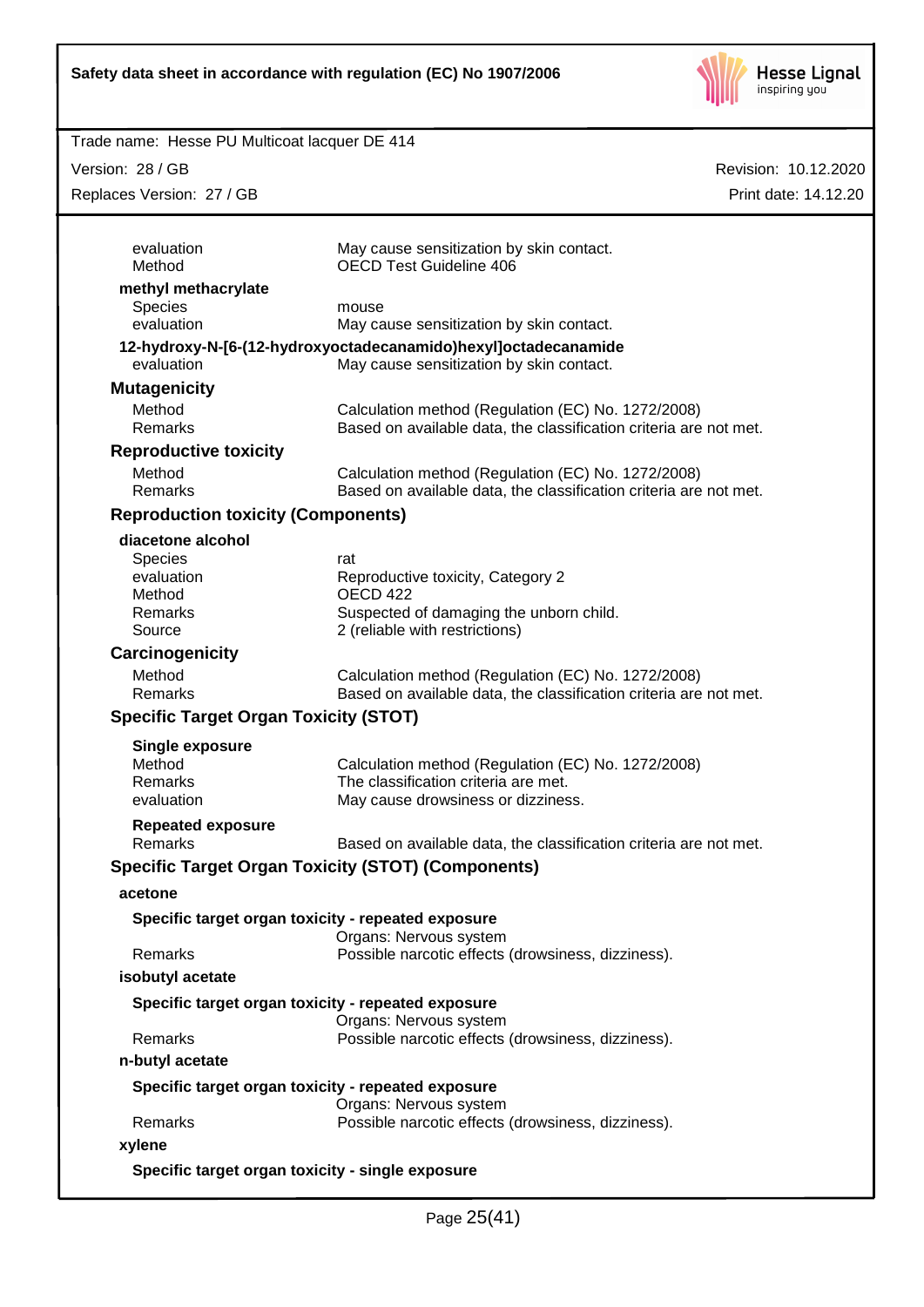

Version: 28 / GB Replaces Version: 27 / GB

| Remarks                                                                                                               | Route of exposure inhalative<br>Organs: Respiratory tract<br>May cause respiratory irritation. |    |   |      |  |
|-----------------------------------------------------------------------------------------------------------------------|------------------------------------------------------------------------------------------------|----|---|------|--|
| diacetone alcohol                                                                                                     |                                                                                                |    |   |      |  |
| Specific target organ toxicity - single exposure                                                                      |                                                                                                |    |   |      |  |
| Remarks                                                                                                               | Organs: Respiratory tract<br>May cause respiratory irritation.                                 |    |   |      |  |
| methyl methacrylate                                                                                                   |                                                                                                |    |   |      |  |
| Specific target organ toxicity - single exposure                                                                      |                                                                                                |    |   |      |  |
|                                                                                                                       | Organs: Respiratory tract                                                                      |    |   |      |  |
| Remarks                                                                                                               | May cause respiratory irritation.                                                              |    |   |      |  |
| <b>Aspiration hazard</b>                                                                                              |                                                                                                |    |   |      |  |
| Based on available data, the classification criteria are not met.                                                     |                                                                                                |    |   |      |  |
| <b>Other information</b>                                                                                              |                                                                                                |    |   |      |  |
| No toxicological data are available.                                                                                  |                                                                                                |    |   |      |  |
| 12. Ecological information                                                                                            |                                                                                                |    |   |      |  |
| 12.1. Toxicity                                                                                                        |                                                                                                |    |   |      |  |
| <b>General information</b>                                                                                            |                                                                                                |    |   |      |  |
| For this subsection there is no ecotoxicological data available on the product as such.                               |                                                                                                |    |   |      |  |
| <b>Fish toxicity (Components)</b>                                                                                     |                                                                                                |    |   |      |  |
| methyl methacrylate                                                                                                   |                                                                                                |    |   |      |  |
| <b>Species</b>                                                                                                        | Pimephales promelas (fathead minnow)                                                           |    |   |      |  |
| <b>LC50</b><br>Duration of exposure                                                                                   | 130<br>96                                                                                      | h  |   | mg/l |  |
| <b>Daphnia toxicity (Components)</b>                                                                                  |                                                                                                |    |   |      |  |
|                                                                                                                       |                                                                                                |    |   |      |  |
| octabenzone<br>Species                                                                                                | Daphnia magna (Water flea)                                                                     |    |   |      |  |
| <b>EC50</b>                                                                                                           | 52                                                                                             |    |   | mg/l |  |
| Duration of exposure                                                                                                  | 24                                                                                             | h  |   |      |  |
| 12.2. Persistence and degradability                                                                                   |                                                                                                |    |   |      |  |
| <b>General information</b>                                                                                            |                                                                                                |    |   |      |  |
| For this subsection there is no ecotoxicological data available on the product as such.                               |                                                                                                |    |   |      |  |
| <b>Biodegradability (Components)</b>                                                                                  |                                                                                                |    |   |      |  |
| octabenzone                                                                                                           |                                                                                                |    |   |      |  |
| Value                                                                                                                 | 5                                                                                              | to | 6 | $\%$ |  |
| Duration of test<br>evaluation                                                                                        | 28                                                                                             | d  |   |      |  |
|                                                                                                                       | Not readily biodegradable.                                                                     |    |   |      |  |
| 12.3. Bioaccumulative potential                                                                                       |                                                                                                |    |   |      |  |
| <b>General information</b><br>For this subsection there is no ecotoxicological data available on the product as such. |                                                                                                |    |   |      |  |
| <b>Partition coefficient: n-octanol/water</b>                                                                         |                                                                                                |    |   |      |  |
| Remarks                                                                                                               | not determined                                                                                 |    |   |      |  |
|                                                                                                                       |                                                                                                |    |   |      |  |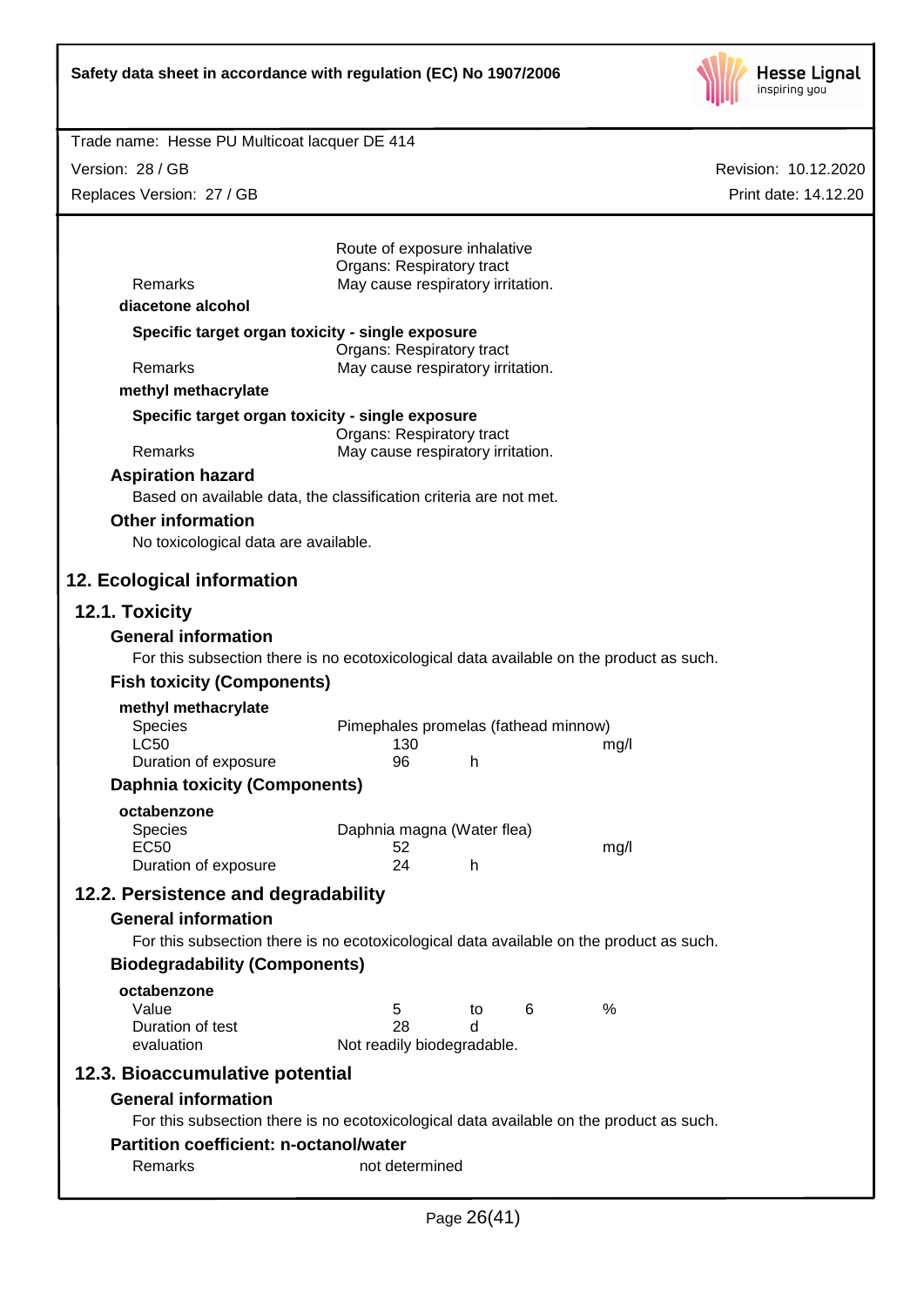

Version: 28 / GB

Replaces Version: 27 / GB

| 12.4. Mobility in soil                                                                                           |                                                                                                                   |
|------------------------------------------------------------------------------------------------------------------|-------------------------------------------------------------------------------------------------------------------|
| <b>General information</b>                                                                                       |                                                                                                                   |
|                                                                                                                  | For this subsection there is no ecotoxicological data available on the product as such.                           |
| <b>Mobility in soil</b>                                                                                          |                                                                                                                   |
| no data available                                                                                                |                                                                                                                   |
| 12.5. Results of PBT and vPvB assessment                                                                         |                                                                                                                   |
| <b>General information</b>                                                                                       |                                                                                                                   |
|                                                                                                                  | For this subsection there is no ecotoxicological data available on the product as such.                           |
| 12.6. Other adverse effects                                                                                      |                                                                                                                   |
| <b>General information</b>                                                                                       |                                                                                                                   |
|                                                                                                                  | For this subsection there is no ecotoxicological data available on the product as such.                           |
| <b>General information / ecology</b>                                                                             |                                                                                                                   |
|                                                                                                                  | For this subsection there is no ecotoxicological data available on the product as such.                           |
| 13. Disposal considerations                                                                                      |                                                                                                                   |
| 13.1. Waste treatment methods                                                                                    |                                                                                                                   |
| Disposal recommendations for the product                                                                         |                                                                                                                   |
| EWC waste code                                                                                                   | 080111 - waste paint and varnish containing organic<br>solvents or other dangerous substances                     |
| EWC waste code                                                                                                   | 200127 - paint, inks, adhesives and resins containing<br>dangerous substances                                     |
| Where possible recycling is preferred to disposal or incineration.<br>Do not allow to enter drains or waterways. |                                                                                                                   |
| modified product                                                                                                 |                                                                                                                   |
| EWC waste code                                                                                                   | 080113 - sludges from paint or varnish containing organic<br>solvents or other dangerous substances               |
| EWC waste code                                                                                                   | 080115 - aqueous sludges containing paint or varnish<br>containing organic solvents or other dangerous substances |
| <b>Dried residues</b>                                                                                            |                                                                                                                   |
| EWC waste code                                                                                                   | 080112 - waste lacquers and waste paint except those<br>falling under 080111                                      |
| Disposal recommendations for packaging                                                                           |                                                                                                                   |
| EWC waste code                                                                                                   | 150110 - packaging containing residues of or contaminated<br>by dangerous substances                              |
| Completely emptied packagings can be given for recycling.                                                        |                                                                                                                   |
| <b>14. Transport information</b>                                                                                 |                                                                                                                   |
|                                                                                                                  |                                                                                                                   |
|                                                                                                                  |                                                                                                                   |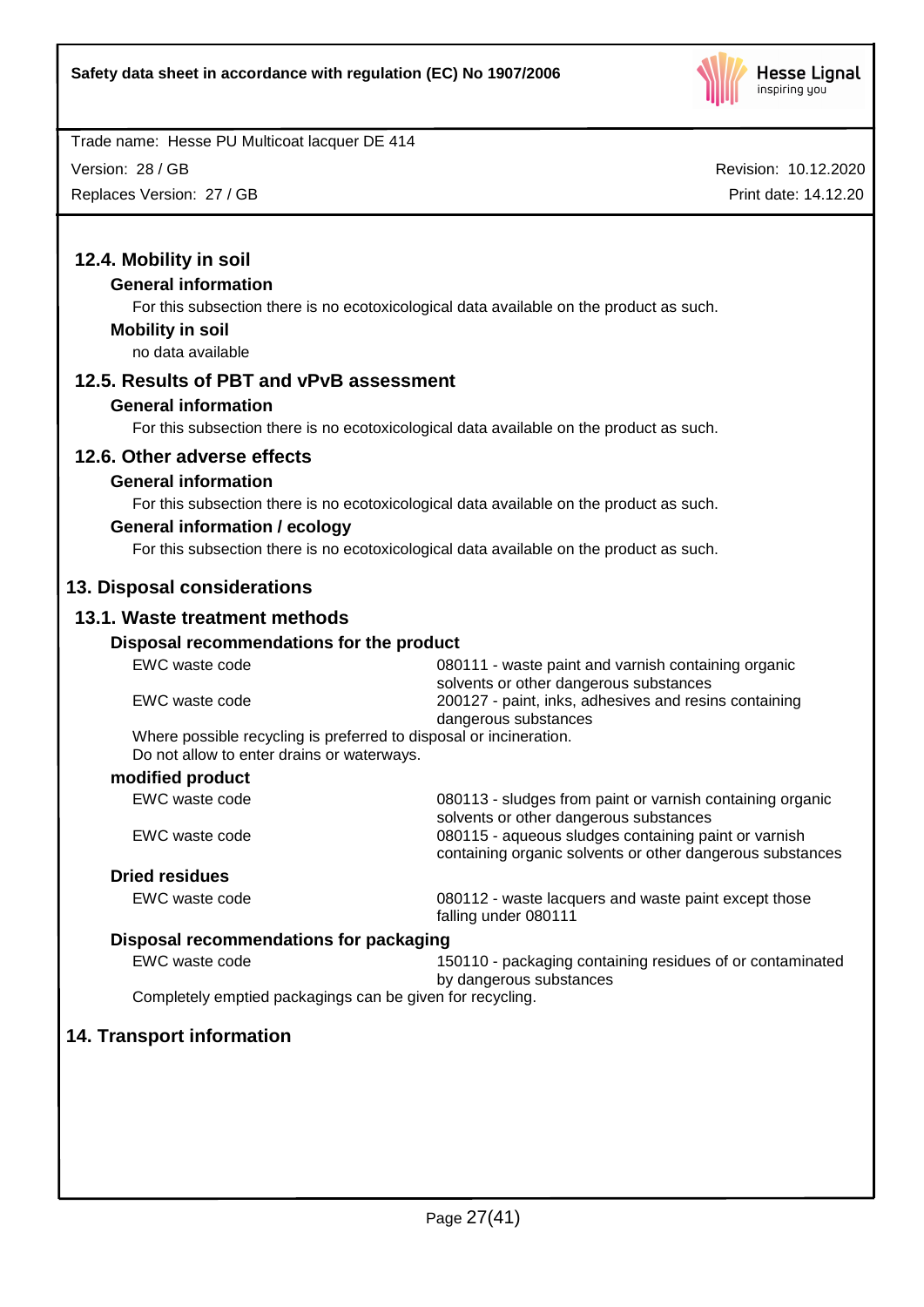

Version: 28 / GB

Replaces Version: 27 / GB

Revision: 10.12.2020

Print date: 14.12.20

|                                     | <b>Land transport ADR/RID</b> | <b>Marine transport</b><br><b>IMDG/GGVSee</b> | Air transport<br><b>ICAO/IATA</b> |
|-------------------------------------|-------------------------------|-----------------------------------------------|-----------------------------------|
| Tunnel restriction code             | D/E                           |                                               |                                   |
| 14.1. UN number                     | 1263                          | 1263                                          | 1263                              |
| 14.2. UN proper shipping name       | <b>PAINT</b>                  | <b>PAINT</b>                                  | <b>PAINT</b>                      |
| 14.3. Transport hazard<br>class(es) | 3                             | 3                                             | 3                                 |
| Label                               | ₩                             |                                               |                                   |
| 14.4. Packing group                 | $\mathbf{II}$                 | $\mathbf{II}$                                 | $\mathbf{H}$                      |
| Special provision                   | 640D                          |                                               |                                   |
| <b>Limited Quantity</b>             | 51                            |                                               |                                   |
| Transport category                  | 2                             |                                               |                                   |

# **15. Regulatory information**

# **15.1. Safety, health and environmental regulations/legislation specific for the substance or mixture**

**VOC**

VOC (EU) 72,8 % 694 g/l

# **Other information**

All components are contained in the TSCA inventory or exempted.

# **15.2. Chemical safety assessment**

For this substance / mixture a chemical safety assessment was not carried out.

# **16. Other information**

# **Hazard statements listed in Chapter 3**

| <b>EUH066</b>    | Repeated exposure may cause skin dryness or cracking. |
|------------------|-------------------------------------------------------|
| H <sub>201</sub> | Explosive; mass explosion hazard.                     |
| H <sub>225</sub> | Highly flammable liquid and vapour.                   |
| H <sub>226</sub> | Flammable liquid and vapour.                          |
| H <sub>304</sub> | May be fatal if swallowed and enters airways.         |
| H312             | Harmful in contact with skin.                         |
| H <sub>315</sub> | Causes skin irritation.                               |
| H317             | May cause an allergic skin reaction.                  |
| H319             | Causes serious eye irritation.                        |
| H332             | Harmful if inhaled.                                   |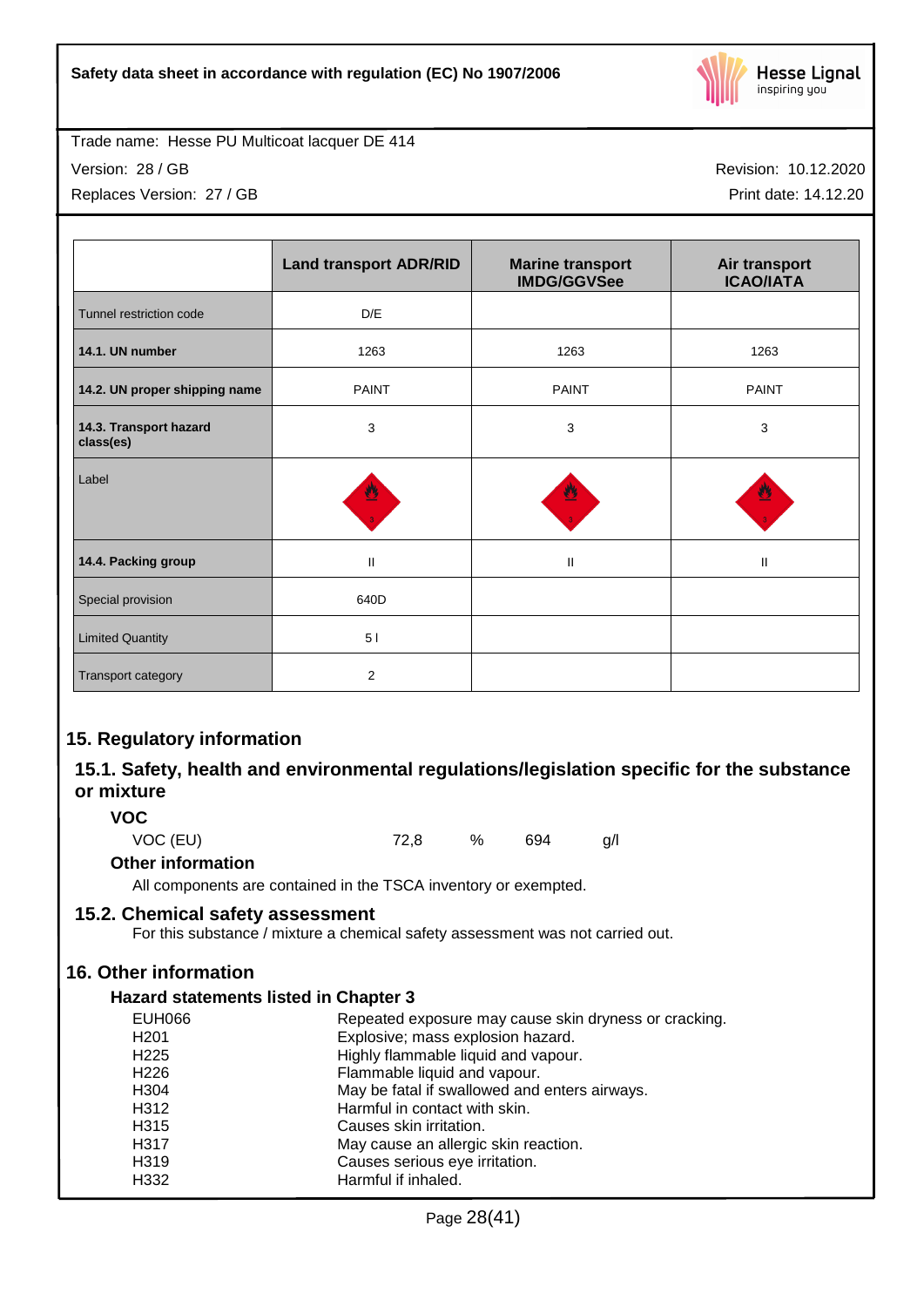

Version: 28 / GB

Replaces Version: 27 / GB

Revision: 10.12.2020 Print date: 14.12.20

| H335                                                                                                     | May cause respiratory irritation.                                                                       |  |  |  |  |
|----------------------------------------------------------------------------------------------------------|---------------------------------------------------------------------------------------------------------|--|--|--|--|
| H336                                                                                                     | May cause drowsiness or dizziness.                                                                      |  |  |  |  |
| H361d                                                                                                    | Suspected of damaging the unborn child.                                                                 |  |  |  |  |
| H373                                                                                                     | May cause damage to organs through prolonged or repeated exposure.                                      |  |  |  |  |
| H413                                                                                                     | May cause long lasting harmful effects to aquatic life.                                                 |  |  |  |  |
| <b>CLP categories listed in Chapter 3</b>                                                                |                                                                                                         |  |  |  |  |
| Acute Tox. 4                                                                                             | Acute toxicity, Category 4                                                                              |  |  |  |  |
| Aquatic Chronic 4                                                                                        | Hazardous to the aquatic environment, chronic, Category 4                                               |  |  |  |  |
| Asp. Tox. 1                                                                                              | Aspiration hazard, Category 1                                                                           |  |  |  |  |
| Expl. 1.1                                                                                                | Explosive, Division 1.1                                                                                 |  |  |  |  |
| Eye Irrit. 2                                                                                             | Eye irritation, Category 2                                                                              |  |  |  |  |
| Flam. Liq. 2                                                                                             | Flammable liquid, Category 2                                                                            |  |  |  |  |
| Flam. Liq. 3                                                                                             | Flammable liquid, Category 3                                                                            |  |  |  |  |
| Repr. 2                                                                                                  | Reproductive toxicity, Category 2                                                                       |  |  |  |  |
| Skin Irrit. 2                                                                                            | Skin irritation, Category 2                                                                             |  |  |  |  |
| Skin Sens. 1                                                                                             | Skin sensitization, Category 1                                                                          |  |  |  |  |
| STOT RE 2                                                                                                | Specific target organ toxicity - repeated exposure, Category 2                                          |  |  |  |  |
| STOT SE 3                                                                                                | Specific target organ toxicity - single exposure, Category 3                                            |  |  |  |  |
| <b>Abbreviations</b>                                                                                     |                                                                                                         |  |  |  |  |
| Flam. Liq - Flammable liquids                                                                            |                                                                                                         |  |  |  |  |
|                                                                                                          | RID - Règlement international concernant le transport des marchandises dangereuses par chemin de fer    |  |  |  |  |
|                                                                                                          | (Regulations Concerning theInternational Transport of Dangerous Goods by Rail)                          |  |  |  |  |
|                                                                                                          | IMDG - International Maritime Code for Dangerous Goods                                                  |  |  |  |  |
| IATA - International Air Transport Association                                                           |                                                                                                         |  |  |  |  |
|                                                                                                          | IATA-DGR - Dangerous Goods Regulations by the "International Air Transport Association" (IATA)          |  |  |  |  |
| ICAO-TI - Technical Instructions by the "International Civil Aviation Organization" (ICAO)               |                                                                                                         |  |  |  |  |
| GHS - Globally Harmonized System of Classification and Labelling of Chemicals                            |                                                                                                         |  |  |  |  |
| EINECS - European Inventory of Existing Commercial Chemical Substances                                   |                                                                                                         |  |  |  |  |
|                                                                                                          | CAS - Chemical Abstracts Service (division of the American Chemical Society)                            |  |  |  |  |
|                                                                                                          | GefStoffV - Gefahrstoffverordnung (Ordinance on Hazardous Substances, Germany)                          |  |  |  |  |
| <b>LOAEL - Lowest Observed Adverse Effect Level</b>                                                      |                                                                                                         |  |  |  |  |
| <b>LOEL - Lowest Observed Effect Level</b>                                                               |                                                                                                         |  |  |  |  |
| NOAEL - No Observed Adverse Effect Level                                                                 |                                                                                                         |  |  |  |  |
| <b>NOEC - No Observed Effect Concentration</b>                                                           |                                                                                                         |  |  |  |  |
| <b>NOEL - No Observed Effect Level</b>                                                                   |                                                                                                         |  |  |  |  |
| OECD - Organisation for Econpmic Cooperation and Development                                             |                                                                                                         |  |  |  |  |
| VOC - Volatile Organic Compounds                                                                         |                                                                                                         |  |  |  |  |
| Changes since the last version are highlighted in the margin (***). This version replaces all previous   |                                                                                                         |  |  |  |  |
| versions.                                                                                                |                                                                                                         |  |  |  |  |
| This safety datasheet only contains information relating to safety and does not replace any product      |                                                                                                         |  |  |  |  |
| information or product specification.                                                                    |                                                                                                         |  |  |  |  |
| The information provided in this Safety Data Sheet is correct to the best of our knowledge, information  |                                                                                                         |  |  |  |  |
| and belief at the date of its publication. The information given is designed only as a guidance for safe |                                                                                                         |  |  |  |  |
|                                                                                                          | handling, use, processing, storage, transportation, disposal and release and is not to be considered a  |  |  |  |  |
|                                                                                                          | warranty or quality specification.                                                                      |  |  |  |  |
|                                                                                                          | The information relates only to the specific material designated and may not be valid for such material |  |  |  |  |
|                                                                                                          | used in combination with any other materials or in any process, unless specified in the text.           |  |  |  |  |
| The information contained herein is based on the present state of our knowledge and does therefore not   |                                                                                                         |  |  |  |  |
| guarantee certain properties.                                                                            |                                                                                                         |  |  |  |  |
|                                                                                                          |                                                                                                         |  |  |  |  |

# **Annex to the extended Safety Data Sheet (eSDS)**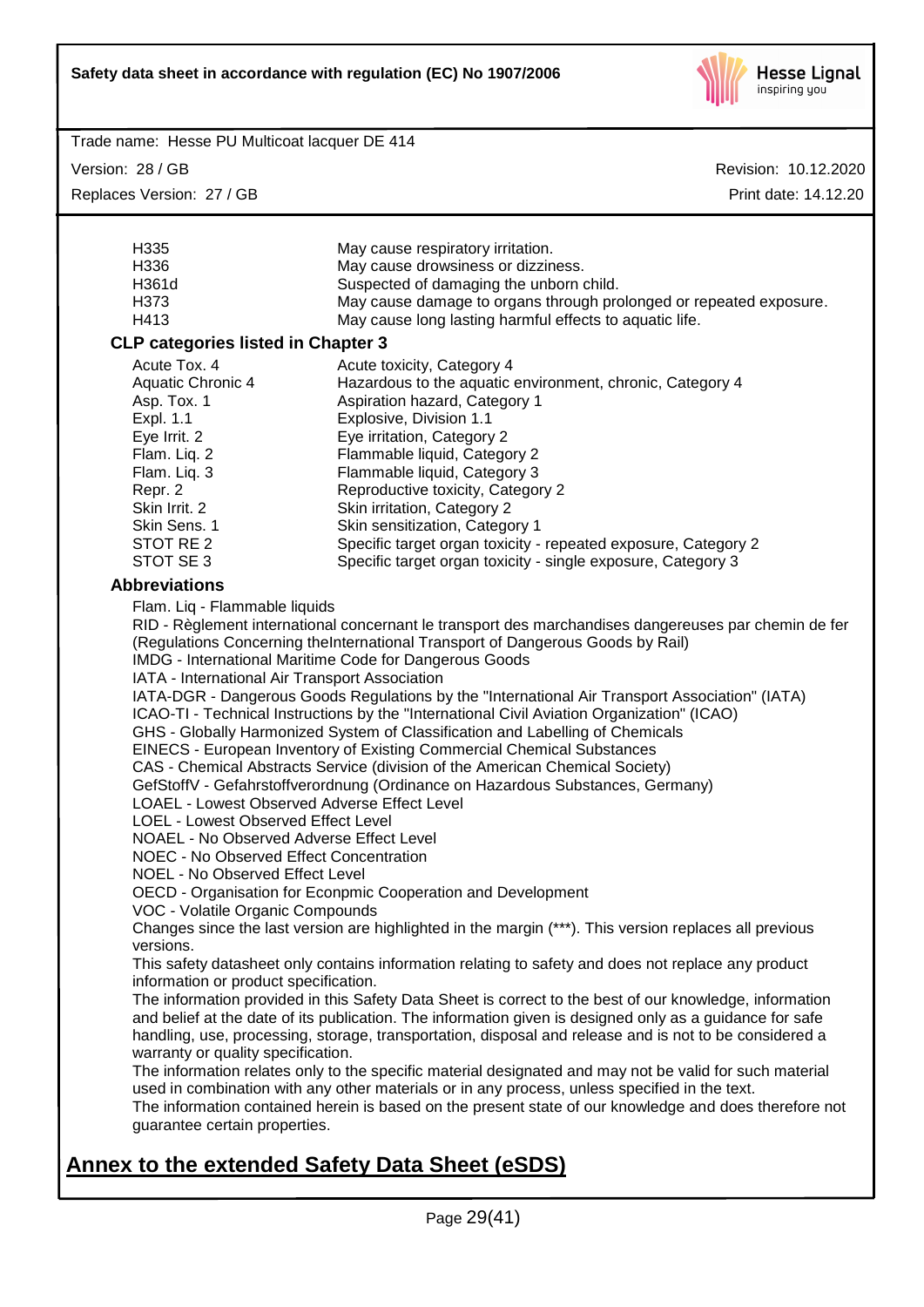

Version: 28 / GB

Replaces Version: 27 / GB

Revision: 10.12.2020 Print date: 14.12.20

### **Short title of the exposure scenario**

ES001 - Industrial applications: industrial spraying (inside)

### **Use of the substance/preparation**

Surface treatment of wood and other materials

#### **Use**

| SU3<br>ERC4 | Industrial uses: Uses of substances as such or in preparations at industrial sites<br>Industrial use of processing aids in processes and products, not becoming part of |
|-------------|-------------------------------------------------------------------------------------------------------------------------------------------------------------------------|
|             | articles                                                                                                                                                                |
| ERC5        | Industrial use resulting in inclusion into or onto a matrix                                                                                                             |
| PROC7       | Industrial spraying                                                                                                                                                     |

# **Contributing exposure scenario controlling environmental exposure**

#### **Use**

| ERC4                 | Industrial use of processing aids in processes and products, not becoming part of |
|----------------------|-----------------------------------------------------------------------------------|
|                      | articles                                                                          |
| ERC5                 | Industrial use resulting in inclusion into or onto a matrix                       |
| <b>Physical form</b> | liauid                                                                            |
|                      |                                                                                   |

### **Maximum amount used per time or activity**

Emission days per site: <= 300

### **Other relevant operational conditions**

Use: Room temperature

Drying and through-curing takes place at ambient temperature or at higher temperatures.

Where possible recycling is preferred to disposal or incineration.

Do not allow to enter soil, waterways or waste water canal.

Dispose of rinse water in accordance with local and national regulations.

### **Waste water**

Do not discharge into the drains/surface waters/groundwater. Spray cabin waters are to be conducted after mechanical pretreatment into a wastewater treatment facility.

### **Exhaust air**

Keep container closed. Avoid release to the environment.

### **Soil**

Floors should be impervious, resistant to liquids and easy to clean.

### **Disposal recommendations for the product**

| EWC waste code                             | 080111 - waste paint and varnish containing organic<br>solvents or other dangerous substances<br>200127 - paint, inks, adhesives and resins containing<br>dangerous substances |
|--------------------------------------------|--------------------------------------------------------------------------------------------------------------------------------------------------------------------------------|
| Do not allow to enter drains or waterways. | Where possible recycling is preferred to disposal or incineration.                                                                                                             |
| modified product                           |                                                                                                                                                                                |
| EWC waste code                             | 080113 - sludges from paint or varnish containing organic<br>solvents or other dangerous substances<br>080115 - aqueous sludges containing paint or varnish                    |

# **Dried residues**

EWC waste code 080112 - waste lacquers and waste paint except those

containing organic solvents or other dangerous substances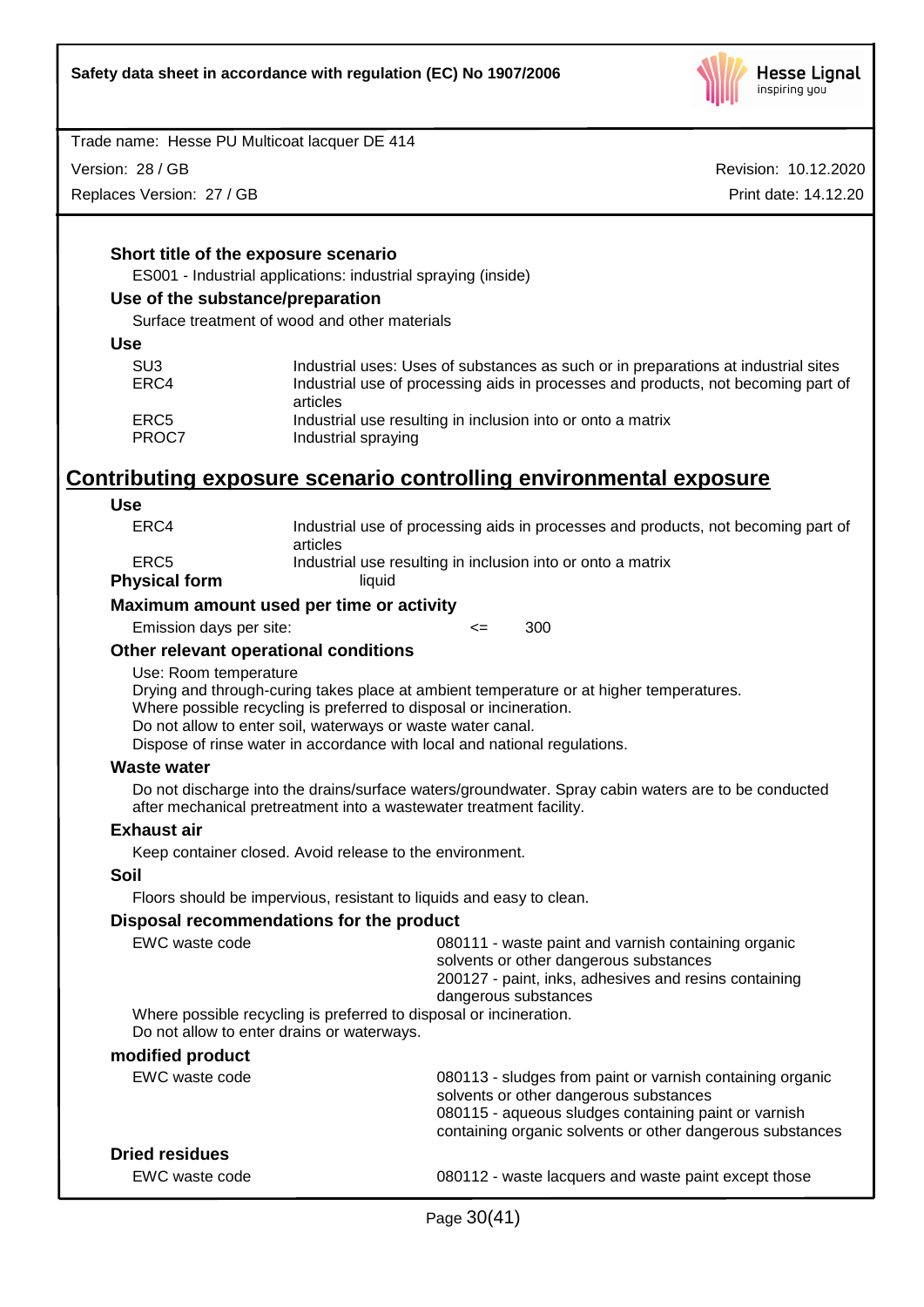

Version: 28 / GB

Replaces Version: 27 / GB

|                                                                                                                                                                                                                                                                                                                                                                                                                                                                                                           |                                                                                                                                                                                                                                                                                    |              | falling under 080111    |                                                                                    |  |
|-----------------------------------------------------------------------------------------------------------------------------------------------------------------------------------------------------------------------------------------------------------------------------------------------------------------------------------------------------------------------------------------------------------------------------------------------------------------------------------------------------------|------------------------------------------------------------------------------------------------------------------------------------------------------------------------------------------------------------------------------------------------------------------------------------|--------------|-------------------------|------------------------------------------------------------------------------------|--|
| Disposal recommendations for packaging                                                                                                                                                                                                                                                                                                                                                                                                                                                                    |                                                                                                                                                                                                                                                                                    |              |                         |                                                                                    |  |
| EWC waste code                                                                                                                                                                                                                                                                                                                                                                                                                                                                                            |                                                                                                                                                                                                                                                                                    |              | by dangerous substances | 150110 - packaging containing residues of or contaminated                          |  |
| Completely emptied packagings can be given for recycling.                                                                                                                                                                                                                                                                                                                                                                                                                                                 |                                                                                                                                                                                                                                                                                    |              |                         |                                                                                    |  |
| <u>Contributing exposure scenario controlling worker exposure</u>                                                                                                                                                                                                                                                                                                                                                                                                                                         |                                                                                                                                                                                                                                                                                    |              |                         |                                                                                    |  |
| <b>Use</b>                                                                                                                                                                                                                                                                                                                                                                                                                                                                                                |                                                                                                                                                                                                                                                                                    |              |                         |                                                                                    |  |
| SU <sub>3</sub><br>PROC7                                                                                                                                                                                                                                                                                                                                                                                                                                                                                  | Industrial spraying                                                                                                                                                                                                                                                                |              |                         | Industrial uses: Uses of substances as such or in preparations at industrial sites |  |
| <b>Physical form</b>                                                                                                                                                                                                                                                                                                                                                                                                                                                                                      | liquid                                                                                                                                                                                                                                                                             |              |                         |                                                                                    |  |
| Maximum amount used per time or activity                                                                                                                                                                                                                                                                                                                                                                                                                                                                  |                                                                                                                                                                                                                                                                                    |              |                         |                                                                                    |  |
| Duration of exposure<br>Frequency of exposure                                                                                                                                                                                                                                                                                                                                                                                                                                                             |                                                                                                                                                                                                                                                                                    | <=<br>$\leq$ | 8<br>220                | h/d<br>d/a                                                                         |  |
| Other relevant operational conditions                                                                                                                                                                                                                                                                                                                                                                                                                                                                     |                                                                                                                                                                                                                                                                                    |              |                         |                                                                                    |  |
| Use: Room temperature<br>Drying and through-curing takes place at ambient temperature or at higher temperatures.<br>Read attached instructions before use.                                                                                                                                                                                                                                                                                                                                                |                                                                                                                                                                                                                                                                                    |              |                         |                                                                                    |  |
| Product substance and product safety related measures                                                                                                                                                                                                                                                                                                                                                                                                                                                     |                                                                                                                                                                                                                                                                                    |              |                         |                                                                                    |  |
| Mainly used in closed systems. Apply technical measures to comply with the occupational exposure<br>limits. Where reasonably practicable this should be achieved by the use of local exhaust ventilation and<br>good general extraction. Provide for sufficient ventilation. This can be achieved by local exhaust or<br>general exhaust air collection. Wear a suitable respirator if the ventilation is not sufficient to keep the<br>solvent vapour concentration below the occupational limit values. |                                                                                                                                                                                                                                                                                    |              |                         |                                                                                    |  |
| <b>Respiratory protection</b>                                                                                                                                                                                                                                                                                                                                                                                                                                                                             |                                                                                                                                                                                                                                                                                    |              |                         |                                                                                    |  |
| Avoid inhalation of vapour and spray mist. Use breathing apparatus if exposed to vapours/dust/aerosol.<br>Recommended Filter type: Respiratory protection mask with combination filter A/P2                                                                                                                                                                                                                                                                                                               |                                                                                                                                                                                                                                                                                    |              |                         |                                                                                    |  |
| <b>Hand protection</b>                                                                                                                                                                                                                                                                                                                                                                                                                                                                                    |                                                                                                                                                                                                                                                                                    |              |                         |                                                                                    |  |
| Protective gloves complying with EN 374.<br>Glove material<br>Multilayer gloves made from<br>Appropriate Material<br><b>Material thickness</b>                                                                                                                                                                                                                                                                                                                                                            | Fluorinated rubber / butyl-rubber<br>0,7<br>$>=$                                                                                                                                                                                                                                   |              |                         |                                                                                    |  |
| Breakthrough time<br>This recommendation is valid only for the product named in this safety data sheet supplied by us, and<br>only for the indicated intended use purposes.                                                                                                                                                                                                                                                                                                                               | 30.<br>$>=$ $-$                                                                                                                                                                                                                                                                    |              |                         |                                                                                    |  |
| replacement must be followed.                                                                                                                                                                                                                                                                                                                                                                                                                                                                             | For special purposes, it is recommended to check the resistance to chemicals of the protective gloves<br>mentioned above together with the supplier of these gloves.<br>The instructions and information provided by the glove manufacturer on use, storage, maintenance and       |              |                         |                                                                                    |  |
|                                                                                                                                                                                                                                                                                                                                                                                                                                                                                                           | The breakthrough time must be greater than the end use time of the product.<br>Gloves should be replaced regularly and if there is any sign of damage to the glove material.<br>The performance or effectiveness of the glove may be reduced by physical/ chemical damage and poor |              |                         |                                                                                    |  |
| maintenance.                                                                                                                                                                                                                                                                                                                                                                                                                                                                                              |                                                                                                                                                                                                                                                                                    |              |                         |                                                                                    |  |
| Eye protection                                                                                                                                                                                                                                                                                                                                                                                                                                                                                            |                                                                                                                                                                                                                                                                                    |              |                         |                                                                                    |  |
| Wear eye glasses with side protection according to EN 166.                                                                                                                                                                                                                                                                                                                                                                                                                                                |                                                                                                                                                                                                                                                                                    |              |                         |                                                                                    |  |
| <b>Body protection</b>                                                                                                                                                                                                                                                                                                                                                                                                                                                                                    |                                                                                                                                                                                                                                                                                    |              |                         |                                                                                    |  |
| Wear suitable protective clothing. Remove contaminated clothing and wash it before reuse. Wash hands                                                                                                                                                                                                                                                                                                                                                                                                      |                                                                                                                                                                                                                                                                                    |              |                         |                                                                                    |  |
|                                                                                                                                                                                                                                                                                                                                                                                                                                                                                                           | Page 31(41)                                                                                                                                                                                                                                                                        |              |                         |                                                                                    |  |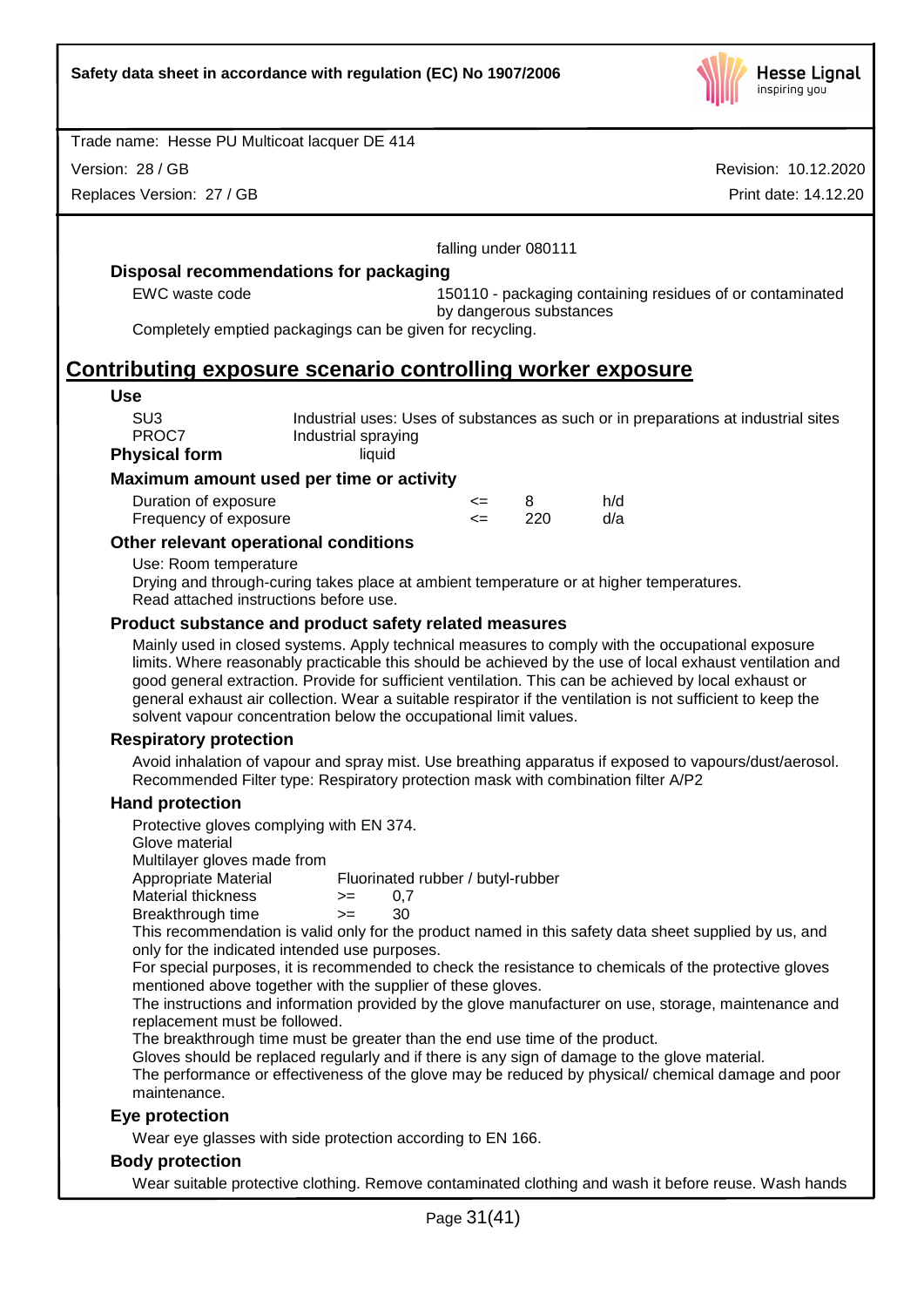

Revision: 10.12.2020

Print date: 14.12.20

Trade name: Hesse PU Multicoat lacquer DE 414

Version: 28 / GB

Replaces Version: 27 / GB

before breaks and after work.

# **Exposure estimation and reference to its source**

**Workers (industrial)** PROC<sup>P</sup> PROCT PROCT

Exposure assessment 60,5 mg/m<sup>3</sup> Exposure assessment (method) ECETOC TRA Risk characterisation ratio (RCR) 0,126 Lead substance isobutyl acetate

# **Workers (industrial)** PROC PROCTES PROCTES

Exposure assessment 242 mg/m<sup>3</sup> Exposure assessment (method) ECETOC TRA Risk characterisation ratio (RCR) 0,504 Lead substance isobutyl acetate

**Workers (industrial)** PROC PROC13

Exposure assessment end and the manuform of the proportion of the exposure assessment (method) and the ECETOC TRA Exposure assessment (method) Risk characterisation ratio (RCR) 0,504 Lead substance isobutyl acetate

# **Workers (industrial)**

PROC<sup>PROC</sup> PROCT

Exposure assessment 60,5 mg/m<sup>3</sup> Exposure assessment (method) ECETOC TRA Risk characterisation ratio (RCR) 0,126 Lead substance n-butyl acetate

# **Workers (industrial)**

PROC PROC10<br>Assessment method example and the process inhalation

Exposure assessment <br>
Exposure assessment (method) 
<br>
ECETOC TRA Exposure assessment (method) Risk characterisation ratio (RCR) 0,504 Lead substance n-butyl acetate

# **Workers (industrial)**

PROC PROCTES AND PROCTES PROCTES AND PROCTES PROCTES AND PROCTES AND PROCTES AND PROCTES AND PROCTES AND ALL AND PROCTES AND ALL AND ANNUAL AND ALL AND ANNUAL AND ANNUAL AND ALL AND ANNUAL AND ALL AND ANNUAL AND ANNUAL AND

Exposure assessment <br>
Exposure assessment (method) 
<br>
ECETOC TRA Exposure assessment (method) Risk characterisation ratio (RCR) 0,504 Lead substance n-butyl acetate

Assessment method inhalation, long-term - local and systemic Indoor use

Assessment method inhalation, long-term - local and systemic Indoor use

Assessment method inhalation, long-term - local and systemic Indoor use

# Assessment method inhalation, long-term - local and systemic Indoor use

inhalation, long-term - systemic Indoor use

Assessment method inhalation, long-term - systemic Outdoor use

Page 32(41)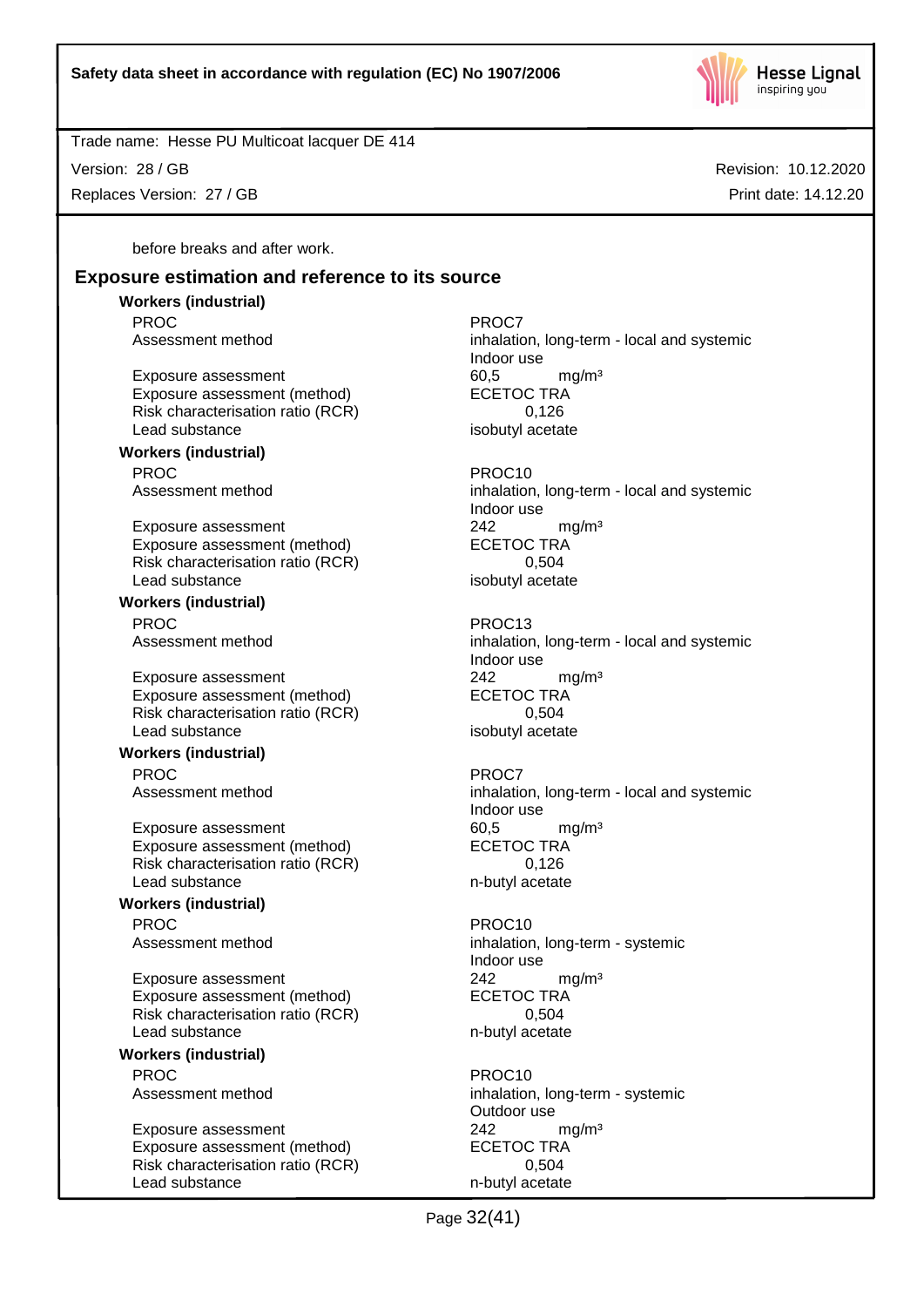

Version: 28 / GB

Replaces Version: 27 / GB

Revision: 10.12.2020 Print date: 14.12.20

**Workers (industrial)** PROC PROC13 Assessment method inhalation, long-term - systemic Exposure assessment <br>
Exposure assessment (method) 
<br>
ECETOC TRA Exposure assessment (method) Risk characterisation ratio (RCR) 0,504 Lead substance n-butyl acetate **Workers (industrial)** PROC PROC13 Assessment method inhalation, long-term - systemic Exposure assessment <br>
Exposure assessment (method) 
<br>
ECETOC TRA Exposure assessment (method) Risk characterisation ratio (RCR) 0,504 Lead substance n-butyl acetate **Workers (industrial)** SU SU3 PROC PROCT PROCT PROCT Assessment method inhalative Exposure assessment (method) ECETOC TRA Risk characterisation ratio (RCR) 0,5 Lead substance diacetone alcohol **Workers (industrial)** SU SU3 PROC<sup>PROC</sup> PROCT Assessment method dermal Exposure assessment (method) ECETOC TRA Risk characterisation ratio (RCR) 0,9 Lead substance diacetone alcohol **Workers (industrial)** SU SU22 PROC PROCHES PROC10

Assessment method inhalative

Exposure assessment (method) Risk characterisation ratio (RCR) 0,75 Lead substance diacetone alcohol

### **Workers (industrial)**

SU SU3 PROC PROCTER PROCTER PROCTER PROCTER PROCTER PROCTER PROCTER PROCTER PROCTER PROCTER PROCTER PROCTER PROCTER PROCTER PROCTER PROCTER PROCTER PROCTER PROCTER PROCTER PROCTER PROCTER PROCTER PROCTER PROCTER PROCTER PROCTER P Assessment method dermal

Exposure assessment (method) ECETOC TRA Risk characterisation ratio (RCR) 0,5 Lead substance diacetone alcohol

# **Workers (industrial)**

Indoor use

Outdoor use

Long-term

Long-term

Long-term<br>ECETOC TRA

Long-term

SU SU3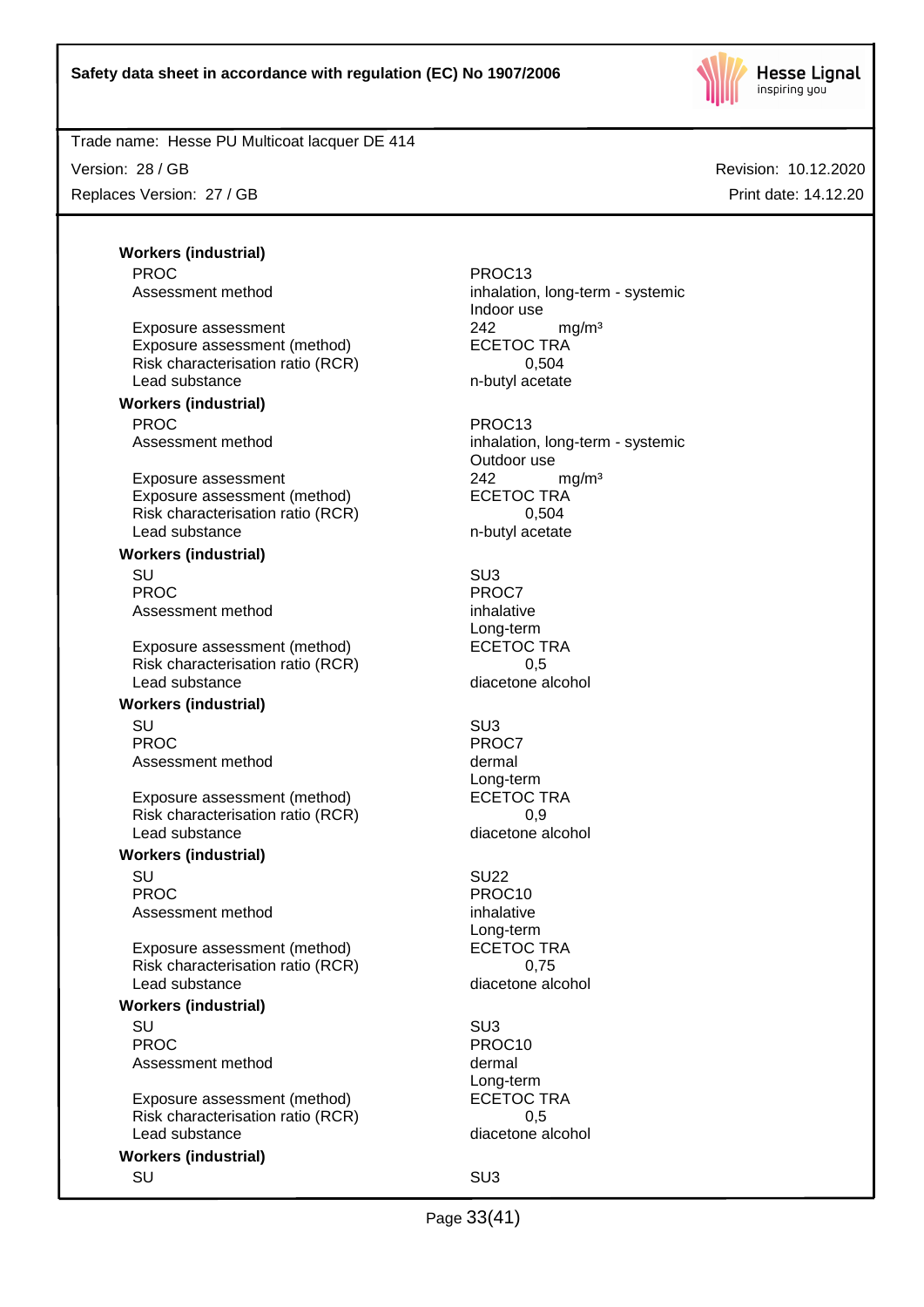

Version: 28 / GB

Replaces Version: 27 / GB

PROC PROC13 Assessment method inhalative

Exposure assessment (method) ECETOC TRA Risk characterisation ratio (RCR) 6.5 Lead substance diacetone alcohol

### **Workers (industrial)**

SU SU3 PROC PROC13 Assessment method dermal

Exposure assessment (method) Risk characterisation ratio (RCR) 0,5 Lead substance diacetone alcohol

### **Workers (industrial)**

SU SU3 PROC<sup>P</sup> PROCT PROCT

Exposure assessment <br>
Exposure assessment (method) 
<br>
ECETOC TRA Exposure assessment (method) Risk characterisation ratio (RCR) 0,05 Lead substance acetone

### **Workers (industrial)**

SU SU3 PROC<sup>PROC</sup> PROCT

Exposure assessment and the control of the control of the control of the control of the control of the control o<br>
ECETOC TRA Exposure assessment (method) Risk characterisation ratio (RCR) 0,01 Lead substance acetone

### **Workers (industrial)**

SU SU3 PROC PROCTER PROCTER PROCTER PROCTER PROCTER PROCTER PROCTER PROCTER PROCTER PROCTER PROCTER PROCTER PROCTER PROCTER PROCTER PROCTER PROCTER PROCTER PROCTER PROCTER PROCTER PROCTER PROCTER PROCTER PROCTER PROCTER PROCTER P

Exposure assessment <br>
Exposure assessment (method) 
<br>
ECETOC TRA Exposure assessment (method) Risk characterisation ratio (RCR) 0,5 Lead substance acetone

### **Workers (industrial)**

SU SU3 PROC PROC10

Exposure assessment 62 mg/kg/d Exposure assessment (method) ECETOC TRA Risk characterisation ratio (RCR) 0,15 Lead substance acetone

# **Workers (industrial)**

Long-term Long-term<br>ECETOC TRA Assessment method inhalation, long-term - systemic Indoor use<br>200 Assessment method dermal, long-term - systemic Indoor use Assessment method inhalation, long-term - systemic Indoor use

Assessment method dermal, long-term - systemic Indoor use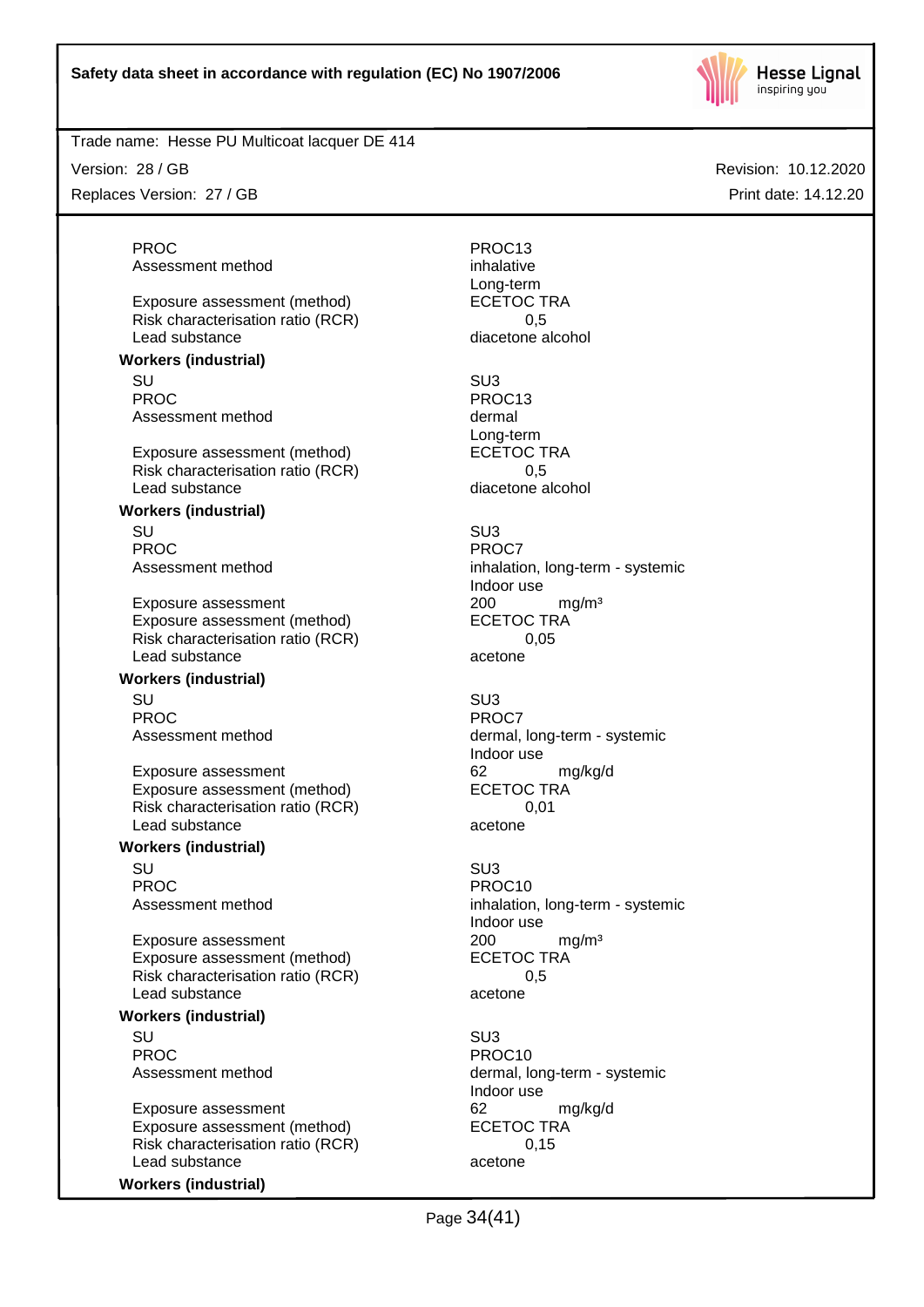

Revision: 10.12.2020

Print date: 14.12.20

Trade name: Hesse PU Multicoat lacquer DE 414

Version: 28 / GB

Replaces Version: 27 / GB

SU SU3 PROC PROC13 Assessment method inhalation, long-term - systemic Indoor use Exposure assessment <br>
Exposure assessment (method) 
<br>
ECETOC TRA

> dermal, long-term - systemic Indoor use

Indoor use

Indoor use

Indoor use

# **Information on estimated exposure and downstream-user guidance**

# **Guidance for Downstream Users**

The downstream user can evaluate whether he operates within the conditions set in the exposure scenario on the basis of the information supplied. This evaluation can be conducted by an expert or using the risk assessment tools recommended by ECHA.

Page 35(41)

Risk characterisation ratio (RCR) 6.5 Lead substance acetone

**Workers (industrial)** SU SU3 PROC PROC13<br>Assessment method by the process of the process of the process of the process of the process of the process of the process of the process of the process of the process of the process of the process of the proce

Exposure assessment 61 mg/kg/d Exposure assessment (method) ECETOC TRA Risk characterisation ratio (RCR) 0,074<br>Lead substance description of the detection of the detection of the detection of the detection of the detectio Lead substance

Exposure assessment (method)

### **Workers (industrial)**

SU SU3 PROC<sup>PROC</sup> PROCT Assessment method inhalative

Exposure assessment  $0,1$  mg/m<sup>3</sup><br>Exposure assessment (method) ECETOC TRA Exposure assessment (method) Risk characterisation ratio (RCR) 0,34 Lead substance xylene

### **Workers (industrial)**

SU SU3 PROC PROC10<br>Assessment method example and proportional proportional proportional proportional proportional proportional pr<br>Assessment method Assessment method

Exposure assessment 
and the exposure assessment (method) 
and the exposure assessment (method) 
ECETOC TRA Exposure assessment (method) Risk characterisation ratio (RCR) 0,172 Lead substance xylene

# **Workers (industrial)**

SU SU3 PROC PROC13 Assessment method inhalative

Exposure assessment <br>
Exposure assessment (method) 
ECETOC TRA Exposure assessment (method) Risk characterisation ratio (RCR) 0,34 Lead substance xylene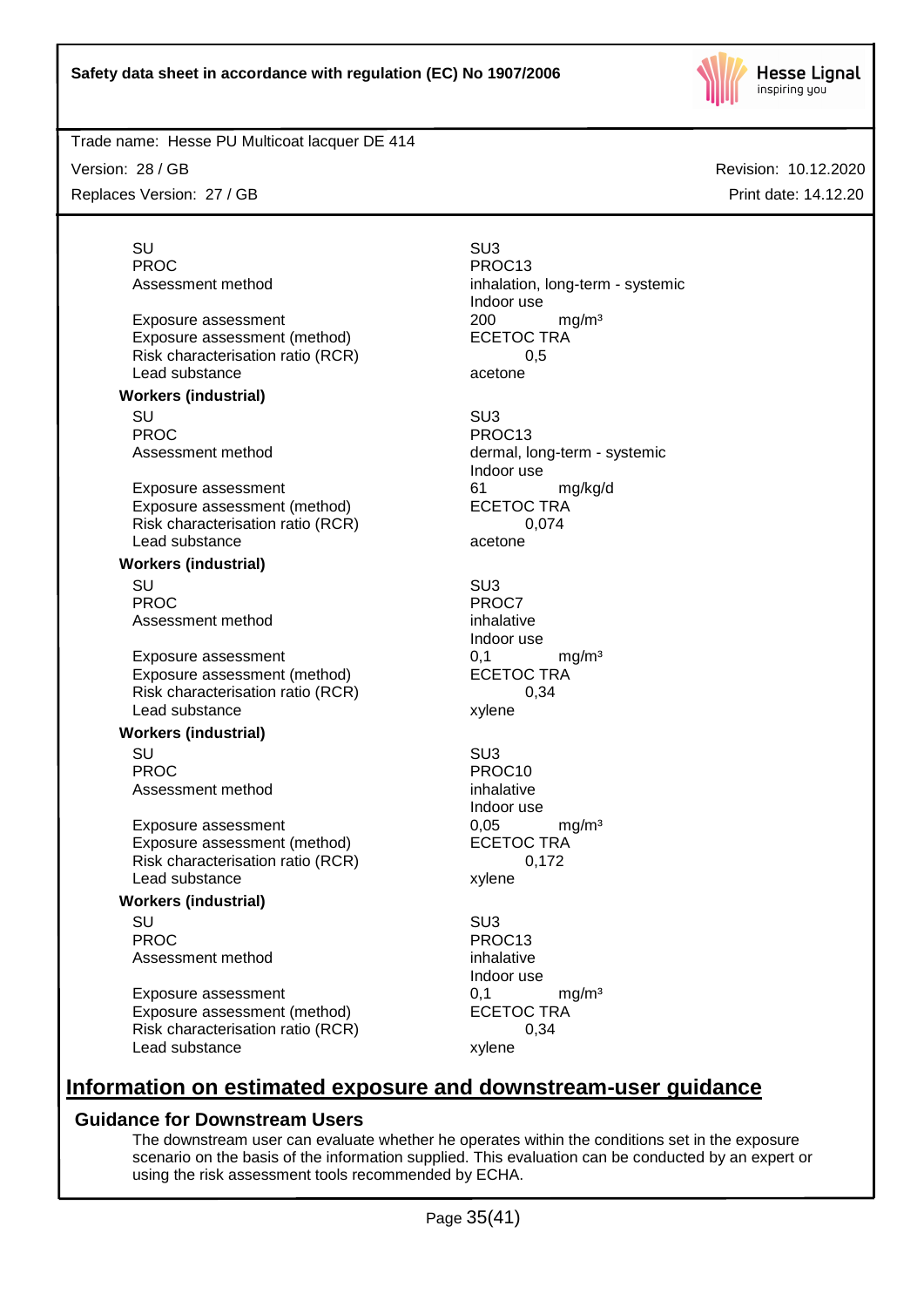

Version: 28 / GB

Replaces Version: 27 / GB

Revision: 10.12.2020 Print date: 14.12.20

# **Annex to the extended Safety Data Sheet (eSDS)**

### **Short title of the exposure scenario**

ES003 - Professional uses: Non industrial spraying (inside)

#### **Use of the substance/preparation**

Surface treatment of wood and other materials

#### **Use**

| <b>SU22</b> | Professional uses: Public domain (administration, education, entertainment,<br>services, craftsmen) |
|-------------|-----------------------------------------------------------------------------------------------------|
| ERC8a       | Wide dispersive indoor use of processing aids in open systems                                       |
| ERC8c       | Wide dispersive indoor use resulting in inclusion into or onto a matrix                             |
| PROC11      | Non industrial spraying                                                                             |

# **Contributing exposure scenario controlling environmental exposure**

#### **Use**

| ERC8a       | Wide dispersive indoor use of processing aids in open systems           |
|-------------|-------------------------------------------------------------------------|
| ERC8c       | Wide dispersive indoor use resulting in inclusion into or onto a matrix |
| vsical form | liquid                                                                  |

# **Phy**

### **Maximum amount used per time or activity**

Emission days per site:  $\leq$  250

### **Other relevant operational conditions**

### Use: Room temperature

Drying and through-curing takes place at ambient temperature or at higher temperatures. Volatile organic substances will volatilise into the atmospheric air inside.

Where possible recycling is preferred to disposal or incineration.

Do not allow to enter soil, waterways or waste water canal.

Dispose of rinse water in accordance with local and national regulations.

### **Waste water**

Do not discharge into the drains/surface waters/groundwater. Spray cabin waters are to be conducted after mechanical pretreatment into a wastewater treatment facility.

### **Exhaust air**

Keep container closed. Avoid release to the environment.

### **Soil**

Floors should be impervious, resistant to liquids and easy to clean.

### **Disposal recommendations for the product**

| EWC waste code                                                     | 080111 - waste paint and varnish containing organic<br>solvents or other dangerous substances |  |
|--------------------------------------------------------------------|-----------------------------------------------------------------------------------------------|--|
|                                                                    | 200127 - paint, inks, adhesives and resins containing                                         |  |
|                                                                    | dangerous substances                                                                          |  |
| Where possible recycling is preferred to disposal or incineration. |                                                                                               |  |

Do not allow to enter drains or waterways.

### **modified product**

EWC waste code **1801-13 - Sludges from paint or varnish containing organic** solvents or other dangerous substances 080115 - aqueous sludges containing paint or varnish containing organic solvents or other dangerous substances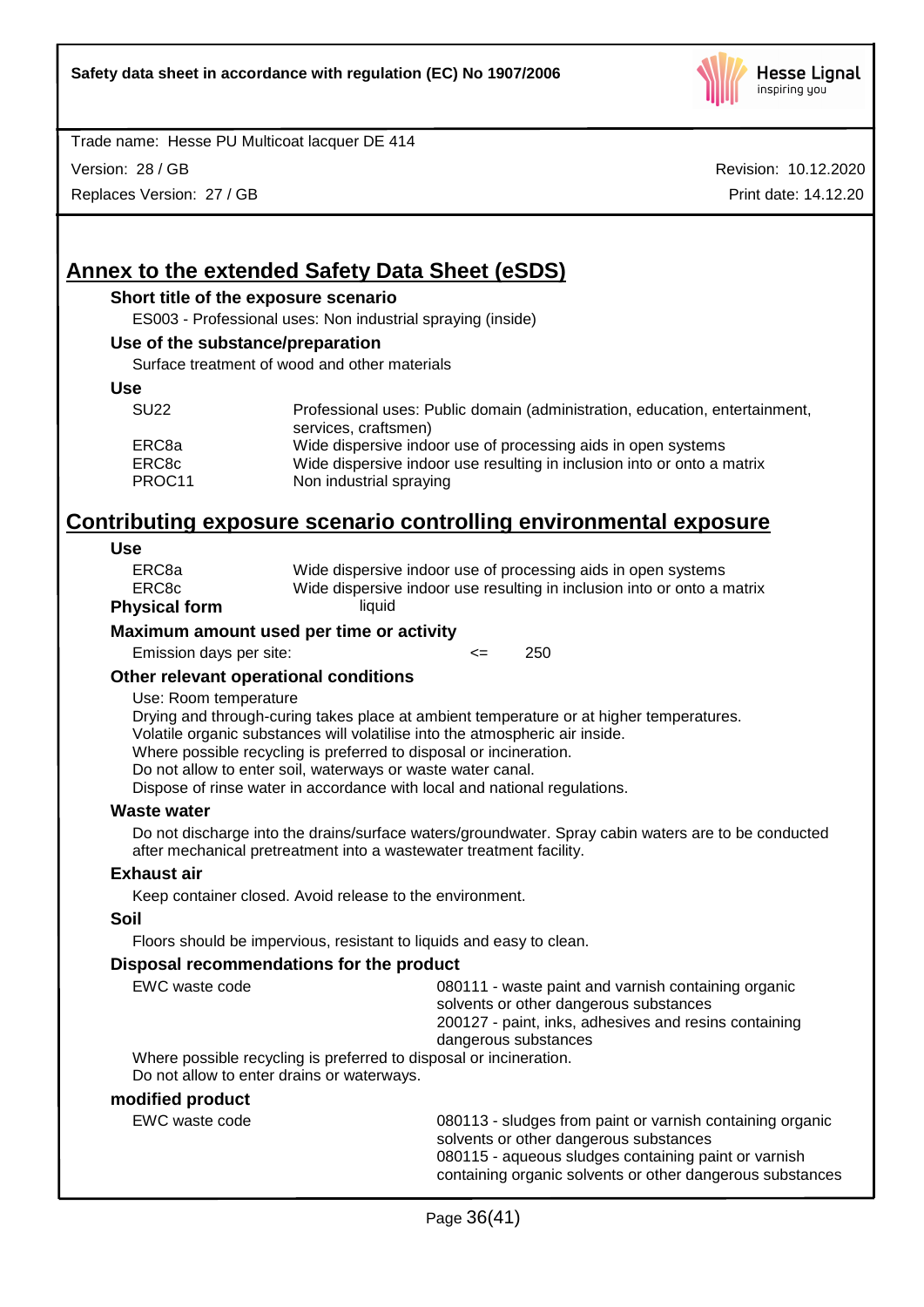

Version: 28 / GB

Replaces Version: 27 / GB

Revision: 10.12.2020 Print date: 14.12.20

# **Dried residues**

EWC waste code 080112 - waste lacquers and waste paint except those falling under 080111

### **Disposal recommendations for packaging**

EWC waste code 150110 - packaging containing residues of or contaminated by dangerous substances

Completely emptied packagings can be given for recycling.

# **Contributing exposure scenario controlling worker exposure (professional)**

### **Short title of the exposure scenario**

Substance number:CES006

#### **Use**

| <b>SU22</b> | Professional uses: Public domain (administration, education, entertainment, |
|-------------|-----------------------------------------------------------------------------|
|             | services, craftsmen)                                                        |
| PROC11      | Non industrial spraying                                                     |
|             |                                                                             |

**Physical form** liquid

### **Maximum amount used per time or activity**

| Duration of exposure  | <= |     | h/d |
|-----------------------|----|-----|-----|
| Frequency of exposure |    | 220 | d/a |

### **Other relevant operational conditions**

### Use: Room temperature

Drying and through-curing takes place at ambient temperature or at higher temperatures. Volatile organic substances will volatilise into the atmospheric air inside. Read attached instructions before use.

### **Product substance and product safety related measures**

Apply technical measures to comply with the occupational exposure limits. Where reasonably practicable this should be achieved by the use of local exhaust ventilation and good general extraction. Provide for sufficient ventilation. This can be achieved by local exhaust or general exhaust air collection. Wear a suitable respirator if the ventilation is not sufficient to keep the solvent vapour concentration below the occupational limit values.

### **Respiratory protection**

Avoid inhalation of vapour and spray mist. Use breathing apparatus if exposed to vapours/dust/aerosol. Recommended Filter type: Respiratory protection mask with combination filter A/P2

### **Hand protection**

Protective gloves complying with EN 374. Glove material Multilayer gloves made from

Appropriate Material Fluorinated rubber / butyl-rubber

Material thickness  $\ge$  = 0,7

Breakthrough time >= 30

This recommendation is valid only for the product named in this safety data sheet supplied by us, and only for the indicated intended use purposes.

For special purposes, it is recommended to check the resistance to chemicals of the protective gloves mentioned above together with the supplier of these gloves.

The instructions and information provided by the glove manufacturer on use, storage, maintenance and replacement must be followed.

The breakthrough time must be greater than the end use time of the product.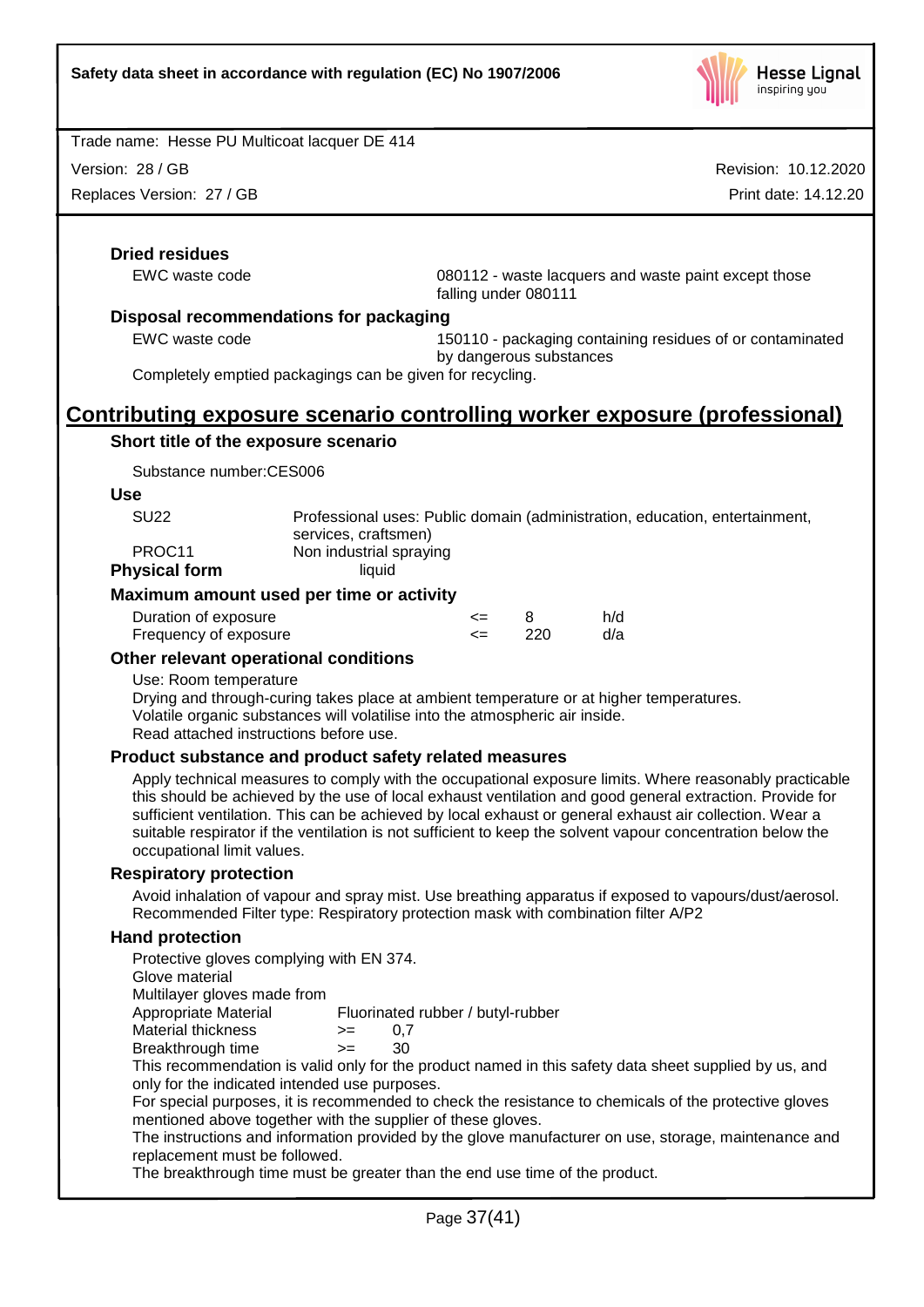

Version: 28 / GB

Replaces Version: 27 / GB

Revision: 10.12.2020

Print date: 14.12.20

Gloves should be replaced regularly and if there is any sign of damage to the glove material. The performance or effectiveness of the glove may be reduced by physical/ chemical damage and poor maintenance.

### **Eye protection**

Wear eye glasses with side protection according to EN 166.

### **Body protection**

Wear suitable protective clothing. Remove contaminated clothing and wash it before reuse. Wash hands before breaks and after work.

# **Exposure estimation and reference to its source**

# **Workers (professional)** SU SU22 PROC PROC11

Exposure assessment  $242$  mg/m<sup>3</sup><br>Exposure assessment (method) ECETOC TRA Exposure assessment (method) Risk characterisation ratio (RCR) 0,504 Lead substance isobutyl acetate

#### **Workers (professional)**

SU SU22 PROC PROCTER PROCTER PROCTER PROCTER PROCTER PROCTER PROCTER PROCTER PROCTER PROCTER PROCTER PROCTER PROCTER PROCTER PROCTER PROCTER PROCTER PROCTER PROCTER PROCTER PROCTER PROCTER PROCTER PROCTER PROCTER PROCTER PROCTER P

Exposure assessment  $242$  mg/m<sup>3</sup><br>Exposure assessment (method) ECETOC TRA Exposure assessment (method) Risk characterisation ratio (RCR) 6,504 Lead substance isobutyl acetate

### **Workers (professional)**

SU SU22 PROC PROCTER PROCTER PROCTER PROCTER PROCTER PROCTER PROCTER PROCTER PROCTER PROCTER PROCTER PROCTER PROCTER PROCTER PROCTER PROCTER PROCTER PROCTER PROCTER PROCTER PROCTER PROCTER PROCTER PROCTER PROCTER PROCTER PROCTER P Assessment method Long-term

Exposure assessment <br>
Exposure assessment (method) 
<br>
ECETOC TRA Exposure assessment (method) Risk characterisation ratio (RCR) 0,504 Lead substance n-butyl acetate

### **Workers (professional)**

SU SU22 PROC PROC11 Assessment method inhalative

Exposure assessment (method) Risk characterisation ratio (RCR) 0,5 Lead substance diacetone alcohol

#### **Workers (professional)**

SU SU22 PROC PROC13 Assessment method inhalative

Assessment method inhalation, long-term - local and systemic Indoor use

Assessment method inhalation, long-term - local and systemic Outdoor use

inhalative

Long-term<br>ECETOC TRA

Long-term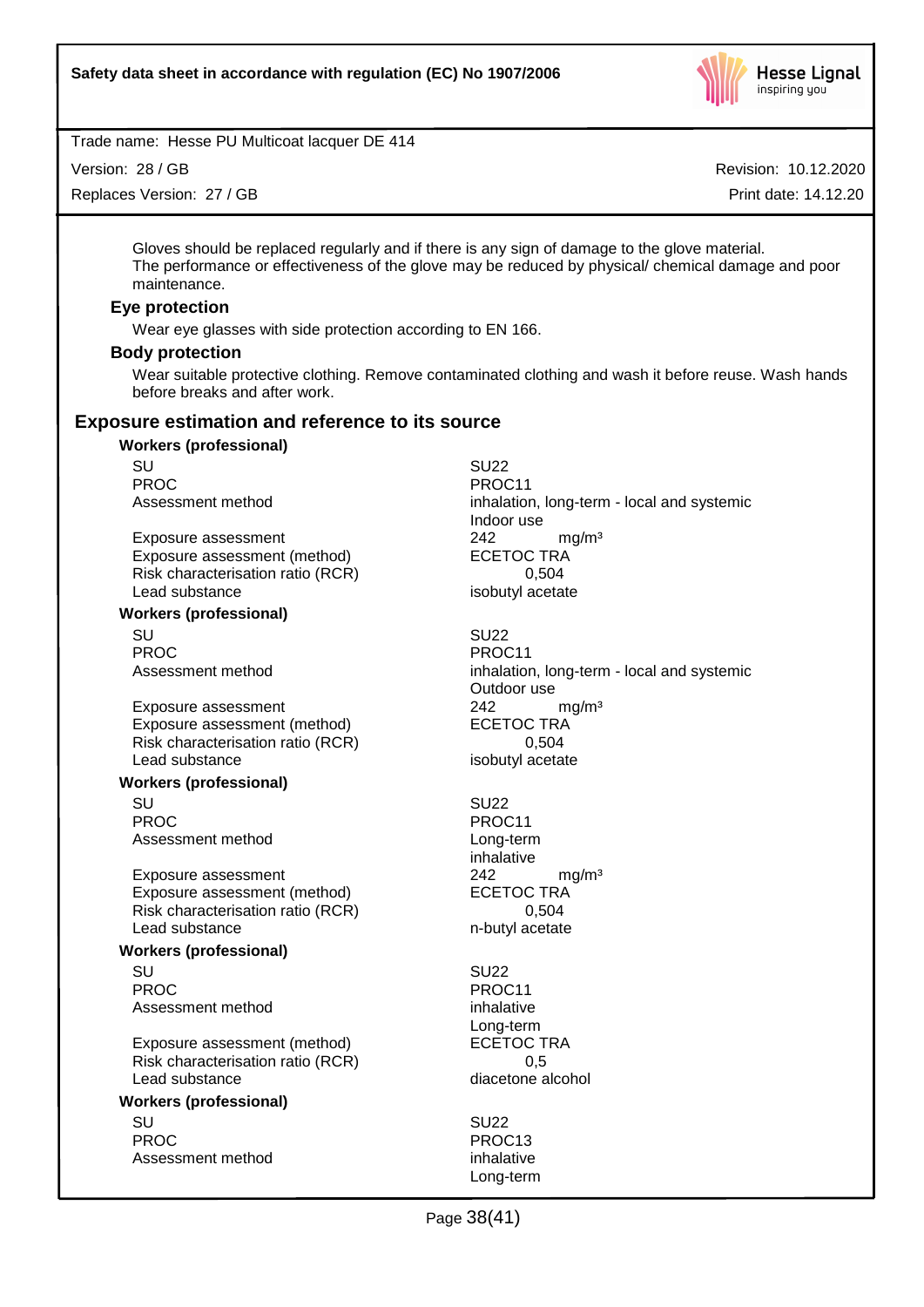

Version: 28 / GB

Replaces Version: 27 / GB

Exposure assessment (method) ECETOC TRA Risk characterisation ratio (RCR) 6.5 Lead substance diacetone alcohol

### **Workers (professional)**

SU SU22 PROC PROC10 Assessment method inhalative

Exposure assessment (method) Risk characterisation ratio (RCR) 0,75 Lead substance diacetone alcohol

### **Workers (professional)**

SU SU22 PROC PROCTER PROCTER PROCTER PROCTER PROCTER PROCTER PROCTER PROCTER PROCTER PROCTER PROCTER PROCTER PROCTER PROCTER PROCTER PROCTER PROCTER PROCTER PROCTER PROCTER PROCTER PROCTER PROCTER PROCTER PROCTER PROCTER PROCTER P Assessment method dermal

Exposure assessment (method) Risk characterisation ratio (RCR) 0,5 Lead substance diacetone alcohol

### **Workers (professional)**

SU SU22 PROC PROCTER PROCTER PROCTER PROCTER PROCTER PROCTER PROCTER PROCTER PROCTER PROCTER PROCTER PROCTER PROCTER PROCTER PROCTER PROCTER PROCTER PROCTER PROCTER PROCTER PROCTER PROCTER PROCTER PROCTER PROCTER PROCTER PROCTER P Assessment method dermal

Exposure assessment (method) ECETOC TRA Risk characterisation ratio (RCR) 0,5 Lead substance diacetone alcohol

### **Workers (professional)**

SU SU22 PROC PROC11 Assessment method dermal

Exposure assessment (method) ECETOC TRA Risk characterisation ratio (RCR) 0,75 Lead substance diacetone alcohol

### **Workers (professional)**

SU SU22 PROC PROC10 Assessment method inhalation, long-term - systemic Exposure assessment  $200$  mg/m<sup>3</sup><br>Exposure assessment (method) ECETOC TRA Exposure assessment (method) Risk characterisation ratio (RCR) 0,6 Lead substance acetone

### **Workers (professional)**

SU SU22 PROC PROC10 Assessment method dermal, long-term - systemic Exposure assessment 62 mg/kg/d Exposure assessment (method) ECETOC TRA Risk characterisation ratio (RCR) 0,15 Lead substance acetone

Long-term<br>ECETOC TRA

Long-term<br>ECETOC TRA

Long-term

Long-term

Page 39(41)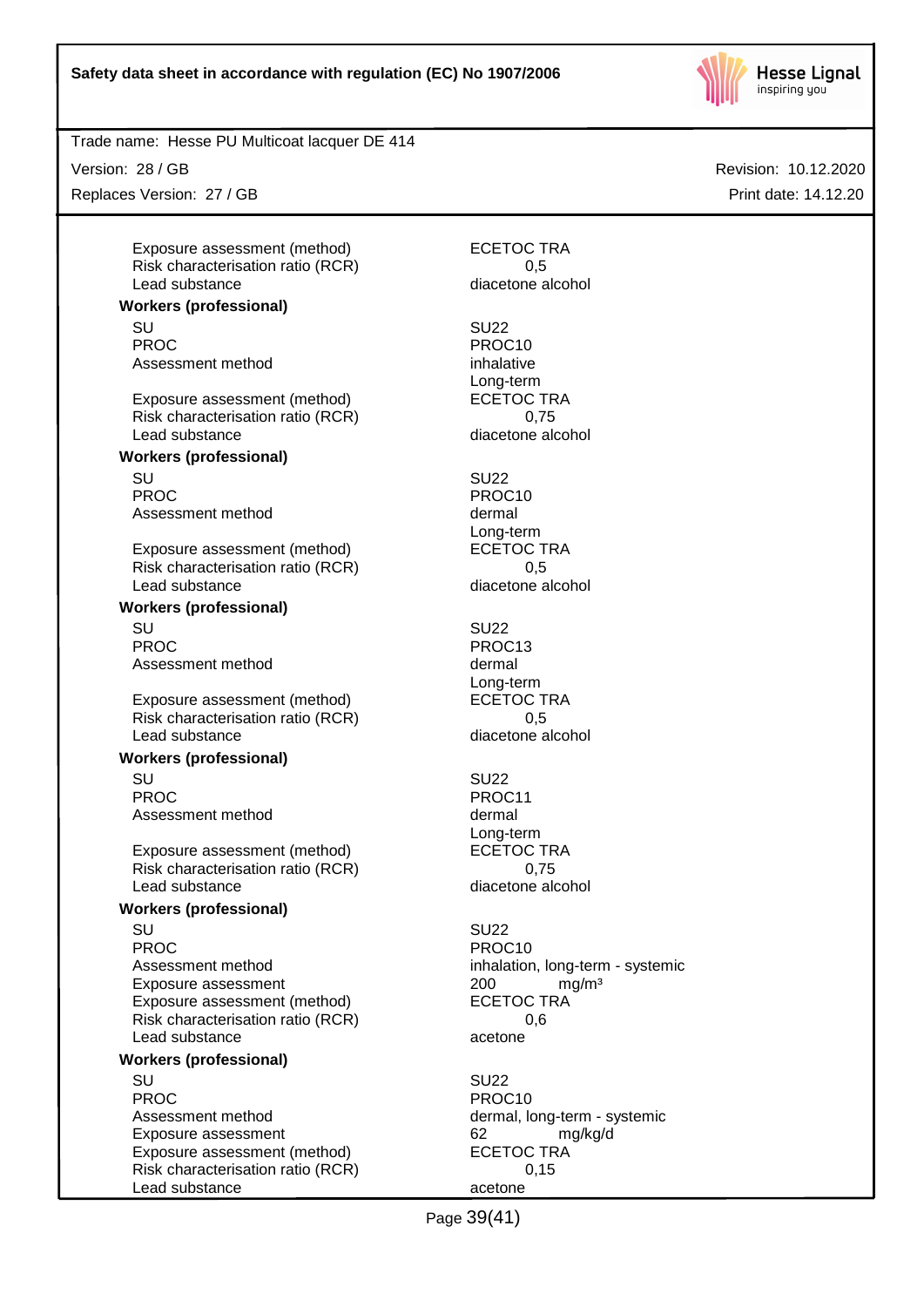

Version: 28 / GB Replaces Version: 27 / GB Revision: 10.12.2020 Print date: 14.12.20

**Workers (professional)**

SU SU22 PROC<br>
Assessment method<br>
Assessment method<br>  $\blacksquare$ Exposure assessment  $200$  mg/m<sup>3</sup><br>Exposure assessment (method) ECETOC TRA Exposure assessment (method) Risk characterisation ratio (RCR) 0,4 Lead substance acetone **Workers (professional)** SU SU22 PROC PROCHES PROCHES PROCHES PROCHES Assessment method dermal, long-term - systemic Exposure assessment determined by the control of the match of the match match match match match of the ECETOC TRA match match match match match match match match match match match match match match match match match match Exposure assessment (method) Risk characterisation ratio (RCR) 0,01 Lead substance acetone

# **Workers (professional)**

SU SU22 PROC PROC13 Assessment method inhalation, long-term - systemic Exposure assessment  $200$  mg/m<sup>3</sup><br>Exposure assessment (method) ECETOC TRA Exposure assessment (method) Risk characterisation ratio (RCR) 0,5 Lead substance acetone

### **Workers (professional)**

SU SU22 PROC PROC13 Assessment method dermal, long-term - systemic Exposure assessment 62 mg/kg/d Exposure assessment (method) ECETOC TRA Risk characterisation ratio (RCR) 0,07 Lead substance acetone

### **Workers (professional)**

SU SU22 PROC PROCHES PROCHES PROCHES PROCHES Assessment method inhalative

Exposure assessment <br>
Exposure assessment (method) 
ECETOC TRA Exposure assessment (method) Risk characterisation ratio (RCR) 0,172 Lead substance xylene

### **Workers (professional)**

SU SU22 PROC PROCTER PROCTER PROCTER PROCTER PROCTER PROCTER PROCTER PROCTER PROCTER PROCTER PROCTER PROCTER PROCTER PROCTER PROCTER PROCTER PROCTER PROCTER PROCTER PROCTER PROCTER PROCTER PROCTER PROCTER PROCTER PROCTER PROCTER P Assessment method inhalative

Exposure assessment 0,1 mg/m<sup>3</sup> Exposure assessment (method) ECETOC TRA Risk characterisation ratio (RCR) 0,34 Lead substance xylene

inhalation, long-term - systemic Indoor use Indoor use